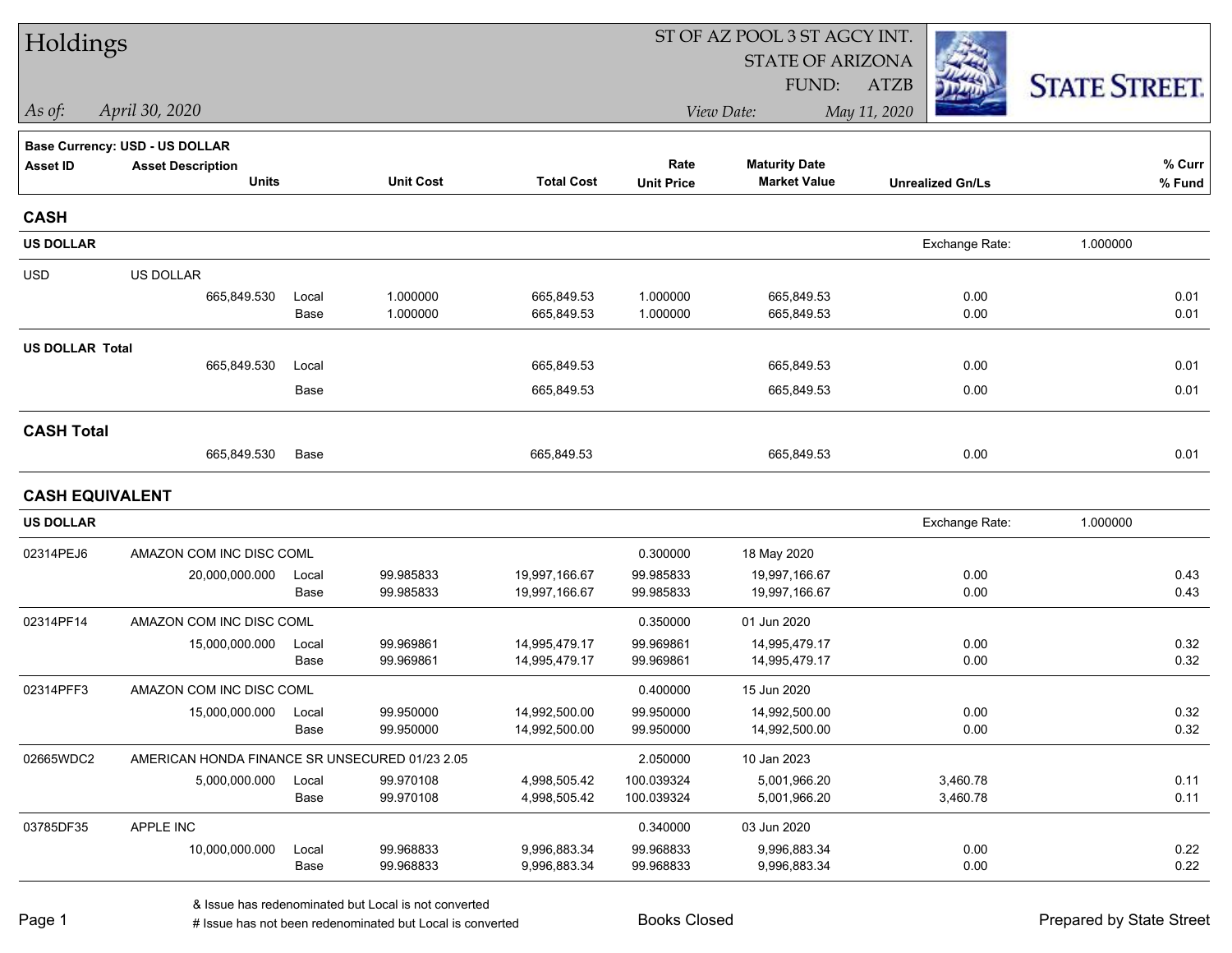| Holdings |
|----------|
|----------|

**Maturity Date**

STATE OF ARIZONA

ATZB



**% Curr**

*April 30, 2020 As of: View Date: May 11, 2020*

**Base Currency: USD - US DOLLAR**

FUND:

|           | <b>Units</b>                |       | <b>Unit Cost</b> | <b>Total Cost</b> | <b>Unit Price</b> | <b>Market Value</b> | <b>Unrealized Gn/Ls</b> | % Fund |
|-----------|-----------------------------|-------|------------------|-------------------|-------------------|---------------------|-------------------------|--------|
| 03785DF84 | APPLE INC                   |       |                  |                   | 0.330000          | 08 Jun 2020         |                         |        |
|           | 10,000,000.000              | Local | 99.965167        | 9,996,516.67      | 99.965167         | 9,996,516.67        | 0.00                    | 0.22   |
|           |                             | Base  | 99.965167        | 9,996,516.67      | 99.965167         | 9,996,516.67        | 0.00                    | 0.22   |
| 03785DFV3 | APPLE INC                   |       |                  |                   | 0.730000          | 29 Jun 2020         |                         |        |
|           | 10,000,000.000              | Local | 99.880361        | 9,988,036.11      | 99.880361         | 9,988,036.11        | 0.00                    | 0.22   |
|           |                             | Base  | 99.880361        | 9,988,036.11      | 99.880361         | 9,988,036.11        | 0.00                    | 0.22   |
| 03785DFW1 | APPLE INC                   |       |                  |                   | 0.250000          | 30 Jun 2020         |                         |        |
|           | 15,000,000.000              | Local | 99.958333        | 14,993,750.00     | 99.958333         | 14,993,750.00       | 0.00                    | 0.32   |
|           |                             | Base  | 99.958333        | 14,993,750.00     | 99.958333         | 14,993,750.00       | 0.00                    | 0.32   |
| 03948GE17 | <b>ARCHER DANIELS MIDLA</b> |       |                  |                   | 2.050000          | 01 May 2020         |                         |        |
|           | 10,000,000.000              | Local | 100.000000       | 10,000,000.00     | 100.000000        | 10,000,000.00       | 0.00                    | 0.22   |
|           |                             | Base  | 100.000000       | 10,000,000.00     | 100.000000        | 10,000,000.00       | 0.00                    | 0.22   |
| 06370RZL6 | <b>BANK OF MONTREAL-</b>    |       |                  |                   | 1.164500          | 01 May 2020         |                         |        |
|           | 10,000,000.000              | Local | 100.000000       | 10,000,000.00     | 100.000000        | 10,000,000.00       | 0.00                    | 0.22   |
|           |                             | Base  | 100.000000       | 10,000,000.00     | 100.000000        | 10,000,000.00       | 0.00                    | 0.22   |
| 06370RZZ5 | <b>BANK OF MONTREAL-</b>    |       |                  |                   | 0.240000          | 08 May 2020         |                         |        |
|           | 15,000,000.000              | Local | 100.000000       | 15,000,000.00     | 100.000000        | 15,000,000.00       | 0.00                    | 0.32   |
|           |                             | Base  | 100.000000       | 15,000,000.00     | 100.000000        | 15,000,000.00       | 0.00                    | 0.32   |
| 09702LEK7 | <b>BOEING COMPANY</b>       |       |                  |                   | 2.020000          | 19 May 2020         |                         |        |
|           | 30,000,000.000              | Local | 99.899000        | 29,969,700.00     | 99.899000         | 29,969,700.00       | 0.00                    | 0.65   |
|           |                             | Base  | 99.899000        | 29,969,700.00     | 99.899000         | 29,969,700.00       | 0.00                    | 0.65   |
| 13606BWJ1 | <b>CANADIAN IMPERIAL BK</b> |       |                  |                   | 2.034130          | 08 May 2020         |                         |        |
|           | 20,000,000.000              | Local | 100.000000       | 20,000,000.00     | 100.000000        | 20,000,000.00       | 0.00                    | 0.43   |
|           |                             | Base  | 100.000000       | 20,000,000.00     | 100.000000        | 20,000,000.00       | 0.00                    | 0.43   |
| 138994009 | CANTOR FITZGERALD REPO REPO |       |                  |                   | 0.050000          | 01 May 2020         |                         |        |
|           | 400,000,000.000             | Local | 100.000000       | 400,000,000.00    | 100.000000        | 400,000,000.00      | 0.00                    | 8.65   |
|           |                             | Base  | 100.000000       | 400,000,000.00    | 100.000000        | 400,000,000.00      | 0.00                    | 8.65   |
| 138994009 | CANTOR FITZGERALD REPO REPO |       |                  |                   | 0.500000          | 22 May 2020         |                         |        |

**Asset ID Asset Description Rate**

# Issue has not been redenominated but Local is converted Books Closed Books Closed Prepared by State Street

50,000,000.000 Local 100.000000 50,000,000.00 100.000000 50,000,000.00 0.00 1.08

Base 100.000000 50,000,000.00 100.000000 50,000,000.00 0.00 1.08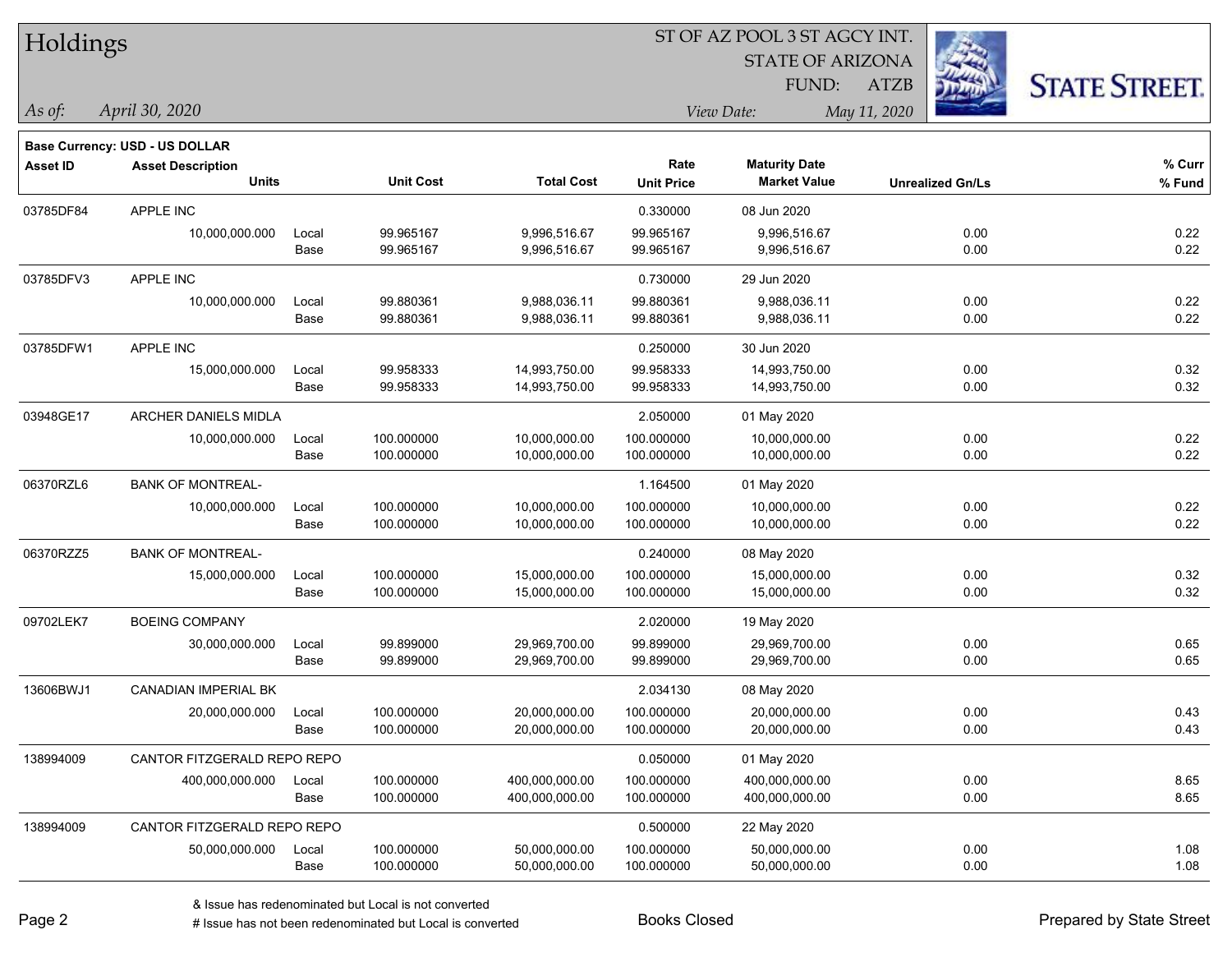| Holdings |
|----------|
|----------|

STATE OF ARIZONA

ATZB



*April 30, 2020 As of: View Date: May 11, 2020*

**Base Currency: USD - US DOLLAR**

FUND:

| Asset ID  | <b>Asset Description</b><br><b>Units</b>           |       | <b>Unit Cost</b> | <b>Total Cost</b> | Rate<br><b>Unit Price</b> | <b>Maturity Date</b><br><b>Market Value</b> | <b>Unrealized Gn/Ls</b> | % Curr<br>% Fund |
|-----------|----------------------------------------------------|-------|------------------|-------------------|---------------------------|---------------------------------------------|-------------------------|------------------|
| 138994009 | CANTOR FITZGERALD REPO REPO                        |       |                  | 0.500000          | 28 May 2020               |                                             |                         |                  |
|           | 40,000,000.000                                     | Local | 100.000000       | 40,000,000.00     | 100.000000                | 40,000,000.00                               | 0.00                    | 0.86             |
|           |                                                    | Base  | 100.000000       | 40,000,000.00     | 100.000000                | 40,000,000.00                               | 0.00                    | 0.86             |
| 15963TEB1 | CHARIOT FNDG LLC                                   |       |                  |                   | 1.000000                  | 11 May 2020                                 |                         |                  |
|           | 15,000,000.000                                     | Local | 99.972222        | 14,995,833.33     | 99.972222                 | 14,995,833.33                               | 0.00                    | 0.32             |
|           |                                                    | Base  | 99.972222        | 14,995,833.33     | 99.972222                 | 14,995,833.33                               | 0.00                    | 0.32             |
| 16677JG26 | <b>CHEVRON CORP</b>                                |       |                  |                   | 1.620000                  | 02 Jul 2020                                 |                         |                  |
|           | 25,000,000.000                                     | Local | 99.721000        | 24,930,250.00     | 99.721000                 | 24,930,250.00                               | 0.00                    | 0.54             |
|           |                                                    | Base  | 99.721000        | 24,930,250.00     | 99.721000                 | 24,930,250.00                               | 0.00                    | 0.54             |
| 19121AGL9 | COCA-COLA COMPANY                                  |       |                  |                   | 1.740000                  | 20 Jul 2020                                 |                         |                  |
|           | 20,000,000.000                                     | Local | 99.613333        | 19,922,666.67     | 99.613333                 | 19,922,666.67                               | 0.00                    | 0.43             |
|           |                                                    | Base  | 99.613333        | 19,922,666.67     | 99.613333                 | 19,922,666.67                               | 0.00                    | 0.43             |
| 19121AJF9 | COCA-COLA COMPANY                                  |       |                  |                   | 1.650000                  | 15 Sep 2020                                 |                         |                  |
|           | 15,000,000.000                                     | Local | 99.372083        | 14,905,812.50     | 99.902197                 | 14,985,329.55                               | 79,517.05               | 0.32             |
|           |                                                    | Base  | 99.372083        | 14,905,812.50     | 99.902197                 | 14,985,329.55                               | 79,517.05               | 0.32             |
| 19121ALJ8 | COCA-COLA COMPANY                                  |       |                  |                   | 0.800000                  | 18 Nov 2020                                 |                         |                  |
|           | 27,775,000.000                                     | Local | 99.553333        | 27,650,938.33     | 99.553333                 | 27,650,938.33                               | 0.00                    | 0.60             |
|           |                                                    | Base  | 99.553333        | 27,650,938.33     | 99.553333                 | 27,650,938.33                               | 0.00                    | 0.60             |
| 23102UF80 | <b>CUMMINS INC</b>                                 |       |                  |                   | 0.830000                  | 08 Jun 2020                                 |                         |                  |
|           | 20,000,000.000                                     | Local | 99.912389        | 19,982,477.78     | 99.912389                 | 19,982,477.78                               | 0.00                    | 0.43             |
|           |                                                    | Base  | 99.912389        | 19,982,477.78     | 99.912389                 | 19,982,477.78                               | 0.00                    | 0.43             |
| 23102UF80 | <b>CUMMINS INC</b>                                 |       |                  |                   | 0.870000                  | 08 Jun 2020                                 |                         |                  |
|           | 15,000,000.000                                     | Local | 99.908167        | 14,986,225.00     | 99.908167                 | 14,986,225.00                               | 0.00                    | 0.32             |
|           |                                                    | Base  | 99.908167        | 14,986,225.00     | 99.908167                 | 14,986,225.00                               | 0.00                    | 0.32             |
| 233851CX0 | DAIMLER FINANCE NA LLC COMPANY GUAR 144A 05/20 VAR |       |                  |                   | 2.271000                  | 05 May 2020                                 |                         |                  |
|           | 7,000,000.000                                      | Local | 100.000000       | 7,000,000.00      | 100.000000                | 7,000,000.00                                | 0.00                    | 0.15             |
|           |                                                    | Base  | 100.000000       | 7,000,000.00      | 100.000000                | 7,000,000.00                                | 0.00                    | 0.15             |
| 2546R2FW1 | WALT DISNEY CO                                     |       |                  |                   | 1.630000                  | 30 Jun 2020                                 |                         |                  |
|           | 25,000,000.000                                     | Local | 99.728333        | 24,932,083.33     | 99.728333                 | 24,932,083.33                               | 0.00                    | 0.54             |
|           |                                                    | Base  | 99.728333        | 24,932,083.33     | 99.728333                 | 24,932,083.33                               | 0.00                    | 0.54             |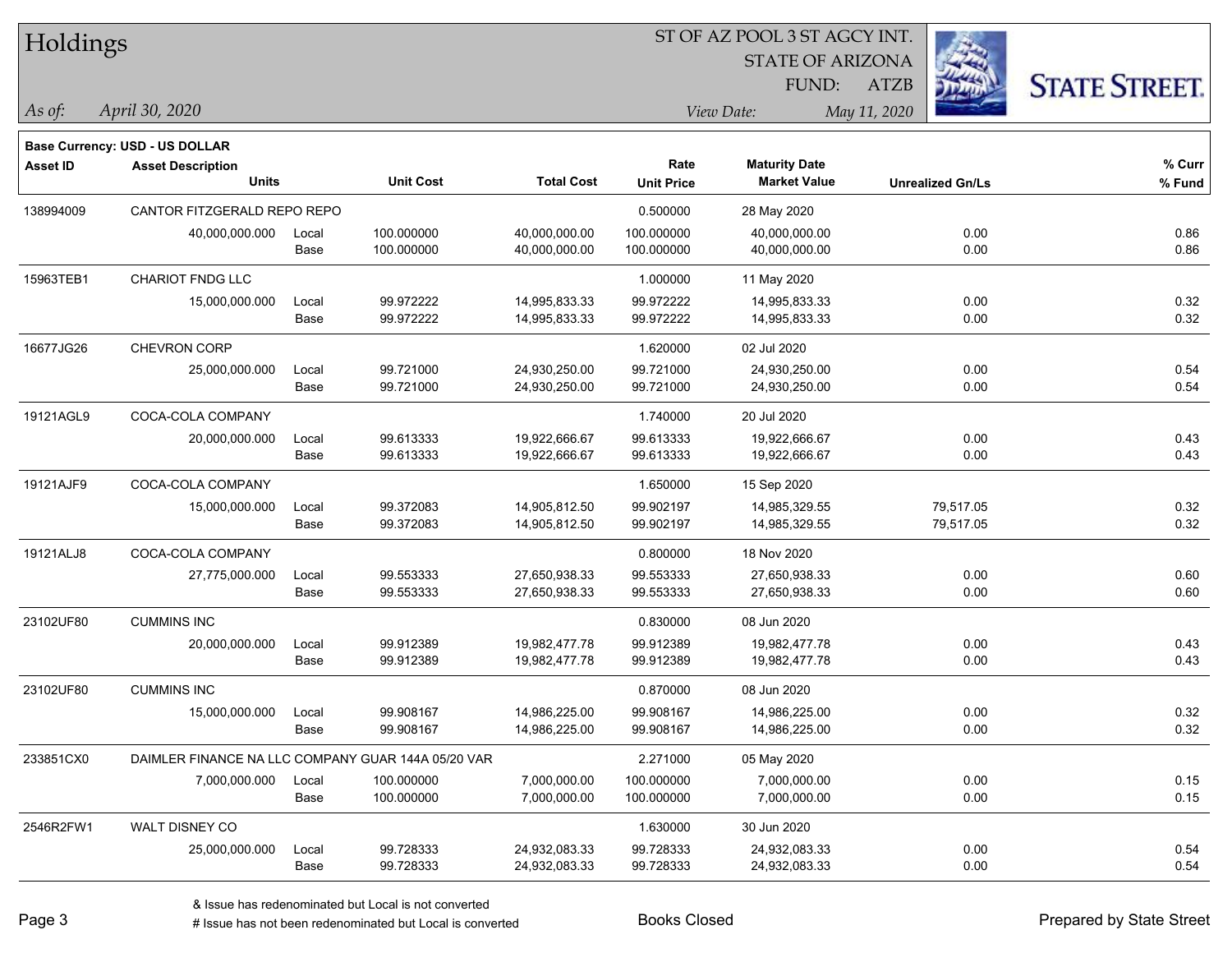| Holdings        |                                       |       |                  |                   |                   | ST OF AZ POOL 3 ST AGCY INT. |                         |                      |
|-----------------|---------------------------------------|-------|------------------|-------------------|-------------------|------------------------------|-------------------------|----------------------|
|                 |                                       |       |                  |                   |                   | <b>STATE OF ARIZONA</b>      |                         |                      |
|                 |                                       |       |                  |                   |                   | FUND:                        | <b>ATZB</b>             | <b>STATE STREET.</b> |
| As of:          | April 30, 2020                        |       |                  |                   |                   | View Date:                   | May 11, 2020            |                      |
|                 | <b>Base Currency: USD - US DOLLAR</b> |       |                  |                   |                   |                              |                         |                      |
| <b>Asset ID</b> | <b>Asset Description</b>              |       |                  |                   | Rate              | <b>Maturity Date</b>         |                         | % Curr               |
|                 | <b>Units</b>                          |       | <b>Unit Cost</b> | <b>Total Cost</b> | <b>Unit Price</b> | <b>Market Value</b>          | <b>Unrealized Gn/Ls</b> | % Fund               |
| 2546R2HK5       | WALT DISNEY CO                        |       |                  |                   | 1.750000          | 19 Aug 2020                  |                         |                      |
|                 | 20,000,000.000                        | Local | 99.465278        | 19,893,055.56     | 99.465278         | 19,893,055.56                | 0.00                    | 0.43                 |
|                 |                                       | Base  | 99.465278        | 19,893,055.56     | 99.465278         | 19,893,055.56                | 0.00                    | 0.43                 |
| 30229AG60       | <b>EXXON MOBIL CORP</b>               |       |                  |                   | 0.990000          | 06 Jul 2020                  |                         |                      |
|                 | 25,000,000.000                        | Local | 99.818500        | 24,954,625.00     | 99.818500         | 24,954,625.00                | 0.00                    | 0.54                 |
|                 |                                       | Base  | 99.818500        | 24,954,625.00     | 99.818500         | 24,954,625.00                | 0.00                    | 0.54                 |
| 42786TG10       | <b>HERSHEY FOODS CORP</b>             |       |                  |                   | 0.450000          | 01 Jul 2020                  |                         |                      |
|                 | 15,000,000.000                        | Local | 99.923750        | 14,988,562.50     | 99.923750         | 14,988,562.50                | 0.00                    | 0.32                 |
|                 |                                       | Base  | 99.923750        | 14,988,562.50     | 99.923750         | 14,988,562.50                | 0.00                    | 0.32                 |
| 42786TGL6       | <b>HERSHEY FOODS CORP</b>             |       |                  |                   | 0.300000          | 20 Jul 2020                  |                         |                      |
|                 | 15,000,000.000                        | Local | 99.933333        | 14,990,000.00     | 99.933333         | 14,990,000.00                | 0.00                    | 0.32                 |
|                 |                                       | Base  | 99.933333        | 14,990,000.00     | 99.933333         | 14,990,000.00                | 0.00                    | 0.32                 |
| 43851TKG0       | HONEYWELL INTERNATN'                  |       |                  |                   | 0.750000          | 16 Oct 2020                  |                         |                      |
|                 | 25,000,000.000                        | Local | 99.650000        | 24,912,500.00     | 99.650000         | 24,912,500.00                | 0.00                    | 0.54                 |
|                 |                                       | Base  | 99.650000        | 24,912,500.00     | 99.650000         | 24,912,500.00                | 0.00                    | 0.54                 |
| 45856WE62       | INTERCONTINENTAL EXCHANGE             |       |                  |                   | 1.720000          | 06 May 2020                  |                         |                      |
|                 | 5,000,000.000                         | Local | 99.976111        | 4,998,805.55      | 99.976111         | 4,998,805.55                 | 0.00                    | 0.11                 |
|                 |                                       | Base  | 99.976111        | 4,998,805.55      | 99.976111         | 4,998,805.55                 | 0.00                    | 0.11                 |
| 45856WEK1       | INTERCONTINENTAL EXCHANGE             |       |                  |                   | 0.770000          | 19 May 2020                  |                         |                      |
|                 | 5,800,000.000                         | Local | 99.961500        | 5,797,767.00      | 99.961500         | 5,797,767.00                 | 0.00                    | 0.13                 |
|                 |                                       | Base  | 99.961500        | 5,797,767.00      | 99.961500         | 5,797,767.00                 | 0.00                    | 0.13                 |
| 46513JCE9       | ISRAEL ST 03/23 1.75                  |       |                  |                   | 1.750000          | 01 Mar 2023                  |                         |                      |
|                 | 3,800,000.000                         | Local | 100.000000       | 3,800,000.00      | 99.564138         | 3,783,437.24                 | -16,562.76              | 0.08                 |
|                 |                                       | Base  | 100.000000       | 3,800,000.00      | 99.564138         | 3,783,437.24                 | $-16,562.76$            | 0.08                 |
| 46513JQC8       | ISRAEL ST 03/23 2.02                  |       |                  |                   | 2.020000          | 01 Mar 2023                  |                         |                      |
|                 | 1,200,000.000                         | Local | 100.000000       | 1,200,000.00      | 99.565233         | 1,194,782.80                 | $-5,217.20$             | 0.03                 |
|                 |                                       | Base  | 100.000000       | 1,200,000.00      | 99.565233         | 1,194,782.80                 | $-5,217.20$             | 0.03                 |
| 48803MQN2       | <b>KELLS FDG LLC</b>                  |       |                  |                   | 1.700000          | 05 May 2020                  |                         |                      |
|                 | 15,000,000.000                        | Local | 99.981111        | 14,997,166.67     | 99.981111         | 14,997,166.67                | 0.00                    | 0.32                 |
|                 |                                       | Base  | 99.981111        | 14,997,166.67     | 99.981111         | 14,997,166.67                | 0.00                    | 0.32                 |

e e

 $\overline{\phantom{0}}$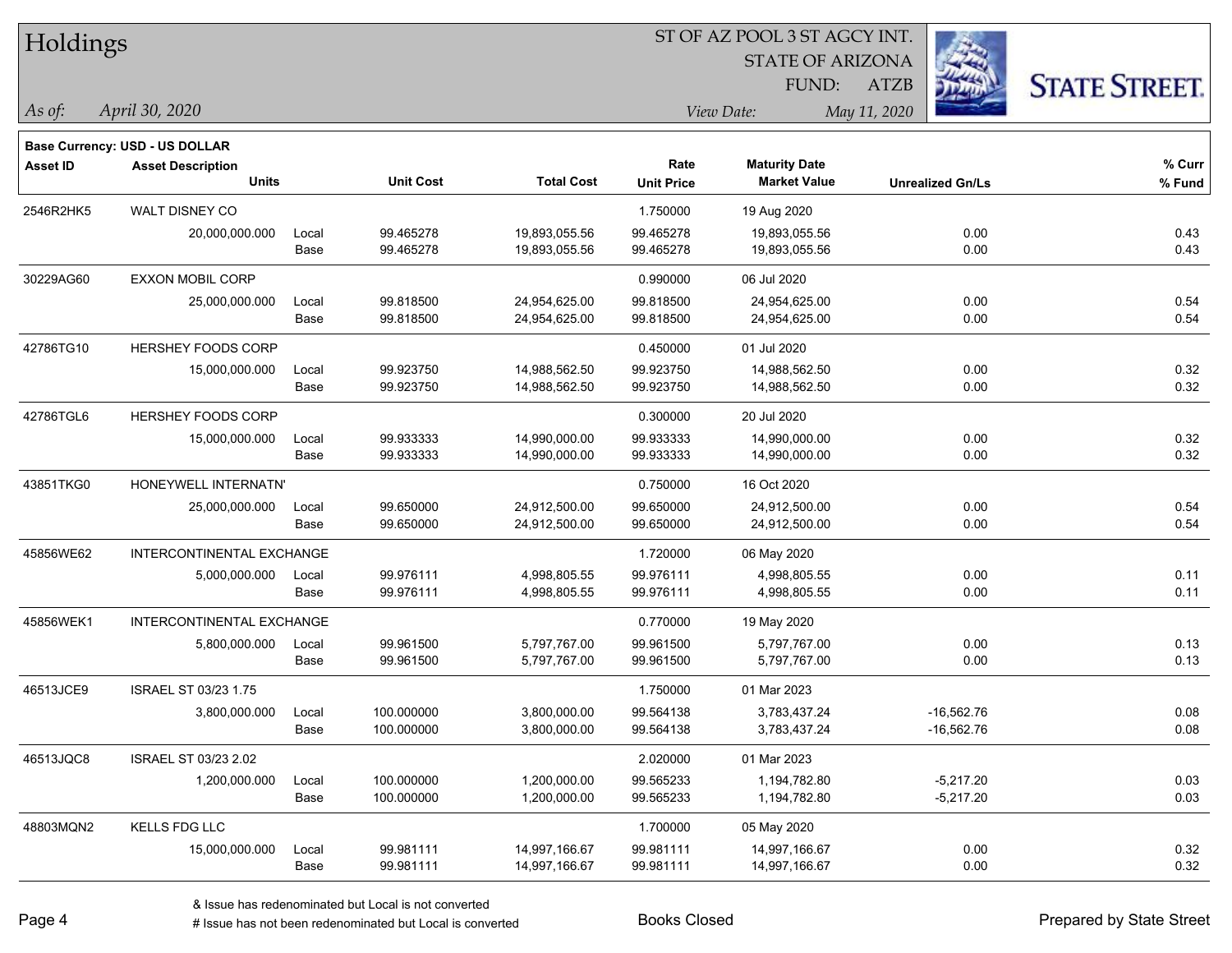| Holdings        |                                          |       |                  |                   |                   | ST OF AZ POOL 3 ST AGCY INT. |                         |                      |
|-----------------|------------------------------------------|-------|------------------|-------------------|-------------------|------------------------------|-------------------------|----------------------|
|                 |                                          |       |                  |                   |                   | <b>STATE OF ARIZONA</b>      |                         |                      |
|                 |                                          |       |                  |                   |                   | FUND:                        | <b>ATZB</b>             | <b>STATE STREET.</b> |
| As of:          | April 30, 2020                           |       |                  |                   |                   | View Date:                   | May 11, 2020            |                      |
|                 |                                          |       |                  |                   |                   |                              |                         |                      |
|                 | <b>Base Currency: USD - US DOLLAR</b>    |       |                  |                   | Rate              | <b>Maturity Date</b>         |                         | % Curr               |
| <b>Asset ID</b> | <b>Asset Description</b><br><b>Units</b> |       | <b>Unit Cost</b> | <b>Total Cost</b> | <b>Unit Price</b> | <b>Market Value</b>          | <b>Unrealized Gn/Ls</b> | % Fund               |
| 48803MRB7       | <b>KELLS FDG LLC</b>                     |       |                  |                   | 0.280000          | 20 May 2020                  |                         |                      |
|                 | 25,000,000.000                           | Local | 99.985222        | 24,996,305.56     | 99.985222         | 24,996,305.56                | 0.00                    | 0.54                 |
|                 |                                          | Base  | 99.985222        | 24,996,305.56     | 99.985222         | 24,996,305.56                | 0.00                    | 0.54                 |
| 66844CF58       | NORTHWESTERN UNIVERS                     |       |                  |                   | 0.780000          | 05 Jun 2020                  |                         |                      |
|                 | 10,000,000.000                           | Local | 99.924167        | 9,992,416.67      | 99.924167         | 9,992,416.67                 | 0.00                    | 0.22                 |
|                 |                                          | Base  | 99.924167        | 9,992,416.67      | 99.924167         | 9,992,416.67                 | 0.00                    | 0.22                 |
| 66844CFA7       | NORTHWESTERN UNIVERS                     |       |                  |                   | 1.250000          | 10 Jun 2020                  |                         |                      |
|                 | 30,000,000.000                           | Local | 99.861111        | 29,958,333.34     | 99.861111         | 29,958,333.34                | 0.00                    | 0.65                 |
|                 |                                          | Base  | 99.861111        | 29,958,333.34     | 99.861111         | 29,958,333.34                | 0.00                    | 0.65                 |
| 66844CFQ2       | NORTHWESTERN UNIVERS                     |       |                  |                   | 1.600000          | 24 Jun 2020                  |                         |                      |
|                 | 15,500,000.000                           | Local | 99.760000        | 15,462,800.00     | 99.760000         | 15,462,800.00                | 0.00                    | 0.33                 |
|                 |                                          | Base  | 99.760000        | 15,462,800.00     | 99.760000         | 15,462,800.00                | 0.00                    | 0.33                 |
| 71708EET8       | PFIZER INC                               |       |                  |                   | 1.830000          | 27 May 2020                  |                         |                      |
|                 | 5,000,000.000                            | Local | 99.867833        | 4,993,391.67      | 99.867833         | 4,993,391.67                 | 0.00                    | 0.11                 |
|                 |                                          | Base  | 99.867833        | 4,993,391.67      | 99.867833         | 4,993,391.67                 | 0.00                    | 0.11                 |
| 71708EFJ9       | PFIZER INC                               |       |                  |                   | 1.620000          | 18 Jun 2020                  |                         |                      |
|                 | 16,750,000.000                           | Local | 99.784000        | 16,713,820.00     | 99.784000         | 16,713,820.00                | 0.00                    | 0.36                 |
|                 |                                          | Base  | 99.784000        | 16,713,820.00     | 99.784000         | 16,713,820.00                | 0.00                    | 0.36                 |
| 71708EGU3       | PFIZER INC                               |       |                  |                   | 0.450000          | 28 Jul 2020                  |                         |                      |
|                 | 15,000,000.000                           | Local | 99.890000        | 14,983,500.00     | 99.890000         | 14,983,500.00                | 0.00                    | 0.32                 |
|                 |                                          | Base  | 99.890000        | 14,983,500.00     | 99.890000         | 14,983,500.00                | 0.00                    | 0.32                 |
| 7426M4G27       | PRIVATE EXP. FUNDING                     |       |                  |                   | 1.600000          | 02 Jul 2020                  |                         |                      |
|                 | 20,000,000.000                           | Local | 99.724444        | 19,944,888.89     | 99.724444         | 19,944,888.89                | 0.00                    | 0.43                 |
|                 |                                          | Base  | 99.724444        | 19,944,888.89     | 99.724444         | 19,944,888.89                | 0.00                    | 0.43                 |
| 74271TFC2       | PROCTOR GAMBLE AND CO                    |       |                  |                   | 0.850000          | 12 Jun 2020                  |                         |                      |
|                 | 10,000,000.000                           | Local | 99.900833        | 9,990,083.34      | 99.900833         | 9,990,083.34                 | 0.00                    | 0.22                 |
|                 |                                          | Base  | 99.900833        | 9,990,083.34      | 99.900833         | 9,990,083.34                 | 0.00                    | 0.22                 |
| 77119LEK1       | ROCHE HOLDING INC                        |       |                  |                   | 0.330000          | 19 May 2020                  |                         |                      |
|                 | 20,000,000.000                           | Local | 99.983500        | 19,996,700.00     | 99.983500         | 19,996,700.00                | 0.00                    | 0.43                 |
|                 |                                          | Base  | 99.983500        | 19,996,700.00     | 99.983500         | 19,996,700.00                | 0.00                    | 0.43                 |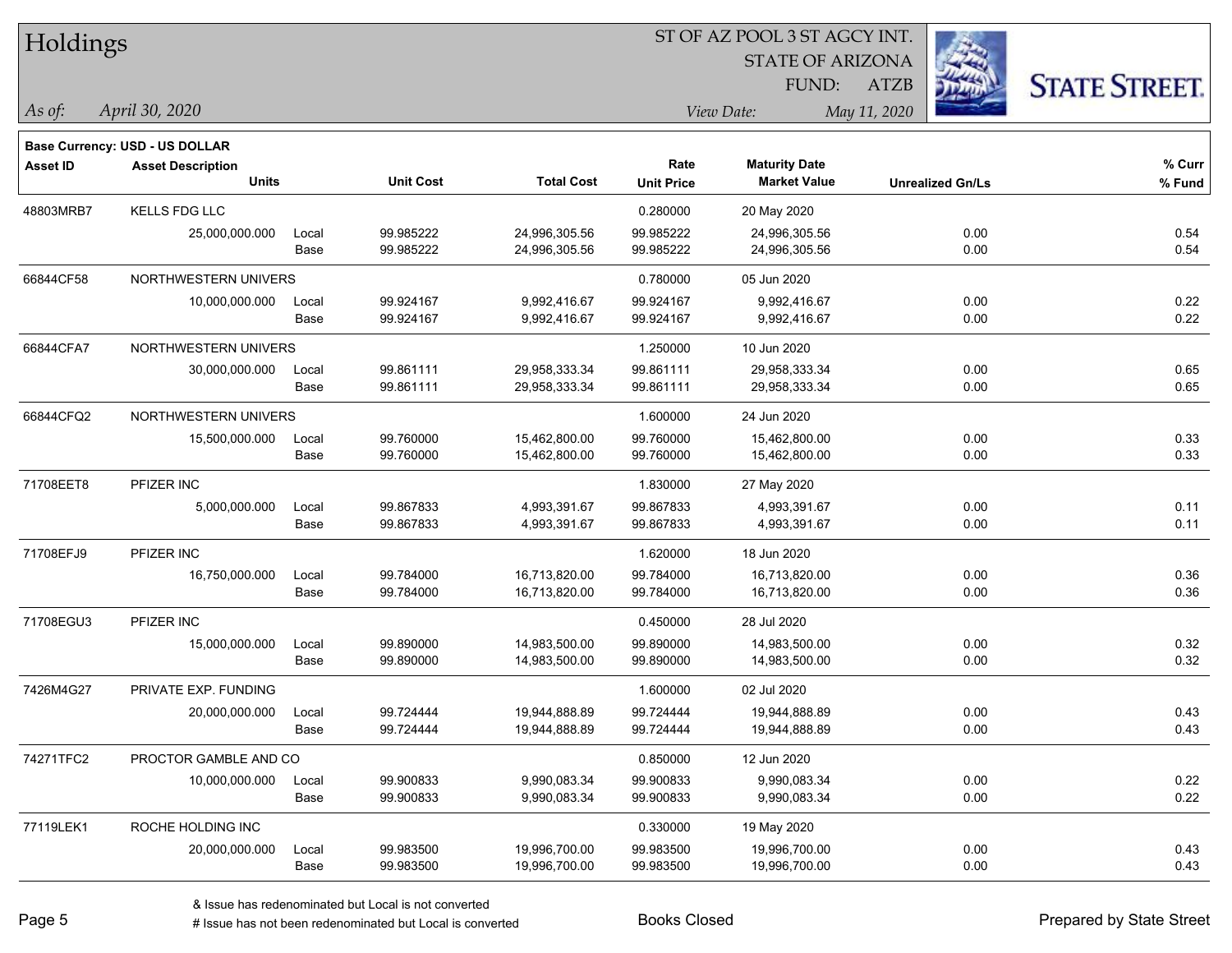| Holdings        |                                          |               |                          |                                |                           | ST OF AZ POOL 3 ST AGCY INT.                |                         |                      |
|-----------------|------------------------------------------|---------------|--------------------------|--------------------------------|---------------------------|---------------------------------------------|-------------------------|----------------------|
|                 |                                          |               |                          |                                |                           | <b>STATE OF ARIZONA</b>                     |                         |                      |
|                 |                                          |               |                          |                                |                           | <b>FUND:</b>                                | <b>ATZB</b>             | <b>STATE STREET.</b> |
| $\vert$ As of:  | April 30, 2020                           |               |                          |                                |                           | View Date:                                  | May 11, 2020            |                      |
|                 |                                          |               |                          |                                |                           |                                             |                         |                      |
|                 | Base Currency: USD - US DOLLAR           |               |                          |                                |                           |                                             |                         |                      |
| <b>Asset ID</b> | <b>Asset Description</b><br><b>Units</b> |               | <b>Unit Cost</b>         | <b>Total Cost</b>              | Rate<br><b>Unit Price</b> | <b>Maturity Date</b><br><b>Market Value</b> | <b>Unrealized Gn/Ls</b> | % Curr<br>% Fund     |
|                 |                                          |               |                          |                                |                           |                                             |                         |                      |
| 77119LEM7       | ROCHE HOLDING INC                        |               |                          |                                | 0.150000                  | 21 May 2020                                 |                         |                      |
|                 | 10,000,000.000                           | Local<br>Base | 99.991667<br>99.991667   | 9,999,166.66<br>9,999,166.66   | 99.991667<br>99.991667    | 9,999,166.66<br>9,999,166.66                | 0.00<br>0.00            | 0.22<br>0.22         |
|                 |                                          |               |                          |                                |                           |                                             |                         |                      |
| 89119AEJ3       | <b>TORONTO DOMINION BANK</b>             |               |                          |                                | 0.340000                  | 18 May 2020                                 |                         |                      |
|                 | 20,000,000.000                           | Local<br>Base | 99.983944<br>99.983944   | 19,996,788.89<br>19,996,788.89 | 99.983944<br>99.983944    | 19,996,788.89<br>19,996,788.89              | 0.00<br>0.00            | 0.43<br>0.43         |
|                 |                                          |               |                          |                                |                           |                                             |                         |                      |
| 90477DF92       | UNILEVER CAPITAL CRP                     |               |                          |                                | 0.250000                  | 09 Jun 2020                                 |                         |                      |
|                 | 25,000,000.000                           | Local<br>Base | 99.972917<br>99.972917   | 24,993,229.17<br>24,993,229.17 | 99.972917<br>99.972917    | 24,993,229.17<br>24,993,229.17              | 0.00<br>0.00            | 0.54<br>0.54         |
|                 |                                          |               |                          |                                |                           |                                             |                         |                      |
| 91058TE10       | UNITED HEALTHCARE CO                     |               |                          |                                | 0.750000                  | 01 May 2020                                 |                         |                      |
|                 | 10,000,000.000                           | Local<br>Base | 100.000000<br>100.000000 | 10,000,000.00<br>10,000,000.00 | 100.000000<br>100.000000  | 10,000,000.00                               | 0.00<br>0.00            | 0.22<br>0.22         |
|                 |                                          |               |                          |                                |                           | 10,000,000.00                               |                         |                      |
| 91058TFW1       | UNITED HEALTHCARE CO                     |               |                          |                                | 0.900000                  | 30 Jun 2020                                 |                         |                      |
|                 | 20,000,000.000                           | Local         | 99.850000                | 19,970,000.00                  | 99.850000                 | 19,970,000.00                               | 0.00                    | 0.43                 |
|                 |                                          | Base          | 99.850000                | 19,970,000.00                  | 99.850000                 | 19,970,000.00                               | 0.00                    | 0.43                 |
| 9113A2EE2       | UNITED PARCEL SERVIC                     |               |                          |                                | 0.090000                  | 14 May 2020                                 |                         |                      |
|                 | 5,000,000.000                            | Local         | 99.996750                | 4,999,837.50                   | 99.996750                 | 4,999,837.50                                | 0.00                    | 0.11                 |
|                 |                                          | Base          | 99.996750                | 4,999,837.50                   | 99.996750                 | 4,999,837.50                                | 0.00                    | 0.11                 |
| 9127962M0       | TREASURY BILL 05/20 0.00000              |               |                          |                                | 0.095500                  | 19 May 2020                                 |                         |                      |
|                 | 40,000,000.000                           | Local         | 99.995238                | 39,998,095.00                  | 99.995238                 | 39,998,095.00                               | 0.00                    | 0.86                 |
|                 |                                          | Base          | 99.995238                | 39,998,095.00                  | 99.995238                 | 39,998,095.00                               | 0.00                    | 0.86                 |
| 9127962N8       | TREASURY BILL 05/20 0.00000              |               |                          |                                | 0.073000                  | 26 May 2020                                 |                         |                      |
|                 | 40,000,000.000                           | Local         | 99.994931                | 39,997,972.22                  | 99.994931                 | 39,997,972.22                               | 0.00                    | 0.86                 |
|                 |                                          | Base          | 99.994931                | 39,997,972.22                  | 99.994931                 | 39,997,972.22                               | 0.00                    | 0.86                 |
| 9127962V0       | TREASURY BILL 06/20 0.00000              |               |                          |                                | 0.102000                  | 16 Jun 2020                                 |                         |                      |
|                 | 40,000,000.000                           | Local         | 99.986967                | 39,994,786.66                  | 99.986967                 | 39,994,786.66                               | 0.00                    | 0.86                 |
|                 |                                          | Base          | 99.986967                | 39,994,786.66                  | 99.986967                 | 39,994,786.66                               | 0.00                    | 0.86                 |
| 9127962W8       | TREASURY BILL 06/20 0.00000              |               |                          |                                | 0.090000                  | 23 Jun 2020                                 |                         |                      |
|                 | 40,000,000.000                           | Local         | 99.986750                | 39,994,700.00                  | 99.986750                 | 39,994,700.00                               | 0.00                    | 0.86                 |
|                 |                                          | Base          | 99.986750                | 39,994,700.00                  | 99.986750                 | 39,994,700.00                               | 0.00                    | 0.86                 |

denote the redenominated but Local is converted Books Closed Prepared by State Street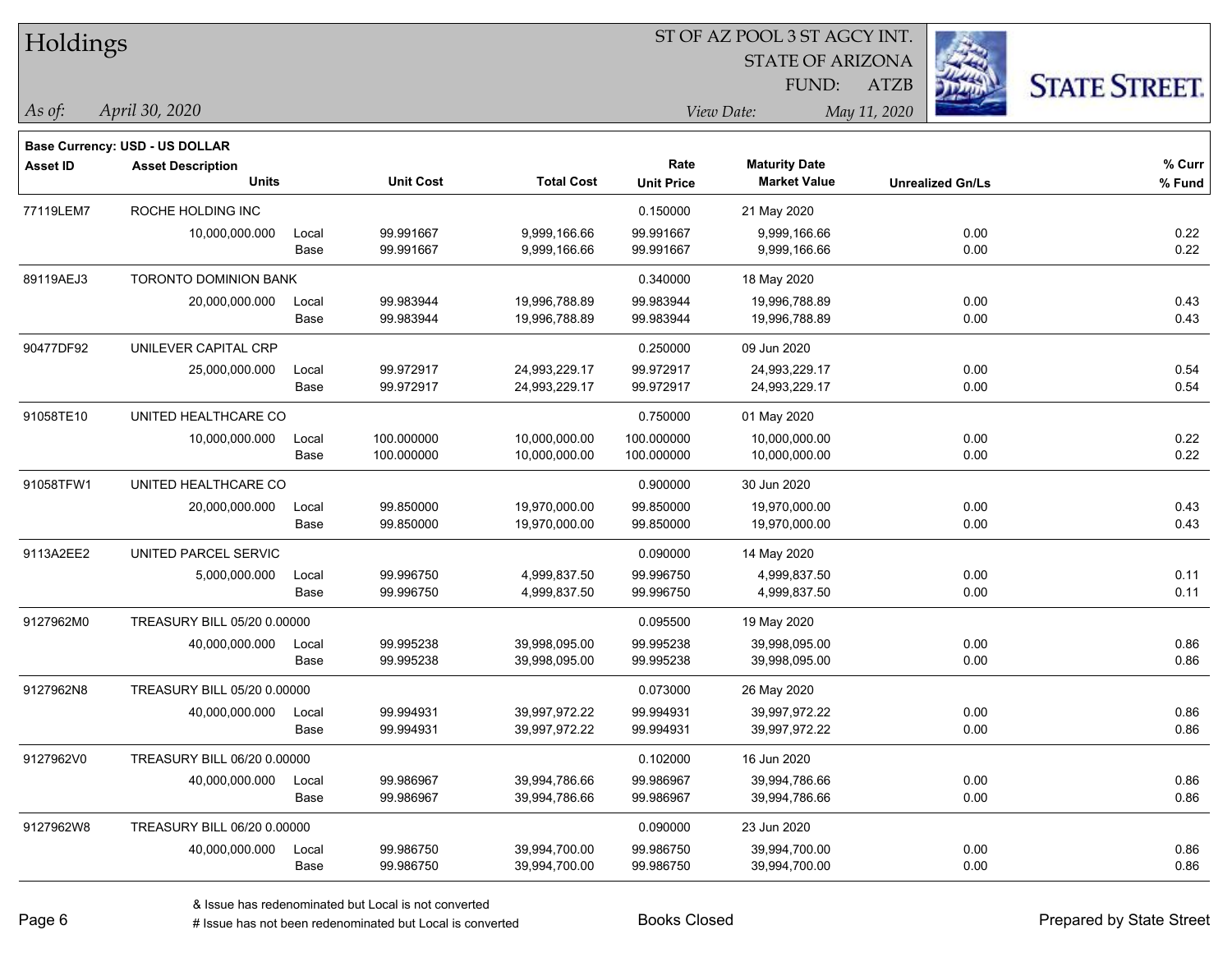| Holdings        |                                                                   |       |                  |                   |                   | ST OF AZ POOL 3 ST AGCY INT. |                         |                      |
|-----------------|-------------------------------------------------------------------|-------|------------------|-------------------|-------------------|------------------------------|-------------------------|----------------------|
|                 |                                                                   |       |                  |                   |                   | <b>STATE OF ARIZONA</b>      |                         |                      |
|                 |                                                                   |       |                  |                   |                   | FUND:                        | <b>ATZB</b>             | <b>STATE STREET.</b> |
| As of:          | April 30, 2020                                                    |       |                  |                   |                   | View Date:                   | May 11, 2020            |                      |
|                 |                                                                   |       |                  |                   |                   |                              |                         |                      |
| <b>Asset ID</b> | <b>Base Currency: USD - US DOLLAR</b><br><b>Asset Description</b> |       |                  |                   | Rate              | <b>Maturity Date</b>         |                         | $%$ Curr             |
|                 | <b>Units</b>                                                      |       | <b>Unit Cost</b> | <b>Total Cost</b> | <b>Unit Price</b> | <b>Market Value</b>          | <b>Unrealized Gn/Ls</b> | % Fund               |
| 912796SZ3       | TREASURY BILL 07/20 0.00000                                       |       |                  |                   | 0.071500          | 16 Jul 2020                  |                         |                      |
|                 | 25,000,000.000                                                    | Local | 99.984906        | 24,996,226.39     | 99.984906         | 24,996,226.39                | 0.00                    | 0.54                 |
|                 |                                                                   | Base  | 99.984906        | 24,996,226.39     | 99.984906         | 24,996,226.39                | 0.00                    | 0.54                 |
| 912796TD1       | TREASURY BILL 08/20 0.00000                                       |       |                  |                   | 0.105000          | 13 Aug 2020                  |                         |                      |
|                 | 40,000,000.000                                                    | Local | 99.969667        | 39,987,866.67     | 99.969667         | 39,987,866.67                | 0.00                    | 0.86                 |
|                 |                                                                   | Base  | 99.969667        | 39,987,866.67     | 99.969667         | 39,987,866.67                | 0.00                    | 0.86                 |
| 912796TW9       | TREASURY BILL 05/20 0.00000                                       |       |                  |                   | 0.050000          | 28 May 2020                  |                         |                      |
|                 | 20,000,000.000                                                    | Local | 99.996250        | 19,999,250.00     | 99.996250         | 19,999,250.00                | 0.00                    | 0.43                 |
|                 |                                                                   | Base  | 99.996250        | 19,999,250.00     | 99.996250         | 19,999,250.00                | 0.00                    | 0.43                 |
| 912796TX7       | TREASURY BILL 06/20 0.00000                                       |       |                  |                   | 0.092500          | 04 Jun 2020                  |                         |                      |
|                 | 50,000,000.000                                                    | Local | 99.990848        | 49,995,424.16     | 99.990848         | 49,995,424.16                | 0.00                    | 1.08                 |
|                 |                                                                   | Base  | 99.990848        | 49,995,424.16     | 99.990848         | 49,995,424.16                | 0.00                    | 1.08                 |
| 912796UA5       | TREASURY BILL 06/20 0.00000                                       |       |                  |                   | 0.020000          | 25 Jun 2020                  |                         |                      |
|                 | 80,000,000.000                                                    | Local | 99.885035        | 79,908,027.78     | 99.885035         | 79,908,027.78                | 0.00                    | 1.73                 |
|                 |                                                                   | Base  | 99.885035        | 79,908,027.78     | 99.885035         | 79,908,027.78                | 0.00                    | 1.73                 |
| 912796UB3       | TREASURY BILL 07/20 0.00000                                       |       |                  |                   | 1.485000          | 02 Jul 2020                  |                         |                      |
|                 | 120,000,000.000                                                   | Local | 99.742413        | 119,690,895.56    | 99.742413         | 119,690,895.56               | 0.00                    | 2.59                 |
|                 |                                                                   | Base  | 99.742413        | 119,690,895.56    | 99.742413         | 119,690,895.56               | 0.00                    | 2.59                 |
| 921FRK000       | BMO TRIPARTY MTGE CLAS/ISIT/RTRP MATU//20121224                   |       |                  |                   | 0.020000          | 01 May 2020                  |                         |                      |
|                 | 100,482,638.950                                                   | Local | 100.000000       | 100,482,638.95    | 100.000000        | 100,482,638.95               | 0.00                    | 2.17                 |
|                 |                                                                   | Base  | 100.000000       | 100,482,638.95    | 100.000000        | 100,482,638.95               | 0.00                    | 2.17                 |
| 921FRK000       | BMO TRIPARTY MTGE CLAS/ISIT/RTRP MATU//20121224                   |       |                  |                   | 0.100000          | 29 May 2020                  |                         |                      |
|                 | 30,000,000.000                                                    | Local | 100.000000       | 30,000,000.00     | 100.000000        | 30,000,000.00                | 0.00                    | 0.65                 |
|                 |                                                                   | Base  | 100.000000       | 30,000,000.00     | 100.000000        | 30,000,000.00                | 0.00                    | 0.65                 |
| 92344LF18       | VERIZON COMMNTN INC                                               |       |                  |                   | 1.650000          | 01 Jun 2020                  |                         |                      |
|                 | 25,000,000.000                                                    | Local | 99.857917        | 24,964,479.17     | 99.857917         | 24,964,479.17                | 0.00                    | 0.54                 |
|                 |                                                                   | Base  | 99.857917        | 24,964,479.17     | 99.857917         | 24,964,479.17                | 0.00                    | 0.54                 |
| 92344LG25       | <b>VERIZON COMMNTN INC</b>                                        |       |                  |                   | 1.850000          | 02 Jul 2020                  |                         |                      |
|                 | 25,000,000.000                                                    | Local | 99.681389        | 24,920,347.22     | 99.681389         | 24,920,347.22                | 0.00                    | 0.54                 |
|                 |                                                                   | Base  | 99.681389        | 24,920,347.22     | 99.681389         | 24,920,347.22                | 0.00                    | 0.54                 |

 $\overline{\phantom{0}}$ 

 $\overline{\phantom{0}}$ 

-

 $\overline{\phantom{0}}$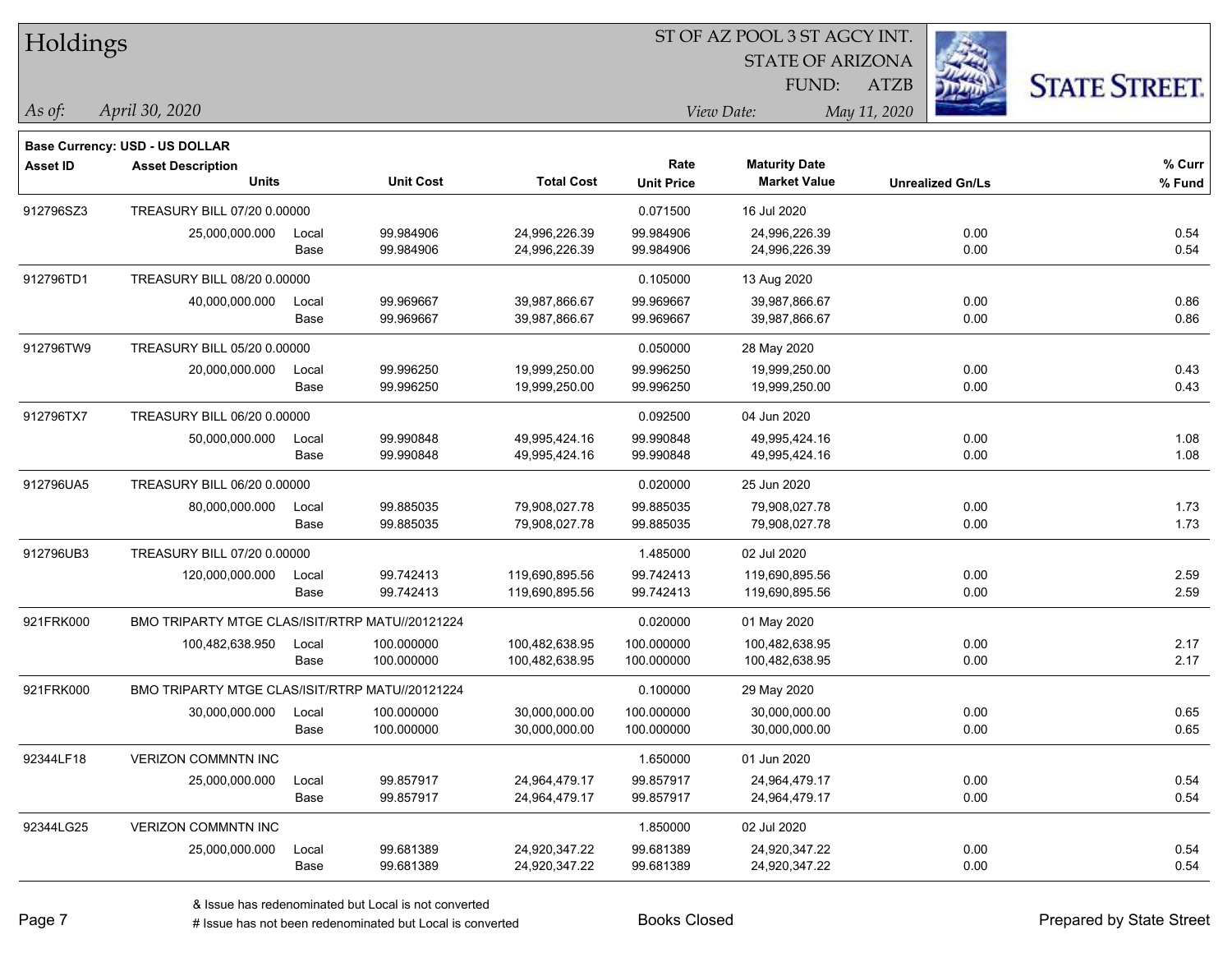| Holdings               |                                       |       |                  |                   |                   | ST OF AZ POOL 3 ST AGCY INT. |                         |                      |  |
|------------------------|---------------------------------------|-------|------------------|-------------------|-------------------|------------------------------|-------------------------|----------------------|--|
|                        |                                       |       |                  |                   |                   | <b>STATE OF ARIZONA</b>      |                         |                      |  |
|                        |                                       |       |                  |                   |                   | FUND:                        | <b>ATZB</b>             | <b>STATE STREET.</b> |  |
| As of:                 | April 30, 2020                        |       |                  |                   |                   | View Date:                   | May 11, 2020            |                      |  |
|                        | <b>Base Currency: USD - US DOLLAR</b> |       |                  |                   |                   |                              |                         |                      |  |
| <b>Asset ID</b>        | <b>Asset Description</b>              |       |                  |                   | Rate              | <b>Maturity Date</b>         |                         | % Curr               |  |
|                        | <b>Units</b>                          |       | <b>Unit Cost</b> | <b>Total Cost</b> | <b>Unit Price</b> | <b>Market Value</b>          | <b>Unrealized Gn/Ls</b> | % Fund               |  |
| 92646KE81              | <b>VICTORY RECEIVABLES</b>            |       |                  |                   | 1.000000          | 08 May 2020                  |                         |                      |  |
|                        | 25,000,000.000                        | Local | 99.980556        | 24,995,138.89     | 99.980556         | 24,995,138.89                | 0.00                    | 0.54                 |  |
|                        |                                       | Base  | 99.980556        | 24,995,138.89     | 99.980556         | 24,995,138.89                | 0.00                    | 0.54                 |  |
| 926NKW009              | AMHERST PIERPONT 04/15 VAR            |       |                  |                   | 0.040000          | 01 May 2020                  |                         |                      |  |
|                        | 300,000,000.000                       | Local | 100.000000       | 300,000,000.00    | 100.000000        | 300,000,000.00               | 0.00                    | 6.49                 |  |
|                        |                                       | Base  | 100.000000       | 300,000,000.00    | 100.000000        | 300,000,000.00               | 0.00                    | 6.49                 |  |
| 926NKW009              | AMHERST PIERPONT 04/15 VAR            |       |                  |                   | 0.100000          | 08 May 2020                  |                         |                      |  |
|                        | 100,000,000.000                       | Local | 100.000000       | 100,000,000.00    | 100.000000        | 100,000,000.00               | 0.00                    | 2.16                 |  |
|                        |                                       | Base  | 100.000000       | 100,000,000.00    | 100.000000        | 100,000,000.00               | 0.00                    | 2.16                 |  |
| 930ABD003              | FIDELITY INVESTMENTS MONEY            |       |                  |                   | 0.000000          | 01 May 2020                  |                         |                      |  |
|                        | 80,000,000.000                        | Local | 100.000000       | 80,000,000.00     | 100.000000        | 80,000,000.00                | 0.00                    | 1.73                 |  |
|                        |                                       | Base  | 100.000000       | 80,000,000.00     | 100.000000        | 80,000,000.00                | 0.00                    | 1.73                 |  |
| 930ABD003              | <b>FIDELITY INVESTMENTS MONEY</b>     |       |                  |                   | 0.000001          | 01 May 2020                  |                         |                      |  |
|                        | 30,000,000.000                        | Local | 100.000000       | 30,000,000.00     | 100.000000        | 30,000,000.00                | 0.00                    | 0.65                 |  |
|                        |                                       | Base  | 100.000000       | 30,000,000.00     | 100.000000        | 30,000,000.00                | 0.00                    | 0.65                 |  |
| 95001KFY5              | <b>WELLS FARGO BANK NA</b>            |       |                  |                   | 1.361380          | 14 Oct 2020                  |                         |                      |  |
|                        | 25,000,000.000                        | Local | 100.000000       | 25,000,000.00     | 99.983000         | 24,995,750.00                | $-4,250.00$             | 0.54                 |  |
|                        |                                       | Base  | 100.000000       | 25,000,000.00     | 99.983000         | 24,995,750.00                | $-4,250.00$             | 0.54                 |  |
| 966VMM002              | JP MORGAN MONEY MARKET                |       |                  |                   | 0.000000          | 01 May 2020                  |                         |                      |  |
|                        | 100,000,000.000                       | Local | 100.000000       | 100,000,000.00    | 100.000000        | 100,000,000.00               | 0.00                    | 2.16                 |  |
|                        |                                       | Base  | 100.000000       | 100,000,000.00    | 100.000000        | 100,000,000.00               | 0.00                    | 2.16                 |  |
| 979QHR003              | SOUTH STREET REPO                     |       |                  |                   | 0.070000          | 01 May 2020                  |                         |                      |  |
|                        | 135,000,000.000                       | Local | 100.000000       | 135,000,000.00    | 100.000000        | 135,000,000.00               | 0.00                    | 2.92                 |  |
|                        |                                       | Base  | 100.000000       | 135,000,000.00    | 100.000000        | 135,000,000.00               | 0.00                    | 2.92                 |  |
| 979QHR003              | SOUTH STREET REPO                     |       |                  |                   | 0.100000          | 01 May 2020                  |                         |                      |  |
|                        | 520,630,615.940                       | Local | 100.000000       | 520,630,615.94    | 100.000000        | 520,630,615.94               | 0.00                    | 11.26                |  |
|                        |                                       | Base  | 100.000000       | 520,630,615.94    | 100.000000        | 520,630,615.94               | 0.00                    | 11.26                |  |
| <b>US DOLLAR Total</b> |                                       |       |                  |                   |                   |                              |                         |                      |  |
|                        | 3,223,938,254.890                     | Local |                  | 3,222,315,032.90  |                   | 3,222,371,980.77             | 56,947.87               | 69.66                |  |
|                        |                                       | Base  |                  | 3,222,315,032.90  |                   | 3,222,371,980.77             | 56,947.87               | 69.66                |  |

& Issue has redenominated but Local is not converted

Page 8

 $\overline{\phantom{0}}$ 

denote the redenominated but Local is converted Books Closed Prepared by State Street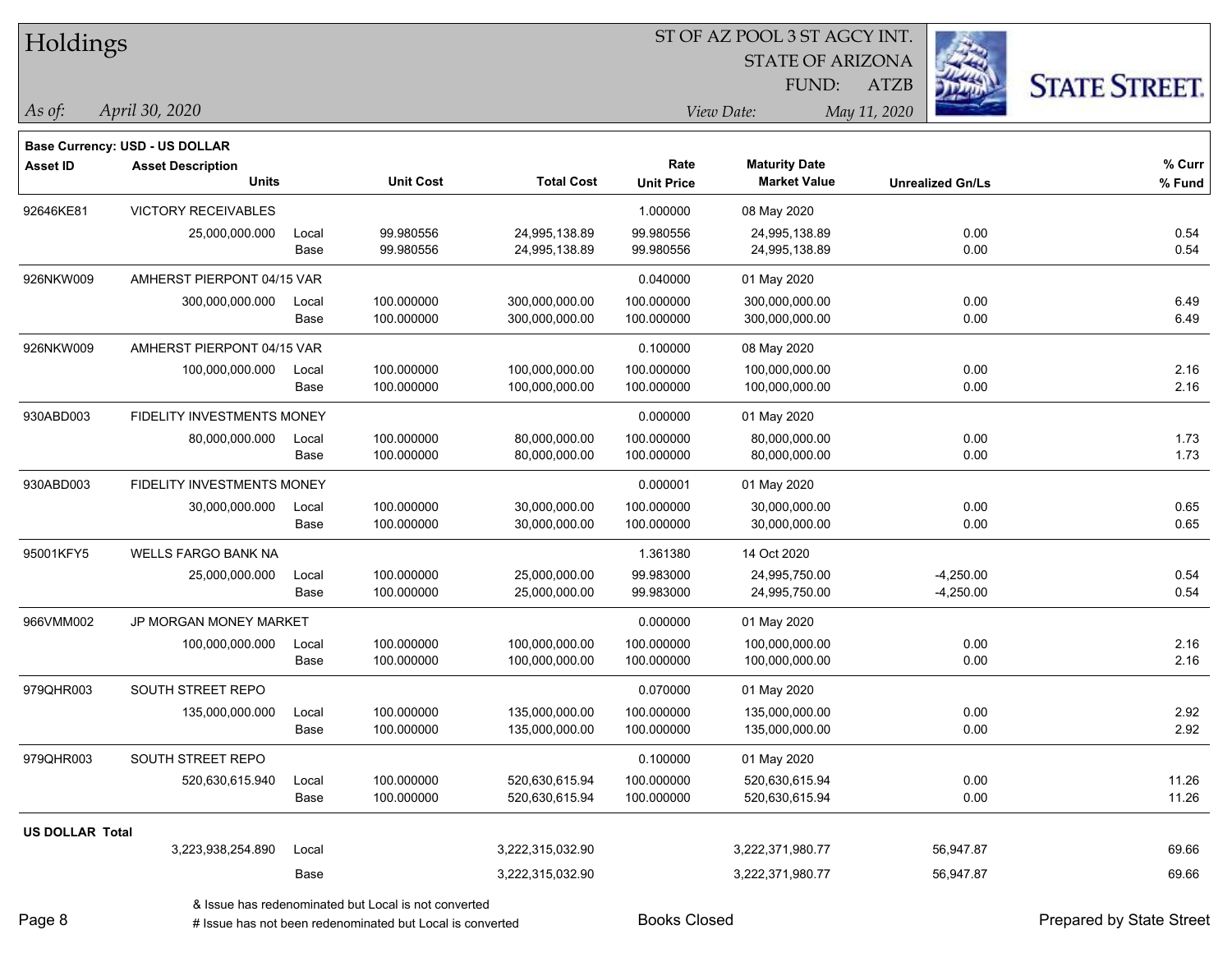| Holdings                     |                                                                   |       |                  |                   |                   | ST OF AZ POOL 3 ST AGCY INT. |                         |                      |
|------------------------------|-------------------------------------------------------------------|-------|------------------|-------------------|-------------------|------------------------------|-------------------------|----------------------|
|                              |                                                                   |       |                  |                   |                   | <b>STATE OF ARIZONA</b>      |                         |                      |
|                              |                                                                   |       |                  |                   |                   | <b>FUND:</b>                 | <b>ATZB</b>             | <b>STATE STREET.</b> |
| $\vert$ As of:               | April 30, 2020                                                    |       |                  |                   |                   | View Date:                   | May 11, 2020            |                      |
|                              |                                                                   |       |                  |                   |                   |                              |                         |                      |
| <b>Asset ID</b>              | <b>Base Currency: USD - US DOLLAR</b><br><b>Asset Description</b> |       |                  |                   | Rate              | <b>Maturity Date</b>         |                         | % Curr               |
|                              | <b>Units</b>                                                      |       | <b>Unit Cost</b> | <b>Total Cost</b> | <b>Unit Price</b> | <b>Market Value</b>          | <b>Unrealized Gn/Ls</b> | % Fund               |
|                              |                                                                   |       |                  |                   |                   |                              |                         |                      |
| <b>CASH EQUIVALENT Total</b> |                                                                   |       |                  |                   |                   |                              |                         |                      |
|                              | 3,223,938,254.890                                                 | Base  |                  | 3,222,315,032.90  |                   | 3,222,371,980.77             | 56,947.87               | 69.66                |
| <b>FIXED INCOME</b>          |                                                                   |       |                  |                   |                   |                              |                         |                      |
| <b>US DOLLAR</b>             |                                                                   |       |                  |                   |                   |                              | Exchange Rate:          | 1.000000             |
| 00287YBG3                    | ABBVIE INC SR UNSECURED 144A 11/21 2.15                           |       |                  |                   | 2.150000          | 19 Nov 2021                  |                         |                      |
|                              | 7,000,000.000                                                     | Local | 99.988333        | 6,999,183.33      | 101.284494        | 7,089,914.58                 | 90,731.25               | 0.15                 |
|                              |                                                                   | Base  | 99.988333        | 6,999,183.33      | 101.284494        | 7,089,914.58                 | 90,731.25               | 0.15                 |
| 023135AW6                    | AMAZON.COM INC SR UNSECURED 02/23 2.4                             |       |                  |                   | 2.400000          | 22 Feb 2023                  |                         |                      |
|                              | 5,000,000.000                                                     | Local | 99.072340        | 4,953,617.00      | 104.989286        | 5,249,464.30                 | 295,847.30              | 0.11                 |
|                              |                                                                   | Base  | 99.072340        | 4,953,617.00      | 104.989286        | 5,249,464.30                 | 295,847.30              | 0.11                 |
| 025816BY4                    | AMERICAN EXPRESS CO SR UNSECURED 11/21 3.7                        |       |                  |                   | 3.700000          | 05 Nov 2021                  |                         |                      |
|                              | 5,000,000.000                                                     | Local | 99.988889        | 4,999,444.47      | 103.209569        | 5,160,478.45                 | 161,033.98              | 0.11                 |
|                              |                                                                   | Base  | 99.988889        | 4,999,444.47      | 103.209569        | 5,160,478.45                 | 161,033.98              | 0.11                 |
| 025816BZ1                    | AMERICAN EXPRESS CO SR UNSECURED 11/21 VAR                        |       |                  |                   | 2.341000          | 05 Nov 2021                  |                         |                      |
|                              | 2,000,000.000                                                     | Local | 100.000000       | 2,000,000.00      | 99.133802         | 1,982,676.04                 | $-17,323.96$            | 0.04                 |
|                              |                                                                   | Base  | 100.000000       | 2,000,000.00      | 99.133802         | 1,982,676.04                 | $-17,323.96$            | 0.04                 |
| 025816CD9                    | AMERICAN EXPRESS CO SR UNSECURED 05/22 2.75                       |       |                  |                   | 2.750000          | 20 May 2022                  |                         |                      |
|                              | 8,000,000.000                                                     | Local | 99.917993        | 7,993,439.41      | 102.453304        | 8,196,264.32                 | 202,824.91              | 0.18                 |
|                              |                                                                   | Base  | 99.917993        | 7,993,439.41      | 102.453304        | 8,196,264.32                 | 202,824.91              | 0.18                 |
| 025816CG2                    | AMERICAN EXPRESS CO SR UNSECURED 07/24 2.5                        |       |                  |                   | 2.500000          | 30 Jul 2024                  |                         |                      |
|                              | 10,000,000.000                                                    | Local | 99.726644        | 9,972,664.37      | 102.880227        | 10.288.022.70                | 315.358.33              | 0.22                 |
|                              |                                                                   | Base  | 99.726644        | 9,972,664.37      | 102.880227        | 10,288,022.70                | 315,358.33              | 0.22                 |
| 02587AAN4                    | AMERICAN EXPRESS CREDIT ACCOUN AMXCA 2019 2 A                     |       |                  |                   | 2.670000          | 15 Nov 2024                  |                         |                      |
|                              | 4,500,000.000                                                     | Local | 99.995204        | 4,499,784.17      | 103.625640        | 4,663,153.80                 | 163,369.63              | 0.10                 |
| Original Face:               | 4,500,000.000                                                     | Base  | 99.995204        | 4,499,784.17      | 103.625640        | 4,663,153.80                 | 163,369.63              | 0.10                 |
| 02588QAB4                    | AMERICAN EXPRESS CREDIT ACCOUN AMXCA 2019 1 A                     |       |                  |                   | 2.870000          | 15 Oct 2024                  |                         |                      |
|                              | 3,000,000.000                                                     | Local | 99.986732        | 2,999,601.96      | 103.786180        | 3,113,585.40                 | 113,983.44              | 0.07                 |
| Original Face:               | 3,000,000.000                                                     | Base  | 99.986732        | 2,999,601.96      | 103.786180        | 3,113,585.40                 | 113,983.44              | 0.07                 |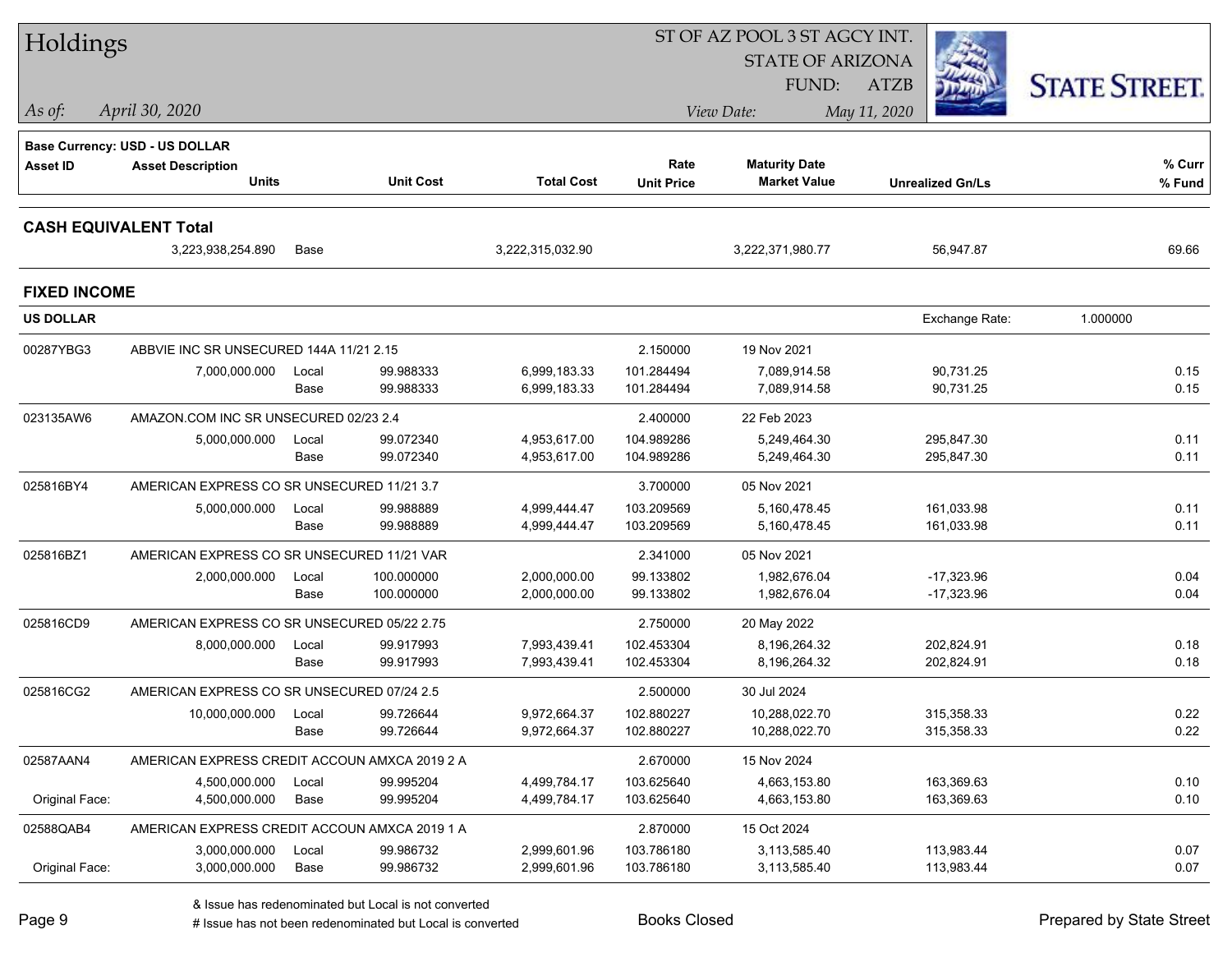| Holdings        |                                                                   |       |                  |                   |                   | ST OF AZ POOL 3 ST AGCY INT. |                         |                      |  |
|-----------------|-------------------------------------------------------------------|-------|------------------|-------------------|-------------------|------------------------------|-------------------------|----------------------|--|
|                 |                                                                   |       |                  |                   |                   | <b>STATE OF ARIZONA</b>      |                         |                      |  |
|                 |                                                                   |       |                  |                   |                   | <b>FUND:</b>                 | <b>ATZB</b>             | <b>STATE STREET.</b> |  |
| $\vert$ As of:  | April 30, 2020                                                    |       |                  |                   |                   | View Date:                   | May 11, 2020            |                      |  |
|                 |                                                                   |       |                  |                   |                   |                              |                         |                      |  |
| <b>Asset ID</b> | <b>Base Currency: USD - US DOLLAR</b><br><b>Asset Description</b> |       |                  |                   | Rate              | <b>Maturity Date</b>         |                         | % Curr               |  |
|                 | <b>Units</b>                                                      |       | <b>Unit Cost</b> | <b>Total Cost</b> | <b>Unit Price</b> | <b>Market Value</b>          | <b>Unrealized Gn/Ls</b> | % Fund               |  |
| 02665WCS8       | AMERICAN HONDA FINANCE SR UNSECURED 01/21 3.15                    |       |                  |                   | 3.150000          | 08 Jan 2021                  |                         |                      |  |
|                 | 5,000,000.000                                                     | Local | 99.979464        | 4,998,973.20      | 100.899523        | 5,044,976.15                 | 46,002.95               | 0.11                 |  |
|                 |                                                                   | Base  | 99.979464        | 4,998,973.20      | 100.899523        | 5,044,976.15                 | 46,002.95               | 0.11                 |  |
| 037833CC2       | APPLE INC SR UNSECURED 08/21 1.55                                 |       |                  |                   | 1.550000          | 04 Aug 2021                  |                         |                      |  |
|                 | 10,000,000.000                                                    | Local | 99.699824        | 9,969,982.44      | 100.937774        | 10,093,777.40                | 123,794.96              | 0.22                 |  |
|                 |                                                                   | Base  | 99.699824        | 9,969,982.44      | 100.937774        | 10,093,777.40                | 123,794.96              | 0.22                 |  |
| 037833DC1       | APPLE INC SR UNSECURED 09/22 2.1                                  |       |                  |                   | 2.100000          | 12 Sep 2022                  |                         |                      |  |
|                 | 10,000,000.000                                                    | Local | 100.757273       | 10,075,727.27     | 103.538167        | 10,353,816.70                | 278,089.43              | 0.22                 |  |
|                 |                                                                   | Base  | 100.757273       | 10,075,727.27     | 103.538167        | 10,353,816.70                | 278,089.43              | 0.22                 |  |
| 05531FBJ1       | TRUIST FIN CORP SR UNSECURED 03/23 2.2                            |       |                  |                   | 2.200000          | 16 Mar 2023                  |                         |                      |  |
|                 | 10,000,000.000                                                    | Local | 99.939541        | 9,993,954.09      | 102.282651        | 10,228,265.10                | 234,311.01              | 0.22                 |  |
|                 |                                                                   | Base  | 99.939541        | 9,993,954.09      | 102.282651        | 10,228,265.10                | 234,311.01              | 0.22                 |  |
| 06048WB82       | BANK OF AMERICA CORP SR UNSECURED 08/24 VAR                       |       |                  |                   | 2.400000          | 23 Aug 2024                  |                         |                      |  |
|                 | 10,000,000.000                                                    | Local | 100.000000       | 10,000,000.00     | 99.437092         | 9,943,709.20                 | $-56,290.80$            | 0.21                 |  |
|                 |                                                                   | Base  | 100.000000       | 10,000,000.00     | 99.437092         | 9,943,709.20                 | -56,290.80              | 0.21                 |  |
| 06048WG79       | BANK OF AMERICA CORP SR UNSECURED 01/25 VAR                       |       |                  |                   | 2.250000          | 23 Jan 2025                  |                         |                      |  |
|                 | 10,000,000.000                                                    | Local | 100.000000       | 10,000,000.00     | 99.726767         | 9,972,676.70                 | $-27,323.30$            | 0.22                 |  |
|                 |                                                                   | Base  | 100.000000       | 10,000,000.00     | 99.726767         | 9,972,676.70                 | $-27,323.30$            | 0.22                 |  |
| 06048WXT2       | BANK OF AMERICA CORP SR UNSECURED 09/21 VAR                       |       |                  |                   | 2.000000          | 26 Sep 2021                  |                         |                      |  |
|                 | 10,000,000.000                                                    | Local | 100.000000       | 10,000,000.00     | 99.045000         | 9,904,500.00                 | $-95,500.00$            | 0.21                 |  |
|                 |                                                                   | Base  | 100.000000       | 10,000,000.00     | 99.045000         | 9,904,500.00                 | $-95,500.00$            | 0.21                 |  |
| 06048WZZ6       | BANK OF AMERICA CORP SR UNSECURED 06/24 VAR                       |       |                  |                   | 3.000000          | 17 Jun 2024                  |                         |                      |  |
|                 | 10,000,000.000                                                    | Local | 100.000000       | 10,000,000.00     | 100.252430        | 10,025,243.00                | 25,243.00               | 0.22                 |  |
|                 |                                                                   | Base  | 100.000000       | 10,000,000.00     | 100.252430        | 10,025,243.00                | 25,243.00               | 0.22                 |  |
| 06367TYL8       | BANK OF MONTREAL SR UNSECURED 06/20 2.1                           |       |                  |                   | 2.100000          | 15 Jun 2020                  |                         |                      |  |
|                 | 10,000,000.000                                                    | Local | 99.881477        | 9,988,147.66      | 100.172000        | 10,017,200.00                | 29,052.34               | 0.22                 |  |
|                 |                                                                   | Base  | 99.881477        | 9,988,147.66      | 100.172000        | 10,017,200.00                | 29,052.34               | 0.22                 |  |
| 06367WUK7       | BANK OF MONTREAL SR UNSECURED 01/23 2                             |       |                  |                   | 2.000000          | 24 Jan 2023                  |                         |                      |  |
|                 | 5,000,000.000                                                     | Local | 100.000000       | 5,000,000.00      | 99.063948         | 4,953,197.40                 | $-46,802.60$            | 0.11                 |  |
|                 |                                                                   | Base  | 100.000000       | 5,000,000.00      | 99.063948         | 4,953,197.40                 | -46,802.60              | 0.11                 |  |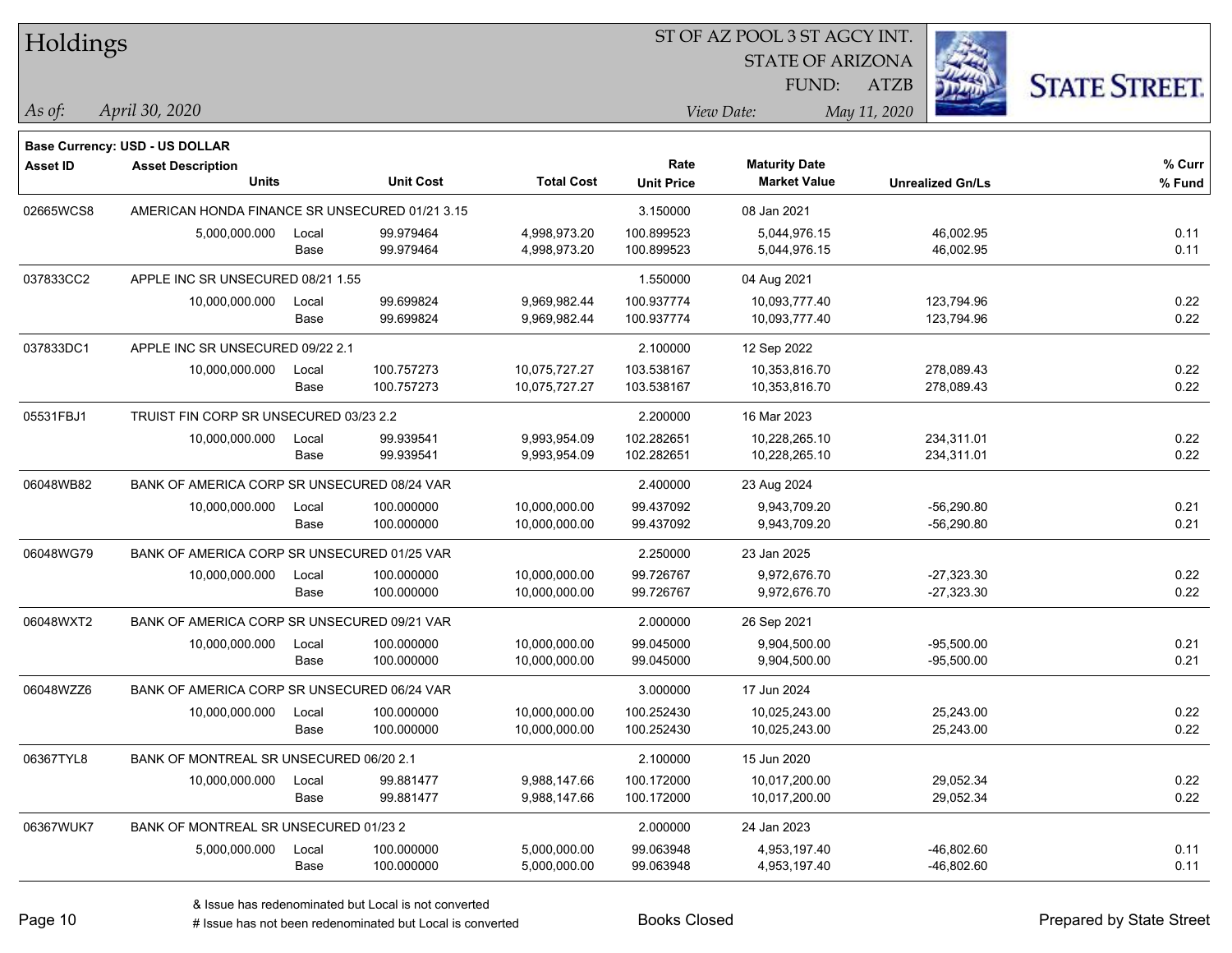| Holdings  |                                                |       |                                                     |                   |                           | ST OF AZ POOL 3 ST AGCY INT.                |                         |                      |  |
|-----------|------------------------------------------------|-------|-----------------------------------------------------|-------------------|---------------------------|---------------------------------------------|-------------------------|----------------------|--|
|           |                                                |       |                                                     |                   |                           | <b>STATE OF ARIZONA</b>                     |                         |                      |  |
|           |                                                |       |                                                     |                   |                           | FUND:                                       | <b>ATZB</b>             | <b>STATE STREET.</b> |  |
| As of:    | April 30, 2020                                 |       |                                                     |                   |                           | View Date:                                  | May 11, 2020            |                      |  |
|           |                                                |       |                                                     |                   |                           |                                             |                         |                      |  |
|           | Base Currency: USD - US DOLLAR                 |       |                                                     |                   |                           |                                             |                         |                      |  |
| Asset ID  | <b>Asset Description</b><br><b>Units</b>       |       | <b>Unit Cost</b>                                    | <b>Total Cost</b> | Rate<br><b>Unit Price</b> | <b>Maturity Date</b><br><b>Market Value</b> | <b>Unrealized Gn/Ls</b> | % Curr<br>$%$ Fund   |  |
| 06367WVM2 | BANK OF MONTREAL SR UNSECURED 02/24 2.07       |       |                                                     |                   | 2.070000                  | 12 Feb 2024                                 |                         |                      |  |
|           | 10,000,000.000                                 | Local | 100.000000                                          | 10,000,000.00     | 97.201670                 | 9,720,167.00                                | $-279,833.00$           | 0.21                 |  |
|           |                                                | Base  | 100.000000                                          | 10,000,000.00     | 97.201670                 | 9,720,167.00                                | $-279,833.00$           | 0.21                 |  |
| 06367WWB5 | BANK OF MONTREAL SR UNSECURED 02/25 2.25       |       |                                                     |                   | 2.250000                  | 19 Feb 2025                                 |                         |                      |  |
|           | 10,000,000.000                                 | Local | 100.000000                                          | 10,000,000.00     | 99.974833                 | 9,997,483.30                                | $-2,516.70$             | 0.22                 |  |
|           |                                                | Base  | 100.000000                                          | 10,000,000.00     | 99.974833                 | 9,997,483.30                                | $-2,516.70$             | 0.22                 |  |
| 06406RAG2 | BANK OF NY MELLON CORP SR UNSECURED 04/23 3.5  |       |                                                     |                   | 3.500000                  | 28 Apr 2023                                 |                         |                      |  |
|           | 7,000,000.000                                  | Local | 99.934743                                           | 6,995,432.04      | 106.845677                | 7,479,197.39                                | 483,765.35              | 0.16                 |  |
|           |                                                | Base  | 99.934743                                           | 6,995,432.04      | 106.845677                | 7,479,197.39                                | 483,765.35              | 0.16                 |  |
| 06406RAL1 | BANK OF NY MELLON CORP SR UNSECURED 10/24 2.1  |       |                                                     |                   | 2.100000                  | 24 Oct 2024                                 |                         |                      |  |
|           | 7,000,000.000                                  | Local | 99.843199                                           | 6,989,023.95      | 102.816127                | 7,197,128.89                                | 208,104.94              | 0.16                 |  |
|           |                                                | Base  | 99.843199                                           | 6,989,023.95      | 102.816127                | 7,197,128.89                                | 208,104.94              | 0.16                 |  |
| 06406RAM9 | BANK OF NY MELLON CORP SR UNSECURED 01/23 1.85 |       |                                                     |                   | 1.850000                  | 27 Jan 2023                                 |                         |                      |  |
|           | 5,000,000.000                                  | Local | 99.936150                                           | 4,996,807.48      | 101.759301                | 5,087,965.05                                | 91,157.57               | 0.11                 |  |
|           |                                                | Base  | 99.936150                                           | 4,996,807.48      | 101.759301                | 5,087,965.05                                | 91,157.57               | 0.11                 |  |
| 064159KD7 | BANK OF NOVA SCOTIA SR UNSECURED 09/22 2.45    |       |                                                     |                   | 2.450000                  | 19 Sep 2022                                 |                         |                      |  |
|           | 17,000,000.000                                 | Local | 101.525059                                          | 17,259,260.11     | 103.255679                | 17,553,465.43                               | 294,205.32              | 0.38                 |  |
|           |                                                | Base  | 101.525059                                          | 17,259,260.11     | 103.255679                | 17,553,465.43                               | 294,205.32              | 0.38                 |  |
| 064159SH0 | BANK OF NOVA SCOTIA SR UNSECURED 11/22 2       |       |                                                     |                   | 2.000000                  | 15 Nov 2022                                 |                         |                      |  |
|           | 15,000,000.000                                 | Local | 99.974474                                           | 14,996,171.07     | 101.354334                | 15,203,150.10                               | 206,979.03              | 0.33                 |  |
|           |                                                | Base  | 99.974474                                           | 14,996,171.07     | 101.354334                | 15,203,150.10                               | 206,979.03              | 0.33                 |  |
| 07330NAT2 | TRUIST BANK SR UNSECURED 12/24 2.15            |       |                                                     |                   | 2.150000                  | 06 Dec 2024                                 |                         |                      |  |
|           | 2,000,000.000                                  | Local | 99.843914                                           | 1,996,878.28      | 102.276999                | 2,045,539.98                                | 48,661.70               | 0.04                 |  |
|           |                                                | Base  | 99.843914                                           | 1,996,878.28      | 102.276999                | 2,045,539.98                                | 48,661.70               | 0.04                 |  |
| 097023CG8 | BOEING CO SR UNSECURED 05/22 2.7               |       |                                                     |                   | 2.700000                  | 01 May 2022                                 |                         |                      |  |
|           | 5,000,000.000                                  | Local | 99.882000                                           | 4,994,100.00      | 96.996219                 | 4,849,810.95                                | $-144,289.05$           | 0.10                 |  |
|           |                                                | Base  | 99.882000                                           | 4,994,100.00      | 96.996219                 | 4,849,810.95                                | $-144,289.05$           | 0.10                 |  |
| 110122BY3 |                                                |       | BRISTOL MYERS SQUIBB CO SR UNSECURED 144A 05/22 2.6 |                   | 2.600000                  | 16 May 2022                                 |                         |                      |  |
|           | 5,000,000.000                                  | Local | 99.817149                                           | 4,990,857.43      | 103.351194                | 5,167,559.70                                | 176,702.27              | 0.11                 |  |
|           |                                                | Base  | 99.817149                                           | 4,990,857.43      | 103.351194                | 5,167,559.70                                | 176,702.27              | 0.11                 |  |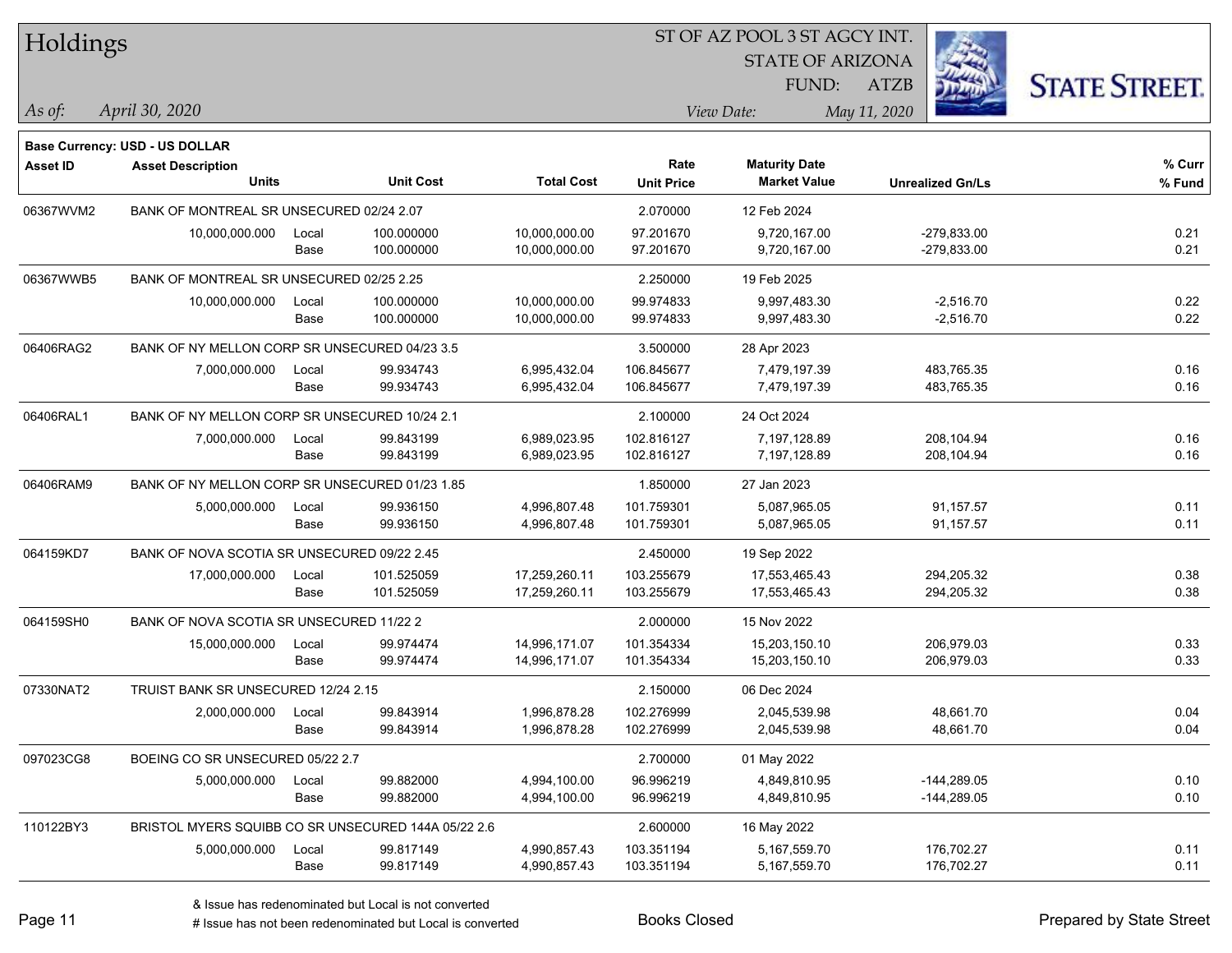| Holdings        |                                                  |       |                                                     |                   |                            | ST OF AZ POOL 3 ST AGCY INT. |                         |                      |  |
|-----------------|--------------------------------------------------|-------|-----------------------------------------------------|-------------------|----------------------------|------------------------------|-------------------------|----------------------|--|
|                 |                                                  |       |                                                     |                   |                            | <b>STATE OF ARIZONA</b>      |                         |                      |  |
|                 |                                                  |       |                                                     |                   |                            | FUND:                        | ATZB                    | <b>STATE STREET.</b> |  |
| As of:          | April 30, 2020                                   |       |                                                     |                   | May 11, 2020<br>View Date: |                              |                         |                      |  |
|                 | <b>Base Currency: USD - US DOLLAR</b>            |       |                                                     |                   |                            |                              |                         |                      |  |
| <b>Asset ID</b> | <b>Asset Description</b>                         |       |                                                     |                   | Rate                       | <b>Maturity Date</b>         |                         | % Curr               |  |
|                 | <b>Units</b>                                     |       | <b>Unit Cost</b>                                    | <b>Total Cost</b> | <b>Unit Price</b>          | <b>Market Value</b>          | <b>Unrealized Gn/Ls</b> | % Fund               |  |
| 126650DE7       | CVS HEALTH CORP SR UNSECURED 08/24 2.625         |       |                                                     |                   | 2.625000                   | 15 Aug 2024                  |                         |                      |  |
|                 | 2,000,000.000                                    | Local | 99.559555                                           | 1,991,191.09      | 104.111553                 | 2,082,231.06                 | 91,039.97               | 0.05                 |  |
|                 |                                                  | Base  | 99.559555                                           | 1,991,191.09      | 104.111553                 | 2,082,231.06                 | 91,039.97               | 0.05                 |  |
| 126802CL9       |                                                  |       | CABELA S MASTER CREDIT CARD TR CABMT 2013 1A A 144A |                   | 2.710000                   | 17 Feb 2026                  |                         |                      |  |
|                 | 10,000,000.000                                   | Local | 102.306444                                          | 10,230,644.39     | 100.849650                 | 10,084,965.00                | -145,679.39             | 0.22                 |  |
| Original Face:  | 10,000,000.000                                   | Base  | 102.306444                                          | 10,230,644.39     | 100.849650                 | 10,084,965.00                | -145,679.39             | 0.22                 |  |
| 13605WWG2       | CANADIAN IMPERIAL BANK SR UNSECURED 03/25 VAR    |       |                                                     |                   | 1.750000                   | 06 Mar 2025                  |                         |                      |  |
|                 | 10,000,000.000                                   | Local | 100.000000                                          | 10,000,000.00     | 98.524860                  | 9,852,486.00                 | $-147,514.00$           | 0.21                 |  |
|                 |                                                  | Base  | 100.000000                                          | 10,000,000.00     | 98.524860                  | 9,852,486.00                 | $-147,514.00$           | 0.21                 |  |
| 14040HBR5       | CAPITAL ONE FINANCIAL CO SR UNSECURED 10/20 2.4  |       |                                                     |                   | 2.400000                   | 30 Oct 2020                  |                         |                      |  |
|                 | 13,226,000.000                                   | Local | 99.679787                                           | 13,183,648.58     | 100.354892                 | 13,272,938.02                | 89,289.44               | 0.29                 |  |
|                 |                                                  | Base  | 99.679787                                           | 13,183,648.58     | 100.354892                 | 13,272,938.02                | 89,289.44               | 0.29                 |  |
| 14040HBY0       | CAPITAL ONE FINANCIAL CO SR UNSECURED 04/21 3.45 |       |                                                     |                   | 3.450000                   | 30 Apr 2021                  |                         |                      |  |
|                 | 15,000,000.000                                   | Local | 99.973058                                           | 14,995,958.67     | 101.432962                 | 15,214,944.30                | 218,985.63              | 0.33                 |  |
|                 |                                                  | Base  | 99.973058                                           | 14,995,958.67     | 101.432962                 | 15,214,944.30                | 218,985.63              | 0.33                 |  |
| 14042RHB0       | CAPITAL ONE NA SR UNSECURED 08/22 VAR            |       |                                                     |                   | 2.554130                   | 08 Aug 2022                  |                         |                      |  |
|                 | 10,000,000.000                                   | Local | 100.000000                                          | 10,000,000.00     | 97.512611                  | 9,751,261.10                 | $-248,738.90$           | 0.21                 |  |
|                 |                                                  | Base  | 100.000000                                          | 10,000,000.00     | 97.512611                  | 9,751,261.10                 | $-248,738.90$           | 0.21                 |  |
| 14315EAB6       | CARMAX AUTO OWNER TRUST CARMX 2018 4 A2A         |       |                                                     |                   | 3.110000                   | 15 Feb 2022                  |                         |                      |  |
|                 | 1,957,985.250                                    | Local | 99.999529                                           | 1,957,976.02      | 100.361790                 | 1,965,069.04                 | 7,093.02                | 0.04                 |  |
| Original Face:  | 6,500,000.000                                    | Base  | 99.999529                                           | 1,957,976.02      | 100.361790                 | 1,965,069.04                 | 7,093.02                | 0.04                 |  |
| 14315WAA8       | CARMAX AUTO OWNER TRUST CARMX 2019 4 A1          |       |                                                     |                   | 1.967950                   | 16 Nov 2020                  |                         |                      |  |
|                 | 1,250,153.790                                    | Local | 100.000000                                          | 1,250,153.79      | 100.020500                 | 1,250,410.07                 | 256.28                  | 0.03                 |  |
| Original Face:  | 8,500,000.000                                    | Base  | 100.000000                                          | 1,250,153.79      | 100.020500                 | 1,250,410.07                 | 256.28                  | 0.03                 |  |
| 14315XAA6       | CARMAX AUTO OWNER TRUST CARMX 2020 1 A1          |       |                                                     |                   | 1.776130                   | 15 Jan 2021                  |                         |                      |  |
|                 | 2,742,526.500                                    | Local | 100.000000                                          | 2,742,526.50      | 100.357320                 | 2,752,326.10                 | 9,799.60                | 0.06                 |  |
| Original Face:  | 5,000,000.000                                    | Base  | 100.000000                                          | 2,742,526.50      | 100.357320                 | 2,752,326.10                 | 9,799.60                | 0.06                 |  |
| 161571HN7       | CHASE ISSUANCE TRUST CHAIT 2018 A1 A1            |       |                                                     |                   | 1.014000                   | 17 Apr 2023                  |                         |                      |  |
|                 | 10,000,000.000                                   | Local | 100.000000                                          | 10,000,000.00     | 99.711570                  | 9,971,157.00                 | $-28,843.00$            | 0.22                 |  |
| Original Face:  | 10,000,000.000                                   | Base  | 100.000000                                          | 10,000,000.00     | 99.711570                  | 9,971,157.00                 | $-28,843.00$            | 0.22                 |  |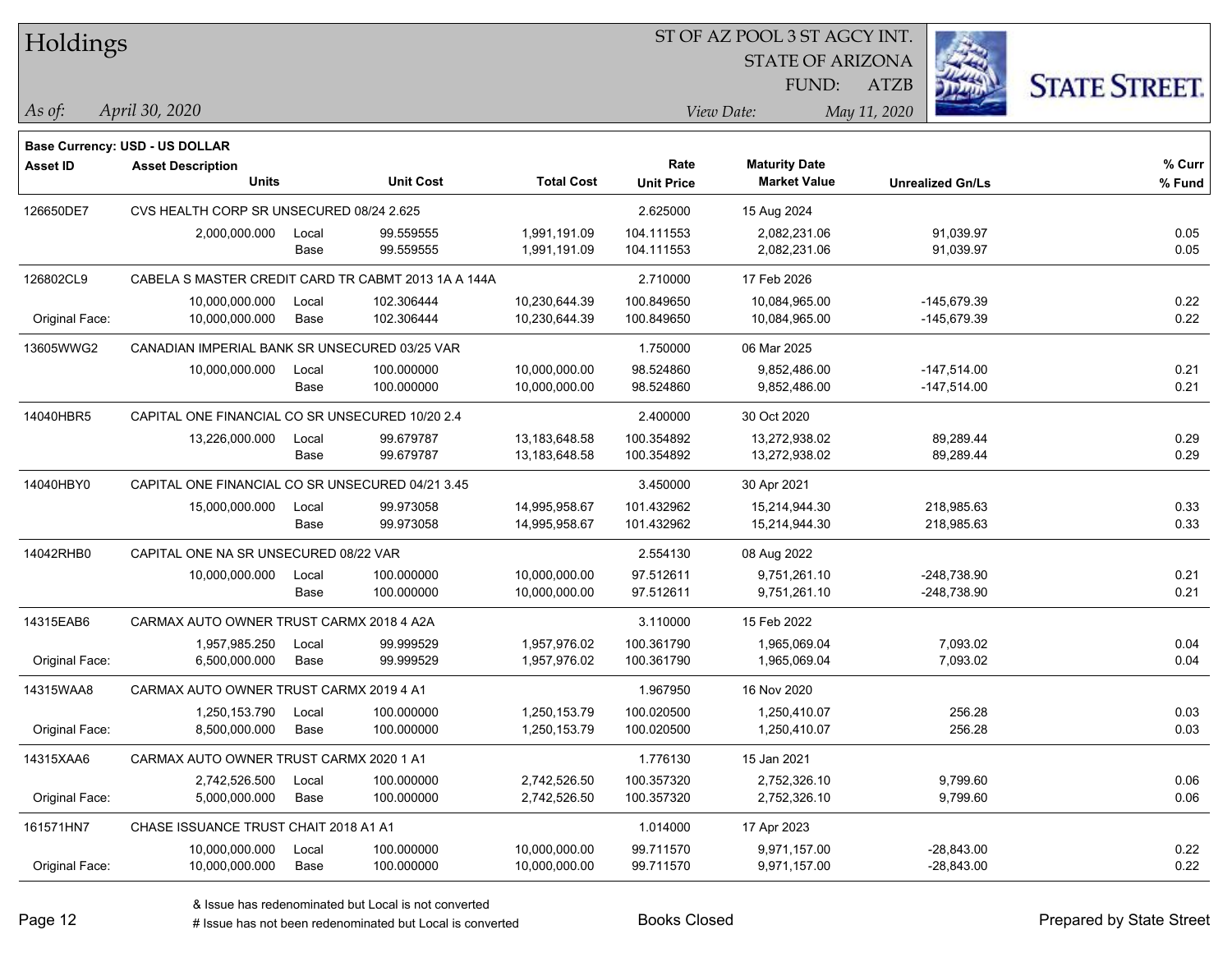| Holdings        |                                                  |               |                          |                                | 51 OF AZ POOL 351 AGCY INT.<br><b>STATE OF ARIZONA</b> |                                             |                          |                      |  |
|-----------------|--------------------------------------------------|---------------|--------------------------|--------------------------------|--------------------------------------------------------|---------------------------------------------|--------------------------|----------------------|--|
|                 |                                                  |               |                          |                                |                                                        | FUND:                                       | <b>ATZB</b>              | <b>STATE STREET.</b> |  |
| As of:          | April 30, 2020                                   |               |                          |                                |                                                        | View Date:                                  | May 11, 2020             |                      |  |
|                 | <b>Base Currency: USD - US DOLLAR</b>            |               |                          |                                |                                                        |                                             |                          |                      |  |
| <b>Asset ID</b> | <b>Asset Description</b><br><b>Units</b>         |               | <b>Unit Cost</b>         | <b>Total Cost</b>              | Rate<br><b>Unit Price</b>                              | <b>Maturity Date</b><br><b>Market Value</b> | <b>Unrealized Gn/Ls</b>  | % Curr<br>% Fund     |  |
| 17298CGH5       | CITIGROUP INC SR UNSECURED 11/21 VAR             |               |                          |                                | 3.200000                                               | 15 Nov 2021                                 |                          |                      |  |
|                 | 10,000,000.000                                   | Local         | 100.000000               | 10,000,000.00                  | 101.823782                                             | 10,182,378.20                               | 182,378.20               | 0.22                 |  |
|                 |                                                  | Base          | 100.000000               | 10,000,000.00                  | 101.823782                                             | 10,182,378.20                               | 182,378.20               | 0.22                 |  |
| 17298CHQ4       | CITIGROUP INC SR UNSECURED 12/24 VAR             |               |                          |                                | 2.350000                                               | 30 Dec 2024                                 |                          |                      |  |
|                 | 10,000,000.000                                   | Local<br>Base | 100.000000<br>100.000000 | 10,000,000.00<br>10,000,000.00 | 103.150754<br>103.150754                               | 10,315,075.40<br>10,315,075.40              | 315,075.40<br>315,075.40 | 0.22<br>0.22         |  |
| 17327TGZ3       | CITIGROUP GLOBAL MARKETS COMPANY GUAR 11/22 VAR  |               |                          |                                | 2.000000                                               | 25 Nov 2022                                 |                          |                      |  |
|                 | 15,000,000.000                                   | Local<br>Base | 100.000000<br>100.000000 | 15,000,000.00<br>15,000,000.00 | 100.523754<br>100.523754                               | 15,078,563.10<br>15,078,563.10              | 78,563.10<br>78,563.10   | 0.33<br>0.33         |  |
| 17327TSA5       | CITIGROUP GLOBAL MARKETS SR UNSECURED 07/24 VAR  |               |                          |                                | 2.500000                                               | 31 Jul 2024                                 |                          |                      |  |
|                 | 15,000,000.000                                   | Local<br>Base | 100.000000<br>100.000000 | 15,000,000.00<br>15,000,000.00 | 100.264620<br>100.264620                               | 15,039,693.00<br>15,039,693.00              | 39,693.00<br>39,693.00   | 0.33<br>0.33         |  |
| 191216AR1       | COCA COLA CO/THE SR UNSECURED 11/20 3.15         |               |                          |                                | 3.150000                                               | 15 Nov 2020                                 |                          |                      |  |
|                 | 2,000,000.000                                    | Local         | 100.121864               | 2,002,437.28                   | 101.282913                                             | 2,025,658.26                                | 23,220.98                | 0.04                 |  |
|                 |                                                  | Base          | 100.121864               | 2,002,437.28                   | 101.282913                                             | 2,025,658.26                                | 23,220.98                | 0.04                 |  |
| 191216CL2       | COCA COLA CO/THE SR UNSECURED 09/24 1.75         |               |                          |                                | 1.750000                                               | 06 Sep 2024                                 |                          |                      |  |
|                 | 5,000,000.000                                    | Local         | 99.842579                | 4,992,128.93                   | 102.470593                                             | 5,123,529.65                                | 131,400.72               | 0.11                 |  |
|                 |                                                  | Base          | 99.842579                | 4,992,128.93                   | 102.470593                                             | 5,123,529.65                                | 131,400.72               | 0.11                 |  |
| 254683CG8       | DISCOVER CARD EXECUTION NOTE T DCENT 2018 A4 A4  |               |                          |                                | 3.110000                                               | 16 Jan 2024                                 |                          |                      |  |
|                 | 18,000,000.000                                   | Local         | 99.981553                | 17,996,679.53                  | 102.298920                                             | 18,413,805.60                               | 417,126.07               | 0.40                 |  |
| Original Face:  | 18,000,000.000                                   | Base          | 99.981553                | 17,996,679.53                  | 102.298920                                             | 18,413,805.60                               | 417,126.07               | 0.40                 |  |
| 254683CK9       | DISCOVER CARD EXECUTION NOTE T DCENT 2019 A1 A1  |               |                          |                                | 3.040000                                               | 15 Jul 2024                                 |                          |                      |  |
|                 | 4,000,000.000                                    | Local         | 99.998365                | 3,999,934.58                   | 103.557990                                             | 4,142,319.60                                | 142,385.02               | 0.09                 |  |
| Original Face:  | 4,000,000.000                                    | Base          | 99.998365                | 3,999,934.58                   | 103.557990                                             | 4,142,319.60                                | 142,385.02               | 0.09                 |  |
| 30231GAV4       | EXXON MOBIL CORPORATION SR UNSECURED 03/21 2.222 |               |                          |                                | 2.222000                                               | 01 Mar 2021                                 |                          |                      |  |
|                 | 5,250,000.000                                    | Local         | 100.487102               | 5,275,572.86                   | 100.887679                                             | 5,296,603.15                                | 21,030.29                | 0.11                 |  |
|                 |                                                  | Base          | 100.487102               | 5,275,572.86                   | 100.887679                                             | 5,296,603.15                                | 21,030.29                | 0.11                 |  |
| 3130AGKE4       | FEDERAL HOME LOAN BANK BONDS 08/20 VAR           |               |                          |                                | 0.050000                                               | 25 Aug 2020                                 |                          |                      |  |
|                 | 3,000,000.000                                    | Local         | 100.000000               | 3,000,000.00                   | 99.948816                                              | 2.998.464.48                                | $-1,535.52$              | 0.06                 |  |
|                 |                                                  | Base          | 100.000000               | 3,000,000.00                   | 99.948816                                              | 2,998,464.48                                | $-1,535.52$              | 0.06                 |  |

ST OF A Z POOL 2 ST ACCV INT

**CONTRACTOR**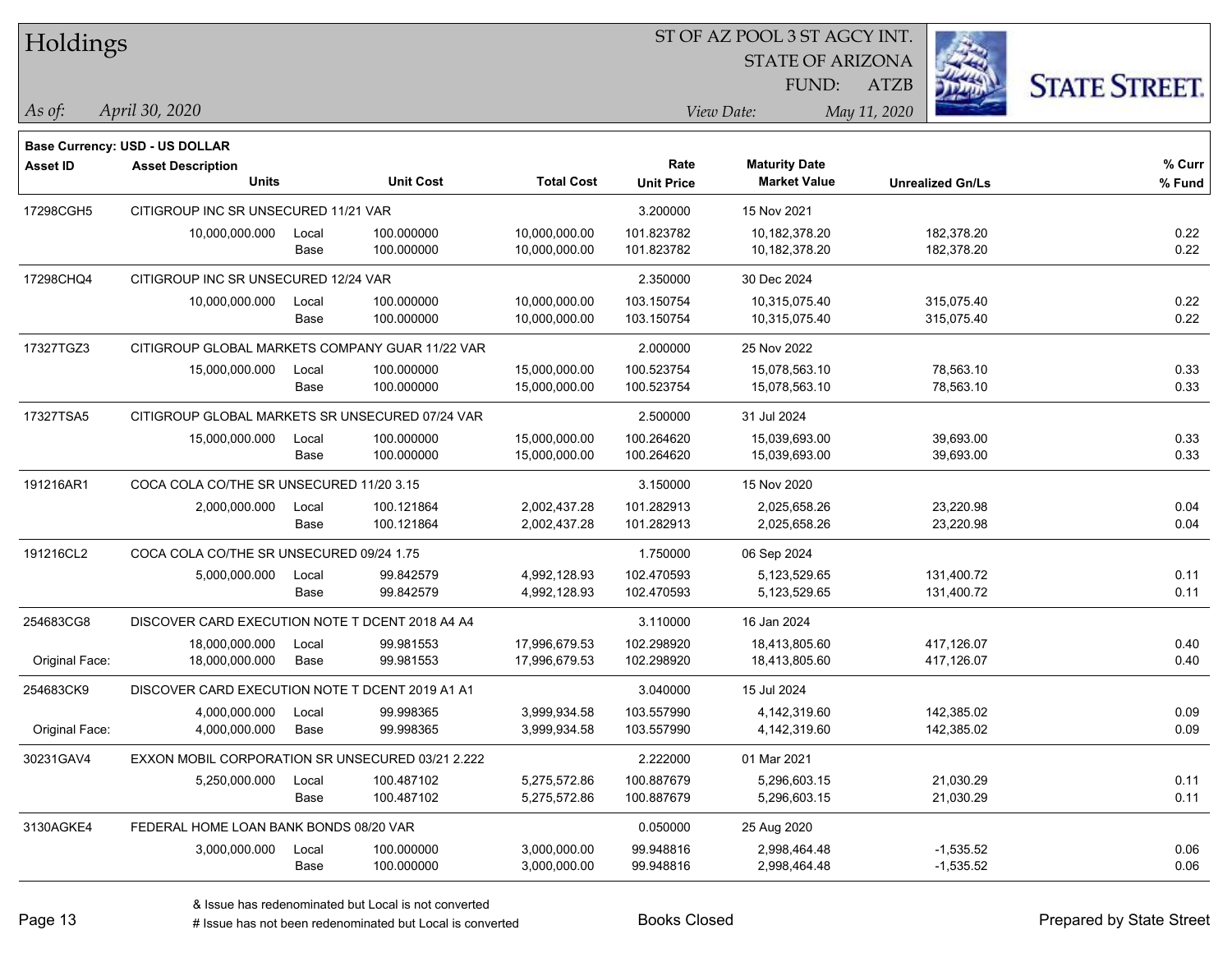| Holdings        |                                           |       |                  |                   |                   | 51 OF AZ POOL 3 51 AGCY INT. |                         |                      |  |
|-----------------|-------------------------------------------|-------|------------------|-------------------|-------------------|------------------------------|-------------------------|----------------------|--|
|                 |                                           |       |                  |                   |                   | <b>STATE OF ARIZONA</b>      | 23                      |                      |  |
|                 |                                           |       |                  |                   |                   | FUND:                        | <b>ATZB</b>             | <b>STATE STREET.</b> |  |
| As of:          | April 30, 2020                            |       |                  |                   |                   | View Date:                   | May 11, 2020            |                      |  |
|                 | <b>Base Currency: USD - US DOLLAR</b>     |       |                  |                   |                   |                              |                         |                      |  |
| <b>Asset ID</b> | <b>Asset Description</b>                  |       |                  |                   | Rate              | <b>Maturity Date</b>         |                         | % Curr               |  |
|                 | <b>Units</b>                              |       | <b>Unit Cost</b> | <b>Total Cost</b> | <b>Unit Price</b> | <b>Market Value</b>          | <b>Unrealized Gn/Ls</b> | % Fund               |  |
| 3130AHXE8       | FEDERAL HOME LOAN BANK BONDS 01/25 1.95   |       |                  |                   | 1.950000          | 23 Jan 2025                  |                         |                      |  |
|                 | 8,800,000.000                             | Local | 99.993522        | 8,799,429.94      | 100.332940        | 8,829,298.72                 | 29,868.78               | 0.19                 |  |
|                 |                                           | Base  | 99.993522        | 8,799,429.94      | 100.332940        | 8,829,298.72                 | 29,868.78               | 0.19                 |  |
| 3130AJ5F2       | FEDERAL HOME LOAN BANK BONDS 02/25 1.75   |       |                  |                   | 1.750000          | 12 Feb 2025                  |                         |                      |  |
|                 | 5,000,000.000                             | Local | 100.000000       | 5,000,000.00      | 100.766170        | 5,038,308.50                 | 38,308.50               | 0.11                 |  |
|                 |                                           | Base  | 100.000000       | 5,000,000.00      | 100.766170        | 5,038,308.50                 | 38,308.50               | 0.11                 |  |
| 3133EFWB9       | FEDERAL FARM CREDIT BANK BONDS 01/21 VAR  |       |                  |                   | 1.007380          | 22 Jan 2021                  |                         |                      |  |
|                 | 20,000,000.000                            | Local | 99.997088        | 19,999,417.62     | 100.176792        | 20,035,358.40                | 35,940.78               | 0.43                 |  |
|                 |                                           | Base  | 99.997088        | 19,999,417.62     | 100.176792        | 20,035,358.40                | 35,940.78               | 0.43                 |  |
| 3133EJDG1       | FEDERAL FARM CREDIT BANK BONDS 02/23 VAR  |       |                  |                   | 0.742750          | 21 Feb 2023                  |                         |                      |  |
|                 | 10,000,000.000                            | Local | 100.000000       | 10,000,000.00     | 99.587302         | 9,958,730.20                 | $-41,269.80$            | 0.22                 |  |
|                 |                                           | Base  | 100.000000       | 10,000,000.00     | 99.587302         | 9,958,730.20                 | -41,269.80              | 0.22                 |  |
| 3133EKTT3       | FEDERAL FARM CREDIT BANK BONDS 07/24 2.23 |       |                  |                   | 2.230000          | 08 Jul 2024                  |                         |                      |  |
|                 | 10,000,000.000                            | Local | 100.000000       | 10,000,000.00     | 100.281918        | 10,028,191.80                | 28,191.80               | 0.22                 |  |
|                 |                                           | Base  | 100.000000       | 10,000,000.00     | 100.281918        | 10,028,191.80                | 28,191.80               | 0.22                 |  |
| 3133EKWZ5       | FEDERAL FARM CREDIT BANK BONDS 07/23 2.2  |       |                  |                   | 2.200000          | 24 Jul 2023                  |                         |                      |  |
|                 | 10,000,000.000                            | Local | 100.000000       | 10,000,000.00     | 100.268231        | 10,026,823.10                | 26,823.10               | 0.22                 |  |
|                 |                                           | Base  | 100.000000       | 10,000,000.00     | 100.268231        | 10,026,823.10                | 26,823.10               | 0.22                 |  |
| 3133ELAU8       | FEDERAL FARM CREDIT BANK BONDS 11/22 1.71 |       |                  |                   | 1.710000          | 25 Nov 2022                  |                         |                      |  |
|                 | 10,000,000.000                            | Local | 99.943014        | 9,994,301.37      | 100.357132        | 10,035,713.20                | 41,411.83               | 0.22                 |  |
|                 |                                           | Base  | 99.943014        | 9,994,301.37      | 100.357132        | 10,035,713.20                | 41,411.83               | 0.22                 |  |
| 3133ELRK2       | FEDERAL FARM CREDIT BANK BONDS 03/24 1.5  |       |                  |                   | 1.500000          | 05 Mar 2024                  |                         |                      |  |
|                 | 5,000,000.000                             | Local | 100.000000       | 5.000.000.00      | 100.037191        | 5,001,859.55                 | 1,859.55                | 0.11                 |  |
|                 |                                           | Base  | 100.000000       | 5,000,000.00      | 100.037191        | 5,001,859.55                 | 1,859.55                | 0.11                 |  |
| 3133ELRN6       | FEDERAL FARM CREDIT BANK BONDS 03/25 1.5  |       |                  |                   | 1.500000          | 05 Mar 2025                  |                         |                      |  |
|                 | 20,000,000.000                            | Local | 100.000000       | 20,000,000.00     | 100.173008        | 20,034,601.60                | 34,601.60               | 0.43                 |  |
|                 |                                           | Base  | 100.000000       | 20,000,000.00     | 100.173008        | 20,034,601.60                | 34,601.60               | 0.43                 |  |
| 3133ELSL9       | FEDERAL FARM CREDIT BANK BONDS 03/24 1.05 |       |                  |                   | 1.050000          | 12 Mar 2024                  |                         |                      |  |
|                 | 5,000,000.000                             | Local | 100.000000       | 5,000,000.00      | 100.297709        | 5,014,885.45                 | 14,885.45               | 0.11                 |  |
|                 |                                           | Base  | 100.000000       | 5,000,000.00      | 100.297709        | 5,014,885.45                 | 14,885.45               | 0.11                 |  |

ST OF A Z POOL 2 ST ACCV INT

**CONTRACTOR**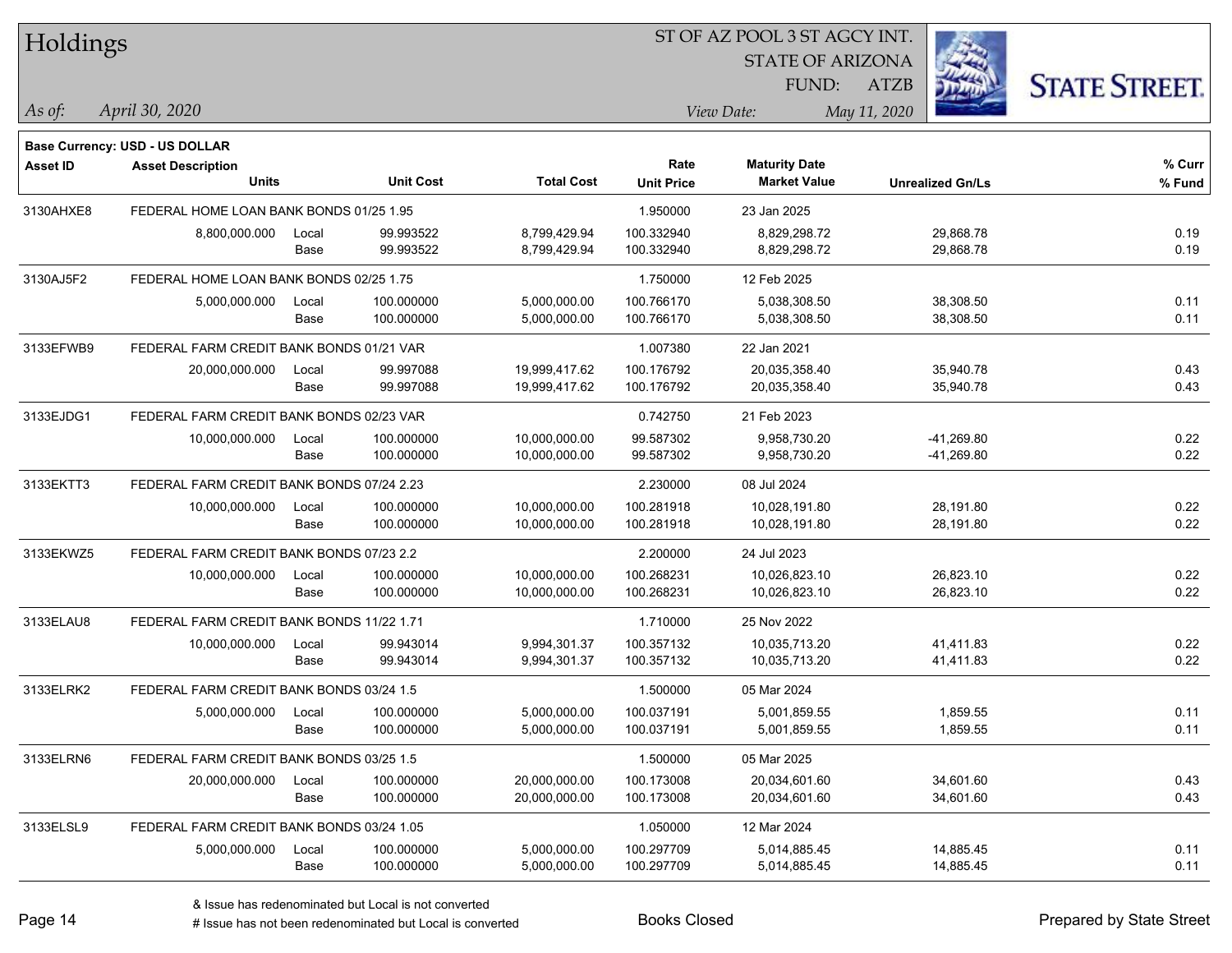| Holdings        |                                            |       |                  |                   |                   | ST OF AZ POOL 3 ST AGCY INT. |                         |                      |
|-----------------|--------------------------------------------|-------|------------------|-------------------|-------------------|------------------------------|-------------------------|----------------------|
|                 |                                            |       |                  |                   |                   | <b>STATE OF ARIZONA</b>      |                         |                      |
|                 |                                            |       |                  |                   |                   | <b>FUND:</b>                 | <b>ATZB</b>             | <b>STATE STREET.</b> |
| As of:          | April 30, 2020                             |       |                  |                   |                   | View Date:                   | May 11, 2020            |                      |
|                 | <b>Base Currency: USD - US DOLLAR</b>      |       |                  |                   |                   |                              |                         |                      |
| <b>Asset ID</b> | <b>Asset Description</b>                   |       |                  |                   | Rate              | <b>Maturity Date</b>         |                         | % Curr               |
|                 | <b>Units</b>                               |       | <b>Unit Cost</b> | <b>Total Cost</b> | <b>Unit Price</b> | <b>Market Value</b>          | <b>Unrealized Gn/Ls</b> | $%$ Fund             |
| 3133ELTC8       | FEDERAL FARM CREDIT BANK BONDS 03/25 1.125 |       |                  |                   | 1.125000          | 17 Mar 2025                  |                         |                      |
|                 | 10,000,000.000                             | Local | 100.000000       | 10,000,000.00     | 100.232997        | 10,023,299.70                | 23,299.70               | 0.22                 |
|                 |                                            | Base  | 100.000000       | 10,000,000.00     | 100.232997        | 10,023,299.70                | 23,299.70               | 0.22                 |
| 3133ELXC3       | FEDERAL FARM CREDIT BANK BONDS 04/24 0.8   |       |                  |                   | 0.800000          | 22 Apr 2024                  |                         |                      |
|                 | 10,000,000.000                             | Local | 100.000000       | 10,000,000.00     | 100.008925        | 10,000,892.50                | 892.50                  | 0.22                 |
|                 |                                            | Base  | 100.000000       | 10,000,000.00     | 100.008925        | 10,000,892.50                | 892.50                  | 0.22                 |
| 3134GT4E0       | FREDDIE MAC NOTES 08/24 VAR                |       |                  |                   | 1.650000          | 26 Aug 2024                  |                         |                      |
|                 | 5,000,000.000                              | Local | 100.000000       | 5,000,000.00      | 100.017376        | 5,000,868.80                 | 868.80                  | 0.11                 |
|                 |                                            | Base  | 100.000000       | 5,000,000.00      | 100.017376        | 5,000,868.80                 | 868.80                  | 0.11                 |
| 3134GU6G0       | FREDDIE MAC NOTES 08/24 1.7                |       |                  |                   | 1.700000          | 05 Aug 2024                  |                         |                      |
|                 | 5,000,000.000                              | Local | 100.000000       | 5,000,000.00      | 101.440454        | 5,072,022.70                 | 72,022.70               | 0.11                 |
|                 |                                            | Base  | 100.000000       | 5,000,000.00      | 101.440454        | 5,072,022.70                 | 72,022.70               | 0.11                 |
| 3134GVCH9       | FREDDIE MAC NOTES 02/25 1.875              |       |                  |                   | 1.875000          | 14 Feb 2025                  |                         |                      |
|                 | 10,000,000.000                             | Local | 100.000000       | 10,000,000.00     | 100.302796        | 10,030,279.60                | 30,279.60               | 0.22                 |
|                 |                                            | Base  | 100.000000       | 10,000,000.00     | 100.302796        | 10,030,279.60                | 30,279.60               | 0.22                 |
| 3134GVDA3       | FREDDIE MAC NOTES 02/25 1.875              |       |                  |                   | 1.875000          | 18 Feb 2025                  |                         |                      |
|                 | 10,000,000.000                             | Local | 100.000000       | 10,000,000.00     | 100.304781        | 10,030,478.10                | 30,478.10               | 0.22                 |
|                 |                                            | Base  | 100.000000       | 10,000,000.00     | 100.304781        | 10,030,478.10                | 30,478.10               | 0.22                 |
| 3135G0T45       | <b>FANNIE MAE NOTES 04/22 1.875</b>        |       |                  |                   | 1.875000          | 05 Apr 2022                  |                         |                      |
|                 | 15,243,000.000                             | Local | 100.514995       | 15,321,500.70     | 103.152921        | 15,723,599.75                | 402,099.05              | 0.34                 |
|                 |                                            | Base  | 100.514995       | 15,321,500.70     | 103.152921        | 15,723,599.75                | 402,099.05              | 0.34                 |
| 3135G0V26       | FANNIE MAE NOTES 07/20 VAR                 |       |                  |                   | 0.070000          | 30 Jul 2020                  |                         |                      |
|                 | 5,000,000.000                              | Local | 100.000000       | 5,000,000.00      | 100.005175        | 5,000,258.75                 | 258.75                  | 0.11                 |
|                 |                                            | Base  | 100.000000       | 5,000,000.00      | 100.005175        | 5,000,258.75                 | 258.75                  | 0.11                 |
| 3135G0V67       | FANNIE MAE NOTES 10/20 VAR                 |       |                  |                   | 0.085000          | 30 Oct 2020                  |                         |                      |
|                 | 10,000,000.000                             | Local | 100.000000       | 10,000,000.00     | 99.984793         | 9,998,479.30                 | $-1,520.70$             | 0.22                 |
|                 |                                            | Base  | 100.000000       | 10,000,000.00     | 99.984793         | 9,998,479.30                 | $-1,520.70$             | 0.22                 |
| 3135G0Y49       | FANNIE MAE NOTES 02/23 1.7                 |       |                  |                   | 1.700000          | 21 Feb 2023                  |                         |                      |
|                 | 10,000,000.000                             | Local | 100.000000       | 10,000,000.00     | 100.451367        | 10,045,136.70                | 45,136.70               | 0.22                 |
|                 |                                            | Base  | 100.000000       | 10,000,000.00     | 100.451367        | 10,045,136.70                | 45,136.70               | 0.22                 |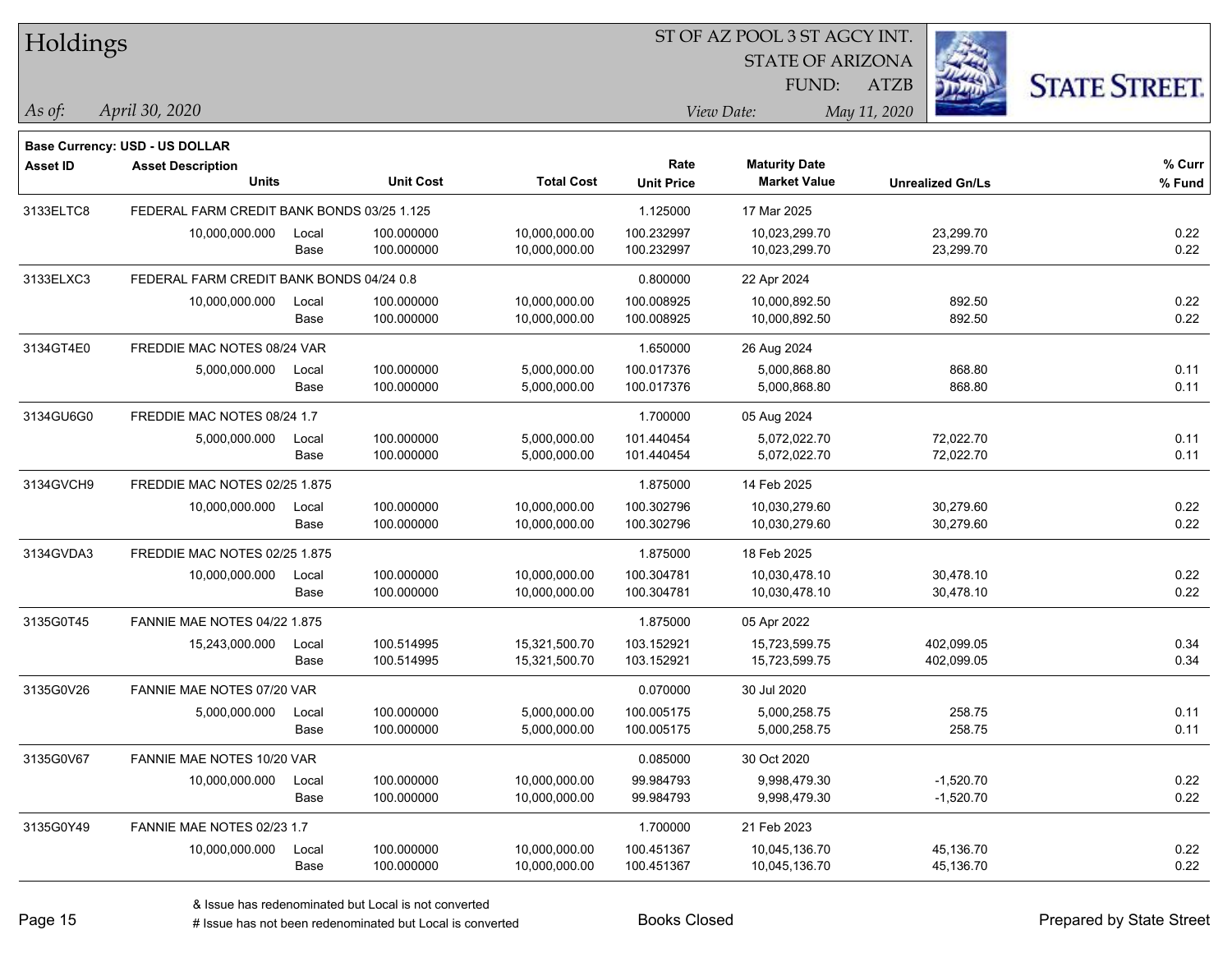Holdings

#### ST OF AZ POOL 3 ST AGCY INT.

STATE OF ARIZONA FUND:

ATZB



*April 30, 2020 As of: View Date: May 11, 2020*

| Asset ID       | <b>Asset Description</b>         |       |                  |                   | Rate              | <b>Maturity Date</b> |                         | % Curr |
|----------------|----------------------------------|-------|------------------|-------------------|-------------------|----------------------|-------------------------|--------|
|                | <b>Units</b>                     |       | <b>Unit Cost</b> | <b>Total Cost</b> | <b>Unit Price</b> | <b>Market Value</b>  | <b>Unrealized Gn/Ls</b> | % Fund |
| 3136A0GS0      | FANNIE MAE FNR 2011 75 HP        |       |                  |                   | 2.500000          | 25 Jul 2040          |                         |        |
|                | 151.210.180                      | Local | 102.794964       | 155.436.45        | 101.829140        | 153.976.03           | $-1,460.42$             | 0.00   |
| Original Face: | 2,838,688.000                    | Base  | 102.794964       | 155,436.45        | 101.829140        | 153,976.03           | $-1,460.42$             | 0.00   |
| 3136A6JR6      | FANNIE MAE FNR 2012 58 PA        |       |                  |                   | 2.000000          | 25 Apr 2042          |                         |        |
|                | 1.209.642.790                    | Local | 101.489580       | 1.227.661.39      | 103.269350        | 1.249.190.25         | 21,528.86               | 0.03   |
| Original Face: | 5,677,376.000                    | Base  | 101.489580       | 1,227,661.39      | 103.269350        | 1,249,190.25         | 21,528.86               | 0.03   |
| 3136A76N7      | <b>FANNIE MAE FNR 2012 101 B</b> |       |                  |                   | 2.000000          | 25 May 2039          |                         |        |
|                | 1,701,603.470                    | Local | 101.542902       | 1,727,857.55      | 100.554330        | 1,711,035.97         | $-16,821.58$            | 0.04   |
| Original Face: | 11,275,256.000                   | Base  | 101.542902       | 1,727,857.55      | 100.554330        | 1,711,035.97         | -16,821.58              | 0.04   |
| 3136AAEK7      | FANNIE MAE FNR 2012 129 TD       |       |                  |                   | 2.000000          | 25 May 2040          |                         |        |
|                | 1,168,567.830                    | Local | 101.409108       | 1,185,034.21      | 103.449000        | 1,208,871.73         | 23,837.52               | 0.03   |
| Original Face: | 5,677,376.000                    | Base  | 101.409108       | 1,185,034.21      | 103.449000        | 1,208,871.73         | 23,837.52               | 0.03   |
|                |                                  |       |                  |                   |                   |                      |                         |        |

|          | <b>Base Currency: USD - US DOLLAR</b> |         |             |            |                                    |
|----------|---------------------------------------|---------|-------------|------------|------------------------------------|
| Asset ID | <b>Asset Description</b>              |         |             |            | Rate                               |
|          |                                       | l Inite | $Hint$ Cant | Total Coot | <b>Allen Martin Communications</b> |

| Oliginal Face. | 2,000,000.UUU                    | <b>Dase</b> | 102.794904                                           | 155,456.45   | 101.029140 | 155,970.05   | -1,400.42    | <b>U.UU</b> |
|----------------|----------------------------------|-------------|------------------------------------------------------|--------------|------------|--------------|--------------|-------------|
| 3136A6JR6      | FANNIE MAE FNR 2012 58 PA        |             |                                                      |              | 2.000000   | 25 Apr 2042  |              |             |
|                | 1,209,642.790                    | Local       | 101.489580                                           | 1,227,661.39 | 103.269350 | 1,249,190.25 | 21,528.86    | 0.03        |
| Original Face: | 5,677,376.000                    | Base        | 101.489580                                           | 1,227,661.39 | 103.269350 | 1,249,190.25 | 21,528.86    | 0.03        |
| 3136A76N7      | <b>FANNIE MAE FNR 2012 101 B</b> |             |                                                      |              | 2.000000   | 25 May 2039  |              |             |
|                | 1,701,603.470                    | Local       | 101.542902                                           | 1,727,857.55 | 100.554330 | 1,711,035.97 | $-16,821.58$ | 0.04        |
| Original Face: | 11,275,256.000                   | Base        | 101.542902                                           | 1,727,857.55 | 100.554330 | 1,711,035.97 | $-16,821.58$ | 0.04        |
| 3136AAEK7      | FANNIE MAE FNR 2012 129 TD       |             |                                                      |              | 2.000000   | 25 May 2040  |              |             |
|                | 1,168,567.830                    | Local       | 101.409108                                           | 1,185,034.21 | 103.449000 | 1,208,871.73 | 23,837.52    | 0.03        |
| Original Face: | 5,677,376.000                    | Base        | 101.409108                                           | 1,185,034.21 | 103.449000 | 1,208,871.73 | 23,837.52    | 0.03        |
| 3136ABRK1      | FANNIE MAE FNR 2013 9 PH         |             |                                                      |              | 1.750000   | 25 Jul 2041  |              |             |
|                | 2,362,198.920                    | Local       | 100.799039                                           | 2,381,073.80 | 101.252590 | 2,391,787.59 | 10,713.79    | 0.05        |
| Original Face: | 6,713,909.000                    | Base        | 100.799039                                           | 2,381,073.80 | 101.252590 | 2,391,787.59 | 10,713.79    | 0.05        |
| 3136ABUD3      | FANNIE MAE FNR 2013 7 AC         |             |                                                      |              | 1.250000   | 25 Feb 2028  |              |             |
|                | 1,535,535.140                    | Local       | 99.749205                                            | 1,531,684.10 | 99.836880  | 1,533,030.38 | 1,346.28     | 0.03        |
| Original Face: | 5,677,376.000                    | Base        | 99.749205                                            | 1,531,684.10 | 99.836880  | 1,533,030.38 | 1,346.28     | 0.03        |
| 3136ABUY7      | FANNIE MAE FNR 2013 7 GB         |             |                                                      |              | 2.000000   | 25 Mar 2042  |              |             |
|                | 2,349,247.030                    | Local       | 101.515490                                           | 2,384,849.64 | 101.970700 | 2,395,543.64 | 10,694.00    | 0.05        |
| Original Face: | 6,995,663.000                    | Base        | 101.515490                                           | 2,384,849.64 | 101.970700 | 2,395,543.64 | 10,694.00    | 0.05        |
| 3136ABUZ4      | FANNIE MAE FNR 2013 7 AD         |             |                                                      |              | 1.500000   | 25 Feb 2028  |              |             |
|                | 1,535,535.140                    | Local       | 100.242703                                           | 1,539,261.93 | 100.503850 | 1,543,271.93 | 4,010.00     | 0.03        |
| Original Face: | 5,677,376.000                    | Base        | 100.242703                                           | 1,539,261.93 | 100.503850 | 1,543,271.93 | 4,010.00     | 0.03        |
| 3136ABW74      | FANNIE MAE FNR 2013 6 AB         |             |                                                      |              | 2.000000   | 25 Dec 2042  |              |             |
|                | 2,907,382.570                    | Local       | 100.686890                                           | 2,927,353.10 | 102.813080 | 2,989,169.57 | 61,816.47    | 0.06        |
| Original Face: | 11,354,753.000                   | Base        | 100.686890                                           | 2,927,353.10 | 102.813080 | 2,989,169.57 | 61,816.47    | 0.06        |
| 3136ACJX0      | FANNIE MAE FNR 2013 17 PB        |             |                                                      |              | 1.750000   | 25 Mar 2039  |              |             |
|                | 852,277.000                      | Local       | 100.399001                                           | 855,677.59   | 100.312840 | 854,943.26   | $-734.33$    | 0.02        |
| Original Face: | 5,677,376.000                    | Base        | 100.399001                                           | 855,677.59   | 100.312840 | 854,943.26   | $-734.33$    | 0.02        |
|                |                                  |             | & Issue has redenominated but Local is not converted |              |            |              |              |             |

# Issue has not been redenominated but Local is converted Books Closed Prepared by State Street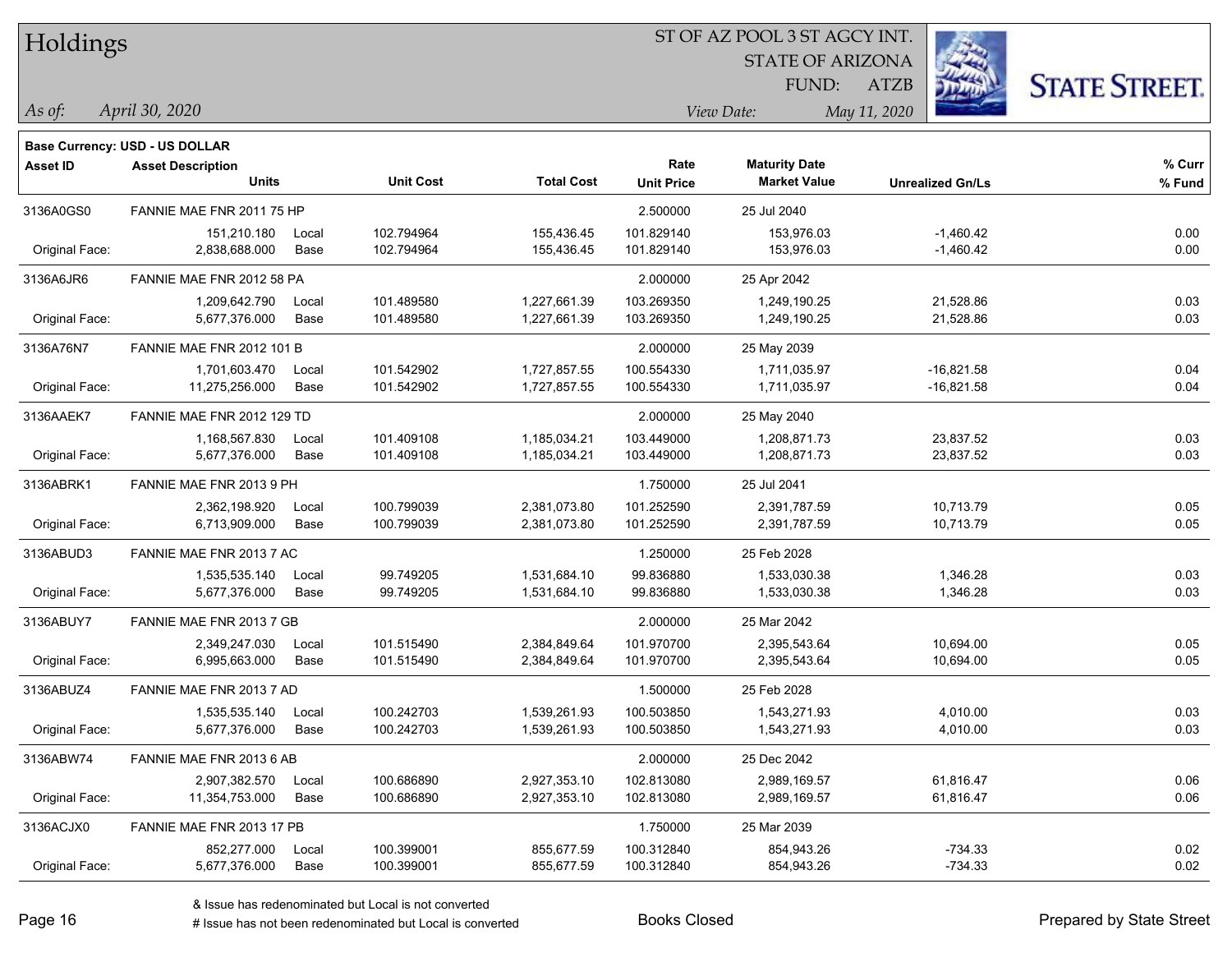| Holdings |
|----------|
|          |

STATE OF ARIZONA

ATZB



*April 30, 2020 As of: View Date: May 11, 2020*

**Base Currency: USD - US DOLLAR**

FUND:

| <b>Asset ID</b> | <b>Asset Description</b>  |       |                  |                   | Rate              | <b>Maturity Date</b> |                         | % Curr |
|-----------------|---------------------------|-------|------------------|-------------------|-------------------|----------------------|-------------------------|--------|
|                 | <b>Units</b>              |       | <b>Unit Cost</b> | <b>Total Cost</b> | <b>Unit Price</b> | <b>Market Value</b>  | <b>Unrealized Gn/Ls</b> | % Fund |
| 3136AD2H1       | FANNIE MAE FNR 2013 43 XP |       |                  |                   | 1.500000          | 25 Aug 2041          |                         |        |
|                 | 709,640.860               | Local | 98.600554        | 699,709.82        | 101.449120        | 719,924.41           | 20,214.59               | 0.02   |
| Original Face:  | 2,000,000.000             | Base  | 98.600554        | 699,709.82        | 101.449120        | 719,924.41           | 20,214.59               | 0.02   |
| 3136AEBJ5       | FANNIE MAE FNR 2013 47 YA |       |                  |                   | 2.000000          | 25 May 2040          |                         |        |
|                 | 2,139,886.750             | Local | 101.598540       | 2,174,093.69      | 103.449000        | 2,213,691.44         | 39,597.75               | 0.05   |
| Original Face:  | 8,516,065.000             | Base  | 101.598540       | 2,174,093.69      | 103.449000        | 2,213,691.44         | 39,597.75               | 0.05   |
| 3136AELZ8       | FANNIE MAE FNR 2013 62 DB |       |                  |                   | 1.250000          | 25 Jun 2028          |                         |        |
|                 | 1,365,909.520             | Local | 99.881747        | 1,364,294.29      | 100.662080        | 1,374,952.93         | 10,658.64               | 0.03   |
| Original Face:  | 5,677,376.000             | Base  | 99.881747        | 1,364,294.29      | 100.662080        | 1,374,952.93         | 10,658.64               | 0.03   |
| 3136AJ2X3       | FANNIE MAE FNR 2014 25 WA |       |                  |                   | 1.500000          | 25 May 2029          |                         |        |
|                 | 2,287,503.160             | Local | 98.456330        | 2,252,191.65      | 102.627120        | 2,347,598.61         | 95,406.96               | 0.05   |
| Original Face:  | 6,060,416.000             | Base  | 98.456330        | 2,252,191.65      | 102.627120        | 2,347,598.61         | 95,406.96               | 0.05   |
| 3137A1UN1       | FREDDIE MAC FHR 3725 PC   |       |                  |                   | 2.250000          | 15 Jan 2040          |                         |        |
|                 | 348,849.070               | Local | 98.257590        | 342,770.69        | 102.962430        | 359,183.48           | 16,412.79               | 0.01   |
| Original Face:  | 2,838,688.000             | Base  | 98.257590        | 342,770.69        | 102.962430        | 359,183.48           | 16,412.79               | 0.01   |
| 3137A2PF2       | FREDDIE MAC FHR 3766 HE   |       |                  |                   | 3.000000          | 15 Nov 2020          |                         |        |
|                 | 4,333.540                 | Local | 100.300678       | 4,346.57          | 100.339250        | 4,348.24             | 1.67                    | 0.00   |
| Original Face:  | 648,587.000               | Base  | 100.300678       | 4,346.57          | 100.339250        | 4,348.24             | 1.67                    | 0.00   |
| 3137A62S0       | FREDDIE MAC FHR 3796 PE   |       |                  |                   | 2.000000          | 15 Feb 2040          |                         |        |
|                 | 624,293.530               | Local | 100.131430       | 625,114.04        | 101.211300        | 631,855.60           | 6,741.56                | 0.01   |
| Original Face:  | 5,946,910.000             | Base  | 100.131430       | 625,114.04        | 101.211300        | 631,855.60           | 6,741.56                | 0.01   |
| 3137A7HC7       | FREDDIE MAC FHR 3800 KE   |       |                  |                   | 3.500000          | 15 Feb 2026          |                         |        |
|                 | 108,252.100               | Local | 103.306689       | 111,831.66        | 106.331410        | 115,105.98           | 3,274.32                | 0.00   |
| Original Face:  | 500,000.000               | Base  | 103.306689       | 111,831.66        | 106.331410        | 115,105.98           | 3,274.32                | 0.00   |
| 3137ADHX8       | FREDDIE MAC FHR 3890 BA   |       |                  |                   | 2.500000          | 15 Nov 2040          |                         |        |
|                 | 818,213.850               | Local | 101.371364       | 829,434.54        | 102.573210        | 839,268.21           | 9,833.67                | 0.02   |
| Original Face:  | 11,354,753.000            | Base  | 101.371364       | 829,434.54        | 102.573210        | 839,268.21           | 9,833.67                | 0.02   |
| 3137AFPD8       | FREDDIE MAC FHR 3919 CD   |       |                  |                   | 2.500000          | 15 Oct 2040          |                         |        |
|                 | 427,186.560               | Local | 99.405162        | 424,645.49        | 103.480750        | 442,055.86           | 17,410.37               | 0.01   |
| Original Face:  | 2,838,688.000             | Base  | 99.405162        | 424,645.49        | 103.480750        | 442,055.86           | 17,410.37               | 0.01   |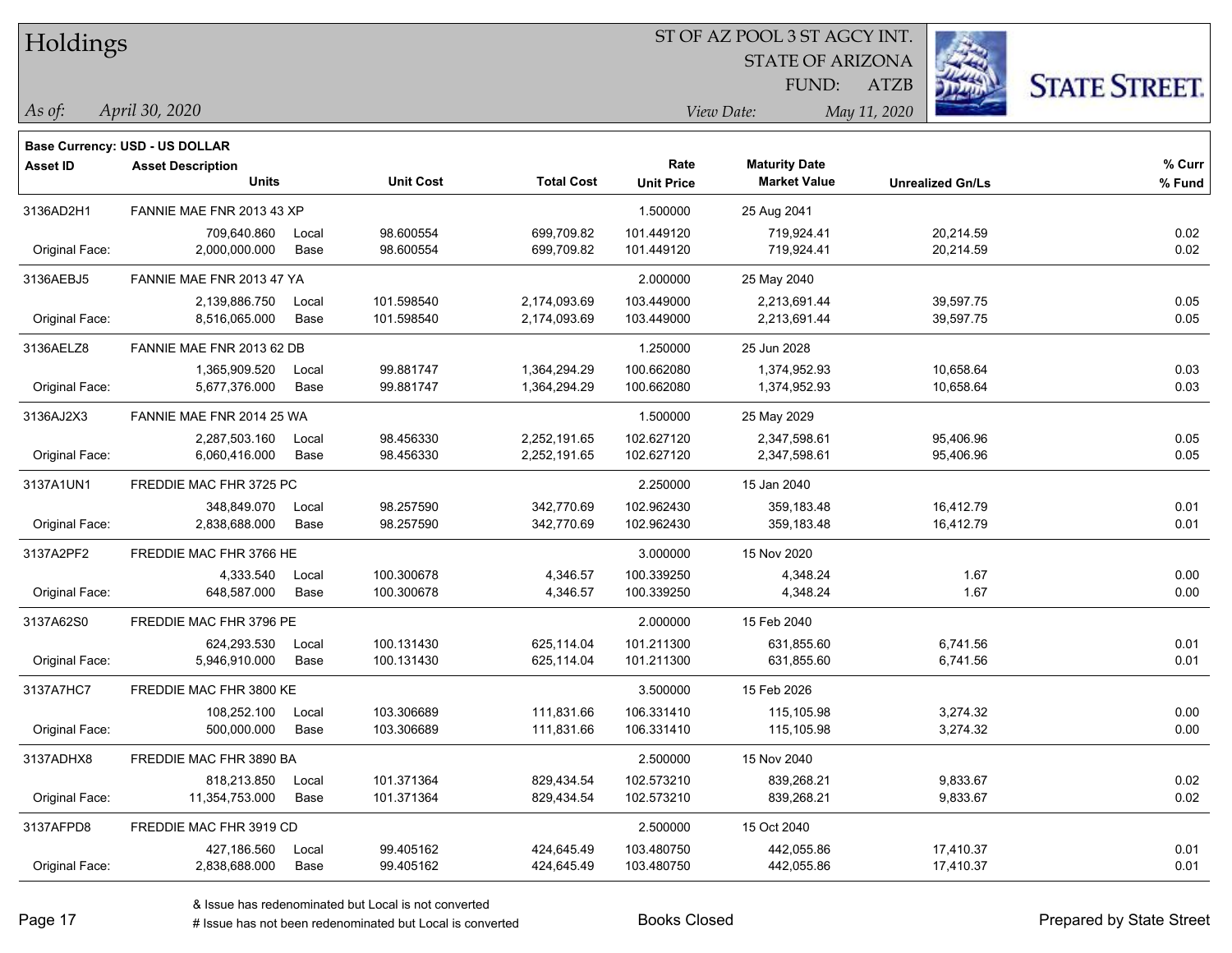| Holdings |
|----------|
|          |

STATE OF ARIZONA FUND:

ATZB



**% Fund**

**% Curr**

| As of: | April 30, 2020 | View Date: | May 11, 2020 |
|--------|----------------|------------|--------------|
|        |                |            |              |

|                 | <b>Base Currency: USD - US DOLLAR</b>    |             |                  |                   |                           |                                             |                         |                |
|-----------------|------------------------------------------|-------------|------------------|-------------------|---------------------------|---------------------------------------------|-------------------------|----------------|
| <b>Asset ID</b> | <b>Asset Description</b><br><b>Units</b> |             | <b>Unit Cost</b> | <b>Total Cost</b> | Rate<br><b>Unit Price</b> | <b>Maturity Date</b><br><b>Market Value</b> | <b>Unrealized Gn/Ls</b> | % Cur<br>% Fun |
| 3137AGAB6       | FREDDIE MAC FHR 3934 PB                  |             |                  |                   | 2.000000                  | 15 Jul 2041                                 |                         |                |
|                 | 587,441.560                              | Local       | 99.977639        | 587,310.20        | 102.711590                | 603,370.57                                  | 16,060.37               | 0.01           |
| Original Face:  | 2,838,688.000                            | Base        | 99.977639        | 587.310.20        | 102.711590                | 603,370.57                                  | 16.060.37               | 0.01           |
| 3137AGRX0       | FREDDIE MAC FHR 3935 JA                  |             |                  |                   | 2.000000                  | 15 May 2041                                 |                         |                |
|                 | 427,036.930                              | Local       | 99.955381        | 426,846.39        | 102.105270                | 436,027.21                                  | 9,180.82                | 0.01           |
| Original Face:  | 3,247,459.000                            | Base        | 99.955381        | 426,846.39        | 102.105270                | 436,027.21                                  | 9,180.82                | 0.01           |
| 3137ANK95       | FREDDIE MAC FHR 4024 C                   |             |                  |                   | 3.000000                  | 15 Mar 2027                                 |                         |                |
|                 | 1,372,083.990                            | Local       | 100.201154       | 1,374,843.99      | 105.688920                | 1,450,140.75                                | 75,296.76               | 0.03           |
| Original Face:  | 5,677,376.000                            | Base        | 100.201154       | 1,374,843.99      | 105.688920                | 1,450,140.75                                | 75,296.76               | 0.03           |
| 3137AR5L6       | FREDDIE MAC FHR 4060 JC                  |             |                  |                   | 2.000000                  | 15 Feb 2041                                 |                         |                |
|                 | 2,018,525.760                            | Local       | 100.363469       | 2,025,862.47      | 102.353410                | 2,066,029.95                                | 40,167.48               | 0.04           |
| Original Face:  | 8,516,065.000                            | Base        | 100.363469       | 2,025,862.47      | 102.353410                | 2,066,029.95                                | 40,167.48               | 0.04           |
| 3137AXMZ3       | FREDDIE MAC FHR 4152 AG                  |             |                  |                   | 1.500000                  | 15 Jan 2028                                 |                         |                |
|                 | 1,902,176.320                            | Local       | 100.065515       | 1,903,422.53      | 100.988070                | 1.920.971.15                                | 17.548.62               | 0.04           |
| Original Face:  | 7,380,589.000                            | Base        | 100.065515       | 1,903,422.53      | 100.988070                | 1,920,971.15                                | 17,548.62               | 0.04           |
| 3137AYLB5       | FREDDIE MAC FHR 4161 CD                  |             |                  |                   | 2.000000                  | 15 Feb 2043                                 |                         |                |
|                 | 2,329,689.110                            | Local       | 101.267073       | 2,359,207.97      | 102.370460                | 2,384,913.46                                | 25,705.49               | 0.05           |
| Original Face:  | 5,677,376.000                            | Base        | 101.267073       | 2,359,207.97      | 102.370460                | 2,384,913.46                                | 25,705.49               | 0.05           |
| 3137AYSG7       | FREDDIE MAC FHR 4165 TD                  |             |                  |                   | 1.500000                  | 15 Dec 2042                                 |                         |                |
|                 | 1,688,907.300                            | Local       | 100.023864       | 1,689,310.34      | 100.599420                | 1,699,030.95                                | 9,720.61                | 0.04           |
| Original Face:  | 5,677,376.000                            | <b>Base</b> | 100.023864       | 1,689,310.34      | 100.599420                | 1,699,030.95                                | 9,720.61                | 0.04           |
| 3137AYSH5       | FREDDIE MAC FHR 4165 TE                  |             |                  |                   | 1.750000                  | 15 Dec 2042                                 |                         |                |
|                 | 4.222.268.740                            | Local       | 100.739882       | 4,253,508.54      | 101.256750                | 4,275,332.10                                | 21.823.56               | 0.09           |
| Original Face:  | 14,193,441.000                           | Base        | 100.739882       | 4,253,508.54      | 101.256750                | 4,275,332.10                                | 21,823.56               | 0.09           |
| 3137B0GK4       | FREDDIE MAC FHR 4173 AG                  |             |                  |                   | 2.000000                  | 15 Mar 2043                                 |                         |                |
|                 | 3,035,602.600                            | Local       | 100.471325       | 3,049,910.14      | 102.279240                | 3,104,791.27                                | 54,881.13               | 0.07           |
| Original Face:  | 14,193,441.000                           | Base        | 100.471325       | 3,049,910.14      | 102.279240                | 3,104,791.27                                | 54,881.13               | 0.07           |
| 3137B1EM0       | FREDDIE MAC FHR 4191 AP                  |             |                  |                   | 2.000000                  | 15 Mar 2043                                 |                         |                |

Original Face: 3,250,000.000 Base 99.894188 931,234.01 102.699840 957,388.87 26,154.86 0.02

932,220.410 Local 99.894188 931,234.01 102.699840 957,388.87 26,154.86 0.02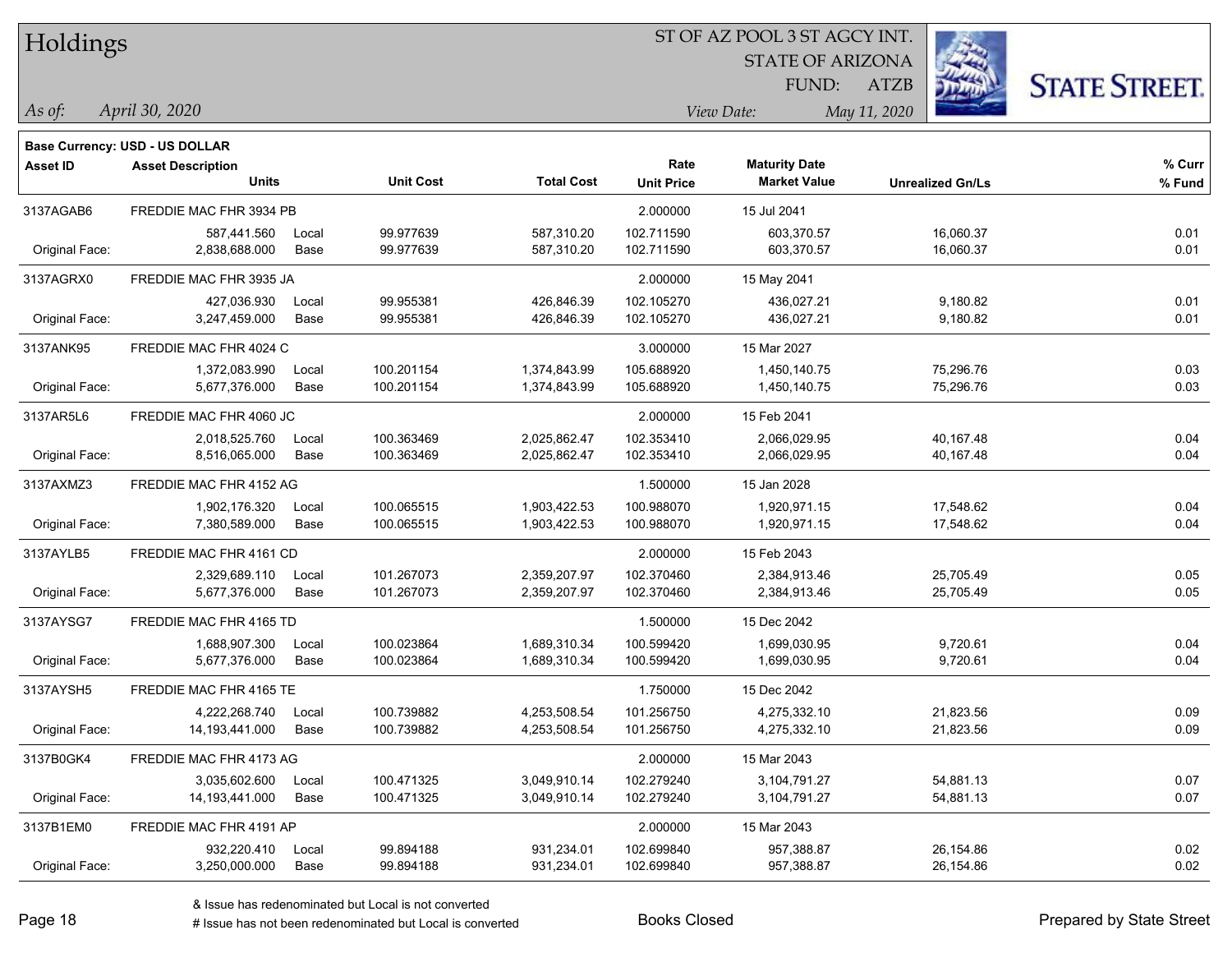| Holdings |
|----------|
|          |

STATE OF ARIZONA FUND:

ATZB



*April 30, 2020 As of: View Date: May 11, 2020*

**Base Currency: USD - US DOLLAR**

| Asset ID       | <b>Asset Description</b><br><b>Units</b> |       | <b>Unit Cost</b> | <b>Total Cost</b> | Rate<br><b>Unit Price</b> | <b>Maturity Date</b><br><b>Market Value</b> | <b>Unrealized Gn/Ls</b> | % Curr<br>% Fund |
|----------------|------------------------------------------|-------|------------------|-------------------|---------------------------|---------------------------------------------|-------------------------|------------------|
| 3137B1VH2      | FREDDIE MAC FHR 4210 AC                  |       |                  |                   | 2.000000                  | 15 Mar 2040                                 |                         |                  |
|                | 1,658,586.350                            | Local | 100.521382       | 1,667,233.92      | 101.993550                | 1,691,651.10                                | 24,417.18               | 0.04             |
| Original Face: | 5,677,376.000                            | Base  | 100.521382       | 1,667,233.92      | 101.993550                | 1,691,651.10                                | 24,417.18               | 0.04             |
| 3137B1ZD7      | FREDDIE MAC FHR 4204 QA                  |       |                  |                   | 1.500000                  | 15 Jul 2042                                 |                         |                  |
|                | 2,803,673.060                            | Local | 99.904722        | 2,801,001.79      | 100.614800                | 2,820,910.04                                | 19,908.25               | 0.06             |
| Original Face: | 8,516,065.000                            | Base  | 99.904722        | 2,801,001.79      | 100.614800                | 2,820,910.04                                | 19,908.25               | 0.06             |
| 3137B2CF5      | FREDDIE MAC FHR 4203 DC                  |       |                  |                   | 1.750000                  | 15 Apr 2033                                 |                         |                  |
|                | 645,327.960                              | Local | 97.886360        | 631,688.05        | 101.840190                | 657,203.22                                  | 25,515.17               | 0.01             |
| Original Face: | 2,500,000.000                            | Base  | 97.886360        | 631,688.05        | 101.840190                | 657,203.22                                  | 25,515.17               | 0.01             |
| 3137BUFZ6      | FREDDIE MAC FHR 4646 TB                  |       |                  |                   | 3.500000                  | 15 Apr 2028                                 |                         |                  |
|                | 3,204,263.600                            | Local | 102.729702       | 3,291,730.44      | 107.208610                | 3,435,246.47                                | 143,516.03              | 0.07             |
| Original Face: | 10,000,000.000                           | Base  | 102.729702       | 3,291,730.44      | 107.208610                | 3,435,246.47                                | 143,516.03              | 0.07             |
| 3137BVEP7      | FREDDIE MAC FHR 4655 JA                  |       |                  |                   | 3.000000                  | 15 Oct 2040                                 |                         |                  |
|                | 2,758,169.350                            | Local | 101.758691       | 2,806,677.02      | 101.665780                | 2,804,114.38                                | $-2,562.64$             | 0.06             |
| Original Face: | 5,000,000.000                            | Base  | 101.758691       | 2,806,677.02      | 101.665780                | 2,804,114.38                                | $-2,562.64$             | 0.06             |
| 3137F4VC3      | FREDDIE MAC FHR 4774 G                   |       |                  |                   | 4.000000                  | 15 Aug 2042                                 |                         |                  |
|                | 4,557,938.400                            | Local | 102.456927       | 4,669,923.64      | 102.275030                | 4,661,632.87                                | $-8,290.77$             | 0.10             |
| Original Face: | 10,000,000.000                           | Base  | 102.456927       | 4,669,923.64      | 102.275030                | 4,661,632.87                                | $-8,290.77$             | 0.10             |
| 3137F4ZH8      | FREDDIE MAC FHR 4791 GA                  |       |                  |                   | 3.500000                  | 15 Sep 2040                                 |                         |                  |
|                | 1,570,586.060                            | Local | 101.052584       | 1,587,117.80      | 101.200540                | 1,589,441.57                                | 2,323.77                | 0.03             |
| Original Face: | 5,000,000.000                            | Base  | 101.052584       | 1,587,117.80      | 101.200540                | 1,589,441.57                                | 2,323.77                | 0.03             |
| 3137FEVG2      | FREDDIE MAC FHR 4800 TA                  |       |                  |                   | 4.000000                  | 15 Apr 2042                                 |                         |                  |
|                | 1,918,208.840                            | Local | 101.781744       | 1,952,386.42      | 101.206500                | 1,941,352.03                                | $-11,034.39$            | 0.04             |
| Original Face: | 5,000,000.000                            | Base  | 101.781744       | 1,952,386.42      | 101.206500                | 1,941,352.03                                | $-11,034.39$            | 0.04             |
| 3137FGYY5      | FREDDIE MAC FHR 4819 MA                  |       |                  |                   | 4.000000                  | 15 Apr 2040                                 |                         |                  |
|                | 1,445,740.730                            | Local | 101.924750       | 1,473,567.63      | 100.415570                | 1,451,748.79                                | $-21,818.84$            | 0.03             |
| Original Face: | 7,000,000.000                            | Base  | 101.924750       | 1,473,567.63      | 100.415570                | 1,451,748.79                                | $-21,818.84$            | 0.03             |
| 31393DDG3      | FANNIE MAE FNR 2003 58 M                 |       |                  |                   | 3.500000                  | 25 Jul 2033                                 |                         |                  |
|                | 605,944.680                              | Local | 101.172723       | 613,050.73        | 108.386240                | 656,760.66                                  | 43,709.93               | 0.01             |
| Original Face: | 44,567,405.000                           | Base  | 101.172723       | 613,050.73        | 108.386240                | 656,760.66                                  | 43,709.93               | 0.01             |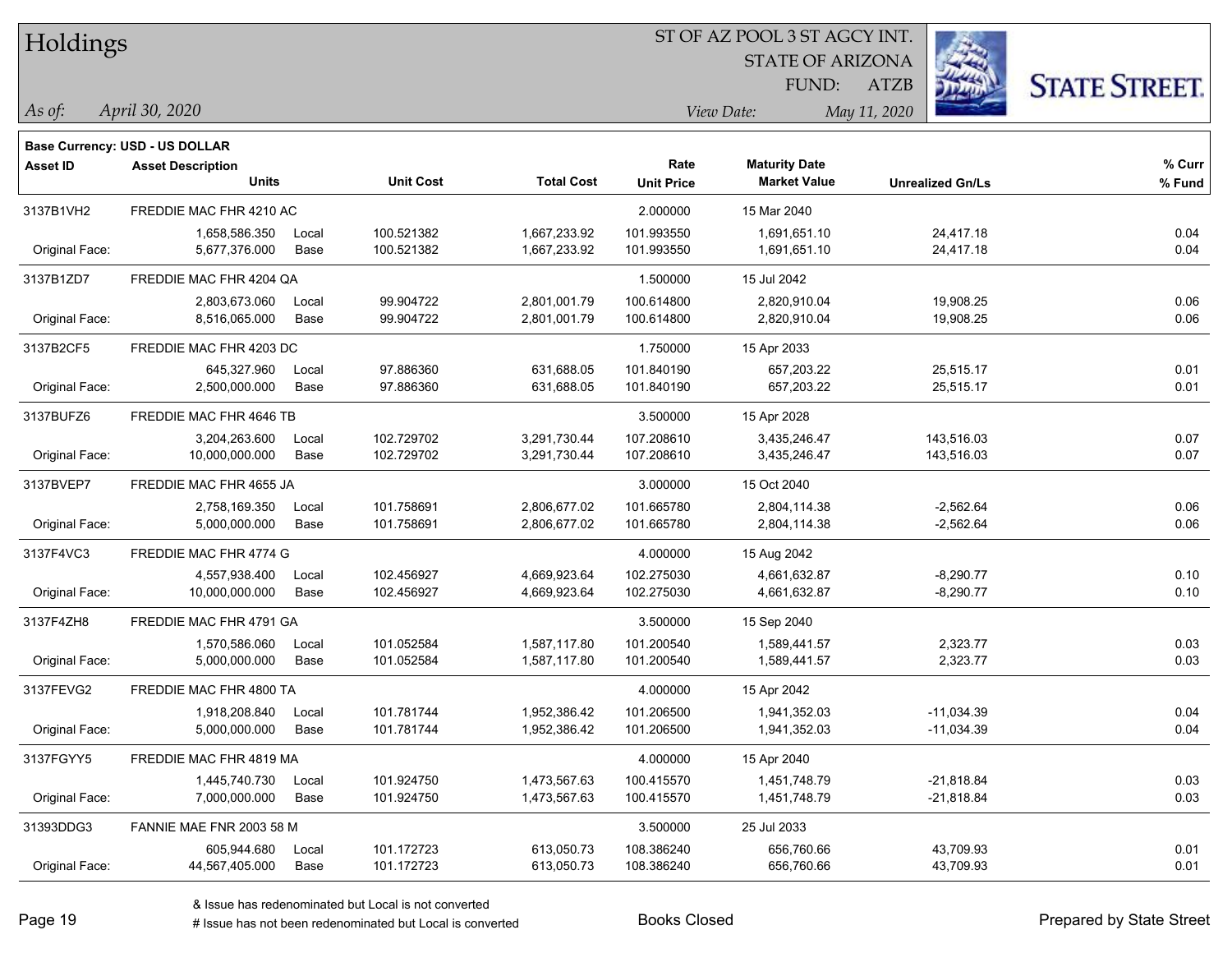| Holdings |
|----------|
|          |

**Maturity Date**

STATE OF ARIZONA FUND:

ATZB



**% Curr**

*April 30, 2020 As of: View Date: May 11, 2020*

**Base Currency: USD - US DOLLAR**

|                | <b>Units</b>                                    |       | <b>Unit Cost</b> | <b>Total Cost</b> | <b>Unit Price</b> | <b>Market Value</b> | <b>Unrealized Gn/Ls</b> | % Fund |
|----------------|-------------------------------------------------|-------|------------------|-------------------|-------------------|---------------------|-------------------------|--------|
| 31396WBV7      | FANNIE MAE FNR 2007 56 EP                       |       |                  |                   | 5.500000          | 25 Jun 2027         |                         |        |
|                | 24,131.990                                      | Local | 107.342867       | 25,903.97         | 110.046010        | 26,556.29           | 652.32                  | 0.00   |
| Original Face: | 1,000,000.000                                   | Base  | 107.342867       | 25,903.97         | 110.046010        | 26,556.29           | 652.32                  | 0.00   |
| 31397NJ30      | FANNIE MAE FNR 2009 29 PA                       |       |                  |                   | 5.000000          | 25 May 2049         |                         |        |
|                | 769,039.620                                     | Local | 105.820025       | 813,797.92        | 117.687690        | 905,064.96          | 91,267.04               | 0.02   |
| Original Face: | 24,898,134.000                                  | Base  | 105.820025       | 813,797.92        | 117.687690        | 905,064.96          | 91,267.04               | 0.02   |
| 31398SP80      | FANNIE MAE FNR 2010 135 EA                      |       |                  |                   | 3.000000          | 25 Jan 2040         |                         |        |
|                | 491,034.490                                     | Local | 99.226663        | 487,237.14        | 103.074790        | 506,132.77          | 18,895.63               | 0.01   |
| Original Face: | 5,677,376.000                                   | Base  | 99.226663        | 487,237.14        | 103.074790        | 506,132.77          | 18,895.63               | 0.01   |
| 31398WC36      | FREDDIE MAC FHR 3620 PA                         |       |                  |                   | 4.500000          | 15 Dec 2039         |                         |        |
|                | 356,194.460                                     | Local | 105.022633       | 374,084.80        | 109.159980        | 388,821.80          | 14,737.00               | 0.01   |
| Original Face: | 8,516,065.000                                   | Base  | 105.022633       | 374,084.80        | 109.159980        | 388,821.80          | 14,737.00               | 0.01   |
| 31422BGX2      | FARMER MAC NOTES 07/21 2.16                     |       |                  |                   | 2.160000          | 02 Jul 2021         |                         |        |
|                | 5,000,000.000                                   | Local | 100.000000       | 5,000,000.00      | 100.256259        | 5,012,812.95        | 12,812.95               | 0.11   |
|                |                                                 | Base  | 100.000000       | 5,000,000.00      | 100.256259        | 5,012,812.95        | 12,812.95               | 0.11   |
| 31422BTG5      | FARMER MAC NOTES 01/24 1.82                     |       |                  |                   | 1.820000          | 29 Jan 2024         |                         |        |
|                | 5,000,000.000                                   | Local | 100.000000       | 5,000,000.00      | 100.834390        | 5,041,719.50        | 41,719.50               | 0.11   |
|                |                                                 | Base  | 100.000000       | 5,000,000.00      | 100.834390        | 5,041,719.50        | 41,719.50               | 0.11   |
| 31677QBP3      | FIFTH THIRD BANK SR UNSECURED 07/21 VAR         |       |                  |                   | 1.431380          | 26 Jul 2021         |                         |        |
|                | 2,000,000.000                                   | Local | 100.000000       | 2,000,000.00      | 99.256523         | 1,985,130.46        | $-14,869.54$            | 0.04   |
|                |                                                 | Base  | 100.000000       | 2,000,000.00      | 99.256523         | 1,985,130.46        | $-14,869.54$            | 0.04   |
| 345397YP2      | FORD MOTOR CREDIT CO LLC SR UNSECURED 08/22 VAR |       |                  |                   | 2.843250          | 03 Aug 2022         |                         |        |
|                | 20,000,000.000                                  | Local | 100.000000       | 20,000,000.00     | 87.500000         | 17,500,000.00       | $-2,500,000.00$         | 0.38   |
|                |                                                 | Base  | 100.000000       | 20,000,000.00     | 87.500000         | 17,500,000.00       | $-2,500,000.00$         | 0.38   |
| 36241KJZ2      | GNMA POOL 782080 GN 02/21 FIXED 4.5             |       |                  |                   | 4.500000          | 15 Feb 2021         |                         |        |
|                | 2,157.790                                       | Local | 100.760500       | 2,174.20          | 102.261974        | 2,206.60            | 32.40                   | 0.00   |
| Original Face: | 1,675,000.000                                   | Base  | 100.760500       | 2,174.20          | 102.261974        | 2,206.60            | 32.40                   | 0.00   |
| 369550BF4      | GENERAL DYNAMICS CORP COMPANY GUAR 05/21 VAR    |       |                  |                   | 2.110880          | 11 May 2021         |                         |        |
|                | 5,000,000.000                                   | Local | 100.000000       | 5,000,000.00      | 99.642600         | 4,982,130.00        | $-17,870.00$            | 0.11   |

**Asset ID Asset Description Rate**

Base 100.000000 5,000,000.00 99.642600 4,982,130.00 -17,870.00 0.11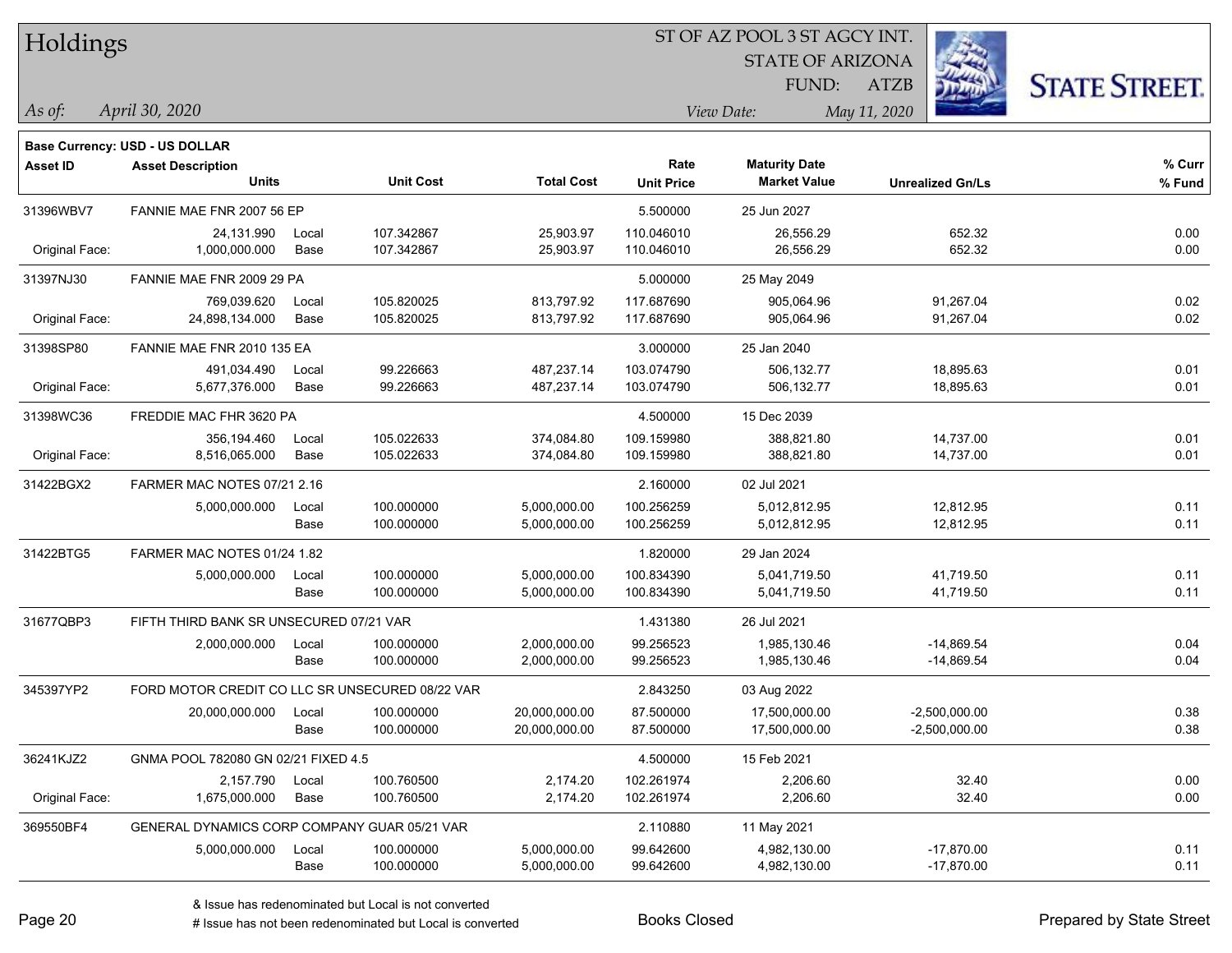| Holdings        |                                                |       |                  |                   | ST OF AZ POOL 3 ST AGCY INT. |                         |              |                         |                      |
|-----------------|------------------------------------------------|-------|------------------|-------------------|------------------------------|-------------------------|--------------|-------------------------|----------------------|
|                 |                                                |       |                  |                   |                              | <b>STATE OF ARIZONA</b> |              |                         |                      |
|                 |                                                |       |                  |                   |                              | FUND:                   | <b>ATZB</b>  |                         | <b>STATE STREET.</b> |
| As of:          | April 30, 2020                                 |       |                  |                   |                              | View Date:              | May 11, 2020 |                         |                      |
|                 | <b>Base Currency: USD - US DOLLAR</b>          |       |                  |                   |                              |                         |              |                         |                      |
| <b>Asset ID</b> | <b>Asset Description</b>                       |       |                  |                   | Rate                         | <b>Maturity Date</b>    |              |                         | $%$ Curr             |
|                 | <b>Units</b>                                   |       | <b>Unit Cost</b> | <b>Total Cost</b> | <b>Unit Price</b>            | <b>Market Value</b>     |              | <b>Unrealized Gn/Ls</b> | % Fund               |
| 370334CB8       | GENERAL MILLS INC SR UNSECURED 04/21 VAR       |       |                  |                   | 1.716130                     | 16 Apr 2021             |              |                         |                      |
|                 | 3,000,000.000                                  | Local | 100.000000       | 3,000,000.00      | 99.473751                    | 2,984,212.53            |              | $-15,787.47$            | 0.06                 |
|                 |                                                | Base  | 100.000000       | 3,000,000.00      | 99.473751                    | 2,984,212.53            |              | $-15,787.47$            | 0.06                 |
| 38150AD28       | GOLDMAN SACHS GROUP INC SR UNSECURED 07/24 VAR |       |                  |                   | 2.500000                     | 31 Jul 2024             |              |                         |                      |
|                 | 10,000,000.000                                 | Local | 100.000000       | 10,000,000.00     | 100.247620                   | 10,024,762.00           |              | 24,762.00               | 0.22                 |
|                 |                                                | Base  | 100.000000       | 10,000,000.00     | 100.247620                   | 10,024,762.00           |              | 24,762.00               | 0.22                 |
| 38376JFP4       | GOVERNMENT NATIONAL MORTGAGE A GNR 2009 106 HA |       |                  |                   | 4.000000                     | 16 Nov 2039             |              |                         |                      |
|                 | 61,626.480                                     | Local | 105.362094       | 64,930.95         | 111.566210                   | 68,754.33               |              | 3,823.38                | 0.00                 |
| Original Face:  | 877,500.000                                    | Base  | 105.362094       | 64,930.95         | 111.566210                   | 68,754.33               |              | 3,823.38                | 0.00                 |
| 38378BWR6       | GOVERNMENT NATIONAL MORTGAGE A GNR 2012 83 AC  |       |                  |                   | 1.718500                     | 16 May 2045             |              |                         |                      |
|                 | 2,201,465.220                                  | Local | 98.870201        | 2,176,593.09      | 98.597030                    | 2,170,579.32            |              | $-6,013.77$             | 0.05                 |
| Original Face:  | 3,000,000.000                                  | Base  | 98.870201        | 2,176,593.09      | 98.597030                    | 2,170,579.32            |              | $-6,013.77$             | 0.05                 |
| 38378BX38       | GOVERNMENT NATIONAL MORTGAGE A GNR 2012 132 AC |       |                  |                   | 1.619870                     | 16 Jun 2053             |              |                         |                      |
|                 | 3,436,307.300                                  | Local | 95.464046        | 3,280,437.97      | 99.779320                    | 3,428,724.06            |              | 148,286.09              | 0.07                 |
| Original Face:  | 10,000,000.000                                 | Base  | 95.464046        | 3,280,437.97      | 99.779320                    | 3,428,724.06            |              | 148,286.09              | 0.07                 |
| 38378EQC0       | GOVERNMENT NATIONAL MORTGAGE A GNR 2012 69 QC  |       |                  |                   | 2.000000                     | 16 Mar 2041             |              |                         |                      |
|                 | 3,051,383.370                                  | Local | 102.086293       | 3,115,044.16      | 103.293120                   | 3,151,869.09            |              | 36,824.93               | 0.07                 |
| Original Face:  | 10,493,495.000                                 | Base  | 102.086293       | 3,115,044.16      | 103.293120                   | 3,151,869.09            |              | 36,824.93               | 0.07                 |
| 38379UW28       | GOVERNMENT NATIONAL MORTGAGE A GNR 2016 158 AE |       |                  |                   | 2.050000                     | 16 Aug 2057             |              |                         |                      |
|                 | 4,467,510.650                                  | Local | 96.405726        | 4,306,936.09      | 101.186680                   | 4,520,525.71            |              | 213,589.62              | 0.10                 |
| Original Face:  | 5,000,000.000                                  | Base  | 96.405726        | 4,306,936.09      | 101.186680                   | 4,520,525.71            |              | 213,589.62              | 0.10                 |
| 38380GPY4       | GOVERNMENT NATIONAL MORTGAGE A GNR 2017 118 KH |       |                  |                   | 2.250000                     | 20 Oct 2046             |              |                         |                      |
|                 | 3,059,743.300                                  | Local | 99.900514        | 3,056,699.27      | 103.583580                   | 3,169,391.65            |              | 112,692.38              | 0.07                 |
| Original Face:  | 5,000,000.000                                  | Base  | 99.900514        | 3,056,699.27      | 103.583580                   | 3,169,391.65            |              | 112,692.38              | 0.07                 |
| 38381YQU1       | GOVERNMENT NATIONAL MORTGAGE A GNR 2019 111 BG |       |                  |                   | 2.500000                     | 20 Apr 2049             |              |                         |                      |
|                 | 3,441,042.500                                  | Local | 100.691492       | 3,464,837.05      | 100.725290                   | 3,466,000.04            |              | 1,162.99                | 0.07                 |
| Original Face:  | 5,000,000.000                                  | Base  | 100.691492       | 3,464,837.05      | 100.725290                   | 3,466,000.04            |              | 1,162.99                | 0.07                 |
| 427866BC1       | HERSHEY COMPANY SR UNSECURED 11/24 2.05        |       |                  |                   | 2.050000                     | 15 Nov 2024             |              |                         |                      |
|                 | 1,000,000.000                                  | Local | 99.922690        | 999,226.90        | 103.851346                   | 1,038,513.46            |              | 39,286.56               | 0.02                 |
|                 |                                                | Base  | 99.922690        | 999,226.90        | 103.851346                   | 1,038,513.46            |              | 39,286.56               | 0.02                 |

 $\overline{\phantom{a}}$ 

 $\overline{\phantom{a}}$ 

 $\overline{\phantom{a}}$ 

 $\overline{\phantom{a}}$ 

 $\overline{\phantom{0}}$ 

denote the redenominated but Local is converted Books Closed Prepared by State Street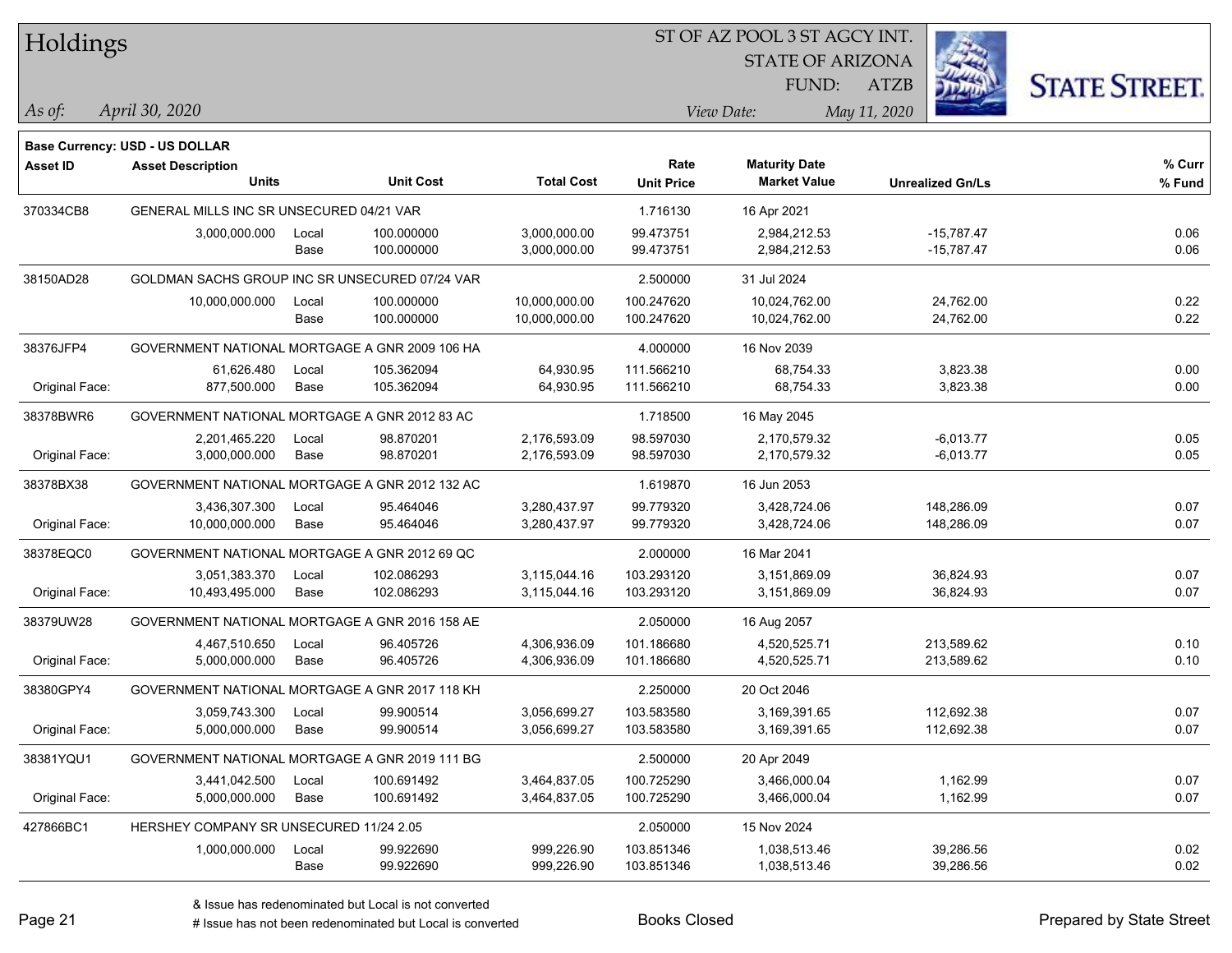| Holdings        |                                                  |       |                  |                   |                   | ST OF AZ POOL 3 ST AGCY INT. |                         |                      |
|-----------------|--------------------------------------------------|-------|------------------|-------------------|-------------------|------------------------------|-------------------------|----------------------|
|                 |                                                  |       |                  |                   |                   | <b>STATE OF ARIZONA</b>      |                         |                      |
|                 |                                                  |       |                  |                   |                   | FUND:                        | <b>ATZB</b>             | <b>STATE STREET.</b> |
| As of:          | April 30, 2020                                   |       |                  |                   | View Date:        |                              | May 11, 2020            |                      |
|                 | Base Currency: USD - US DOLLAR                   |       |                  |                   |                   |                              |                         |                      |
| <b>Asset ID</b> | <b>Asset Description</b>                         |       |                  |                   | Rate              | <b>Maturity Date</b>         |                         | $%$ Curr             |
|                 | <b>Units</b>                                     |       | <b>Unit Cost</b> | <b>Total Cost</b> | <b>Unit Price</b> | <b>Market Value</b>          | <b>Unrealized Gn/Ls</b> | % Fund               |
| 438516BT2       | HONEYWELL INTERNATIONAL SR UNSECURED 08/22 2.15  |       |                  |                   | 2.150000          | 08 Aug 2022                  |                         |                      |
|                 | 15,680,000.000                                   | Local | 101.261380       | 15,877,784.46     | 103.114402        | 16, 168, 338. 23             | 290,553.77              | 0.35                 |
|                 |                                                  | Base  | 101.261380       | 15,877,784.46     | 103.114402        | 16, 168, 338. 23             | 290,553.77              | 0.35                 |
| 44932HAK9       | IBM CREDIT LLC SR UNSECURED 11/20 3.45           |       |                  |                   | 3.450000          | 30 Nov 2020                  |                         |                      |
|                 | 10,000,000.000                                   | Local | 99.976981        | 9,997,698.08      | 101.594644        | 10,159,464.40                | 161,766.32              | 0.22                 |
|                 |                                                  | Base  | 99.976981        | 9,997,698.08      | 101.594644        | 10,159,464.40                | 161,766.32              | 0.22                 |
| 459058FM0       | INTL BK RECON + DEVELOP SR UNSECURED 08/20 1.125 |       |                  |                   | 1.125000          | 10 Aug 2020                  |                         |                      |
|                 | 10,000,000.000                                   | Local | 99.835078        | 9,983,507.76      | 100.063302        | 10,006,330.20                | 22,822.44               | 0.22                 |
|                 |                                                  | Base  | 99.835078        | 9,983,507.76      | 100.063302        | 10,006,330.20                | 22,822.44               | 0.22                 |
| 45905U5U4       | INTL BK RECON + DEVELOP SR UNSECURED 01/23 1.75  |       |                  |                   | 1.750000          | 27 Jan 2023                  |                         |                      |
|                 | 10,000,000.000                                   | Local | 100.000000       | 10,000,000.00     | 101.006000        | 10,100,600.00                | 100,600.00              | 0.22                 |
|                 |                                                  | Base  | 100.000000       | 10,000,000.00     | 101.006000        | 10,100,600.00                | 100,600.00              | 0.22                 |
| 46649CAQ6       | JP MORGAN MORTGAGE TRUST JPMMT 2018 4 A15 144A   |       |                  |                   | 3.500000          | 25 Oct 2048                  |                         |                      |
|                 | 2,436,093.030                                    | Local | 99.623121        | 2,426,911.91      | 100.422420        | 2,446,383.57                 | 19,471.66               | 0.05                 |
| Original Face:  | 5,000,000.000                                    | Base  | 99.623121        | 2,426,911.91      | 100.422420        | 2,446,383.57                 | 19,471.66               | 0.05                 |
| 48128GG79       | JPMORGAN CHASE + CO SR UNSECURED 08/24 2.25      |       |                  |                   | 2.250000          | 30 Aug 2024                  |                         |                      |
|                 | 5,000,000.000                                    | Local | 100.000000       | 5,000,000.00      | 101.311919        | 5,065,595.95                 | 65,595.95               | 0.11                 |
|                 |                                                  | Base  | 100.000000       | 5,000,000.00      | 101.311919        | 5,065,595.95                 | 65,595.95               | 0.11                 |
| 48128GL73       | JPMORGAN CHASE + CO SR UNSECURED 10/24 VAR       |       |                  |                   | 2.250000          | 31 Oct 2024                  |                         |                      |
|                 | 15,000,000.000                                   | Local | 100.000000       | 15,000,000.00     | 101.298400        | 15,194,760.00                | 194,760.00              | 0.33                 |
|                 |                                                  | Base  | 100.000000       | 15,000,000.00     | 101.298400        | 15,194,760.00                | 194,760.00              | 0.33                 |
| 48128GM49       | JPMORGAN CHASE + CO SR UNSECURED 11/24 VAR       |       |                  |                   | 2.300000          | 27 Nov 2024                  |                         |                      |
|                 | 5,000,000.000                                    | Local | 100.000000       | 5,000,000.00      | 99.176402         | 4,958,820.10                 | $-41,179.90$            | 0.11                 |
|                 |                                                  | Base  | 100.000000       | 5,000,000.00      | 99.176402         | 4,958,820.10                 | -41,179.90              | 0.11                 |
| 48128GN97       | JPMORGAN CHASE + CO SR UNSECURED 12/24 VAR       |       |                  |                   | 2.300000          | 23 Dec 2024                  |                         |                      |
|                 | 10,000,000.000                                   | Local | 100.000000       | 10,000,000.00     | 98.216133         | 9,821,613.30                 | $-178,386.70$           | 0.21                 |
|                 |                                                  | Base  | 100.000000       | 10,000,000.00     | 98.216133         | 9,821,613.30                 | $-178,386.70$           | 0.21                 |
| 48130UTJ4       | JPMORGAN CHASE FINANCIAL COMPANY GUAR 01/23 2    |       |                  |                   | 2.000000          | 31 Jan 2023                  |                         |                      |
|                 | 10,000,000.000                                   | Local | 100.000000       | 10,000,000.00     | 95.140640         | 9,514,064.00                 | -485,936.00             | 0.21                 |
|                 |                                                  | Base  | 100.000000       | 10,000,000.00     | 95.140640         | 9,514,064.00                 | -485,936.00             | 0.21                 |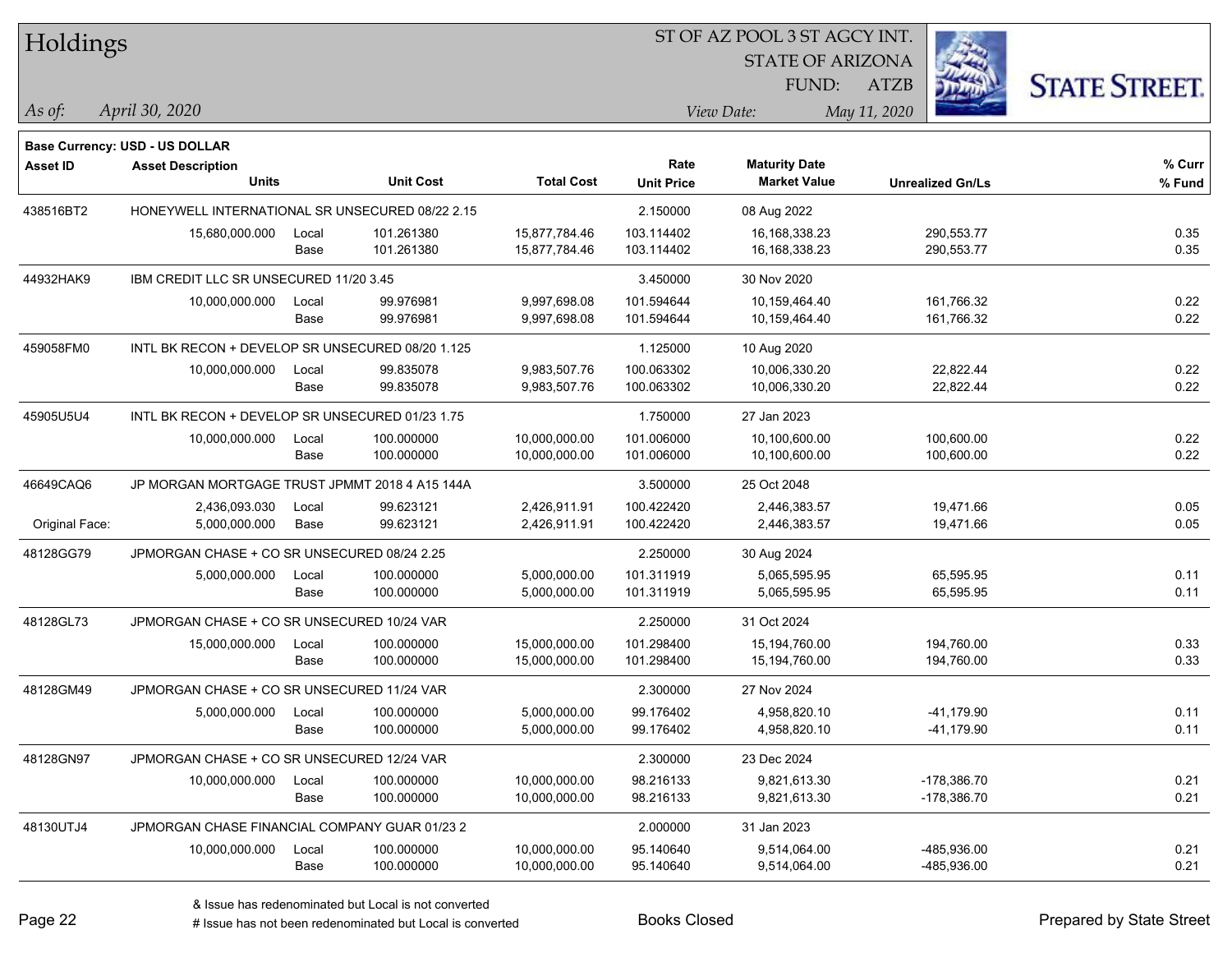| Holdings        |                                                  |       |                  |                   |                   | ST OF AZ POOL 3 ST AGCY INT. |                         |                      |
|-----------------|--------------------------------------------------|-------|------------------|-------------------|-------------------|------------------------------|-------------------------|----------------------|
|                 |                                                  |       |                  |                   |                   | <b>STATE OF ARIZONA</b>      |                         |                      |
|                 |                                                  |       |                  |                   |                   | FUND:                        | ATZB                    | <b>STATE STREET.</b> |
| As of:          | April 30, 2020                                   |       |                  |                   |                   | View Date:                   | May 11, 2020            |                      |
|                 | Base Currency: USD - US DOLLAR                   |       |                  |                   |                   |                              |                         |                      |
| <b>Asset ID</b> | <b>Asset Description</b>                         |       |                  |                   | Rate              | <b>Maturity Date</b>         |                         | % Curr               |
|                 | <b>Units</b>                                     |       | <b>Unit Cost</b> | <b>Total Cost</b> | <b>Unit Price</b> | <b>Market Value</b>          | <b>Unrealized Gn/Ls</b> | % Fund               |
| 49327M2Z6       | KEY BANK NA SR UNSECURED 03/23 1.25              |       |                  |                   | 1.250000          | 10 Mar 2023                  |                         |                      |
|                 | 3,000,000.000                                    | Local | 99.955232        | 2,998,656.96      | 100.060883        | 3,001,826.49                 | 3,169.53                | 0.06                 |
|                 |                                                  | Base  | 99.955232        | 2,998,656.96      | 100.060883        | 3,001,826.49                 | 3,169.53                | 0.06                 |
| 50117PAC3       | KUBOTA CREDIT OWNER TRUST KCOT 2018 1A A3 144A   |       |                  |                   | 3.100000          | 15 Aug 2022                  |                         |                      |
|                 | 11,981,316.970                                   | Local | 99.836719        | 11,961,753.71     | 100.811060        | 12,078,492.64                | 116,738.93              | 0.26                 |
| Original Face:  | 12,640,000.000                                   | Base  | 99.836719        | 11,961,753.71     | 100.811060        | 12,078,492.64                | 116,738.93              | 0.26                 |
| 571900BB4       | MARRIOTT INTERNATIONAL SR UNSECURED 04/24 3.6    |       |                  |                   | 3.600000          | 15 Apr 2024                  |                         |                      |
|                 | 3,000,000.000                                    | Local | 99.626840        | 2,988,805.19      | 95.314439         | 2,859,433.17                 | $-129.372.02$           | 0.06                 |
|                 |                                                  | Base  | 99.626840        | 2,988,805.19      | 95.314439         | 2,859,433.17                 | $-129,372.02$           | 0.06                 |
| 571903AM5       | MARRIOTT INTERNATIONAL SR UNSECURED 10/21 3.125  |       |                  |                   | 3.125000          | 15 Oct 2021                  |                         |                      |
|                 | 3,493,000.000                                    | Local | 101.332022       | 3,539,527.52      | 97.566046         | 3,407,981.99                 | $-131,545.53$           | 0.07                 |
|                 |                                                  | Base  | 101.332022       | 3,539,527.52      | 97.566046         | 3,407,981.99                 | $-131,545.53$           | 0.07                 |
| 57629WCF5       | MASSMUTUAL GLOBAL FUNDIN SECURED 144A 09/20 1.95 |       |                  |                   | 1.950000          | 22 Sep 2020                  |                         |                      |
|                 | 23,826,000.000                                   | Local | 100.034705       | 23,834,268.82     | 100.377249        | 23,915,883.35                | 81,614.53               | 0.52                 |
|                 |                                                  | Base  | 100.034705       | 23,834,268.82     | 100.377249        | 23,915,883.35                | 81,614.53               | 0.52                 |
| 58013MEX8       | MCDONALD S CORP SR UNSECURED 12/20 2.75          |       |                  |                   | 2.750000          | 09 Dec 2020                  |                         |                      |
|                 | 10,841,000.000                                   | Local | 100.473940       | 10,892,379.86     | 101.012591        | 10,950,774.99                | 58,395.13               | 0.24                 |
|                 |                                                  | Base  | 100.473940       | 10,892,379.86     | 101.012591        | 10,950,774.99                | 58,395.13               | 0.24                 |
| 58769QAB7       | MERCEDES BENZ AUTO LEASE TRUST MBALT 2019 B A2   |       |                  |                   | 2.010000          | 15 Dec 2021                  |                         |                      |
|                 | 2,670,869.060                                    | Local | 99.995717        | 2,670,754.67      | 100.127320        | 2,674,269.61                 | 3,514.94                | 0.06                 |
| Original Face:  | 2,750,000.000                                    | Base  | 99.995717        | 2,670,754.67      | 100.127320        | 2,674,269.61                 | 3,514.94                | 0.06                 |
| 594918BP8       | MICROSOFT CORP SR UNSECURED 08/21 1.55           |       |                  |                   | 1.550000          | 08 Aug 2021                  |                         |                      |
|                 | 50,000,000.000                                   | Local | 99.975144        | 49,987,571.75     | 101.218585        | 50,609,292.50                | 621,720.75              | 1.09                 |
|                 |                                                  | Base  | 99.975144        | 49,987,571.75     | 101.218585        | 50,609,292.50                | 621,720.75              | 1.09                 |
| 594918BW3       | MICROSOFT CORP SR UNSECURED 02/22 2.4            |       |                  |                   | 2.400000          | 06 Feb 2022                  |                         |                      |
|                 | 10,354,000.000                                   | Local | 101.018440       | 10,459,449.28     | 102.768108        | 10,640,609.90                | 181,160.62              | 0.23                 |
|                 |                                                  | Base  | 101.018440       | 10,459,449.28     | 102.768108        | 10,640,609.90                | 181,160.62              | 0.23                 |
| 64952WCE1       | NEW YORK LIFE GLOBAL FDG SR SECURED 144A 04/21 2 |       |                  |                   | 2.000000          | 13 Apr 2021                  |                         |                      |
|                 | 3,000,000.000                                    | Local | 99.972065        | 2,999,161.95      | 100.955664        | 3,028,669.92                 | 29,507.97               | 0.07                 |
|                 |                                                  | Base  | 99.972065        | 2,999,161.95      | 100.955664        | 3,028,669.92                 | 29,507.97               | 0.07                 |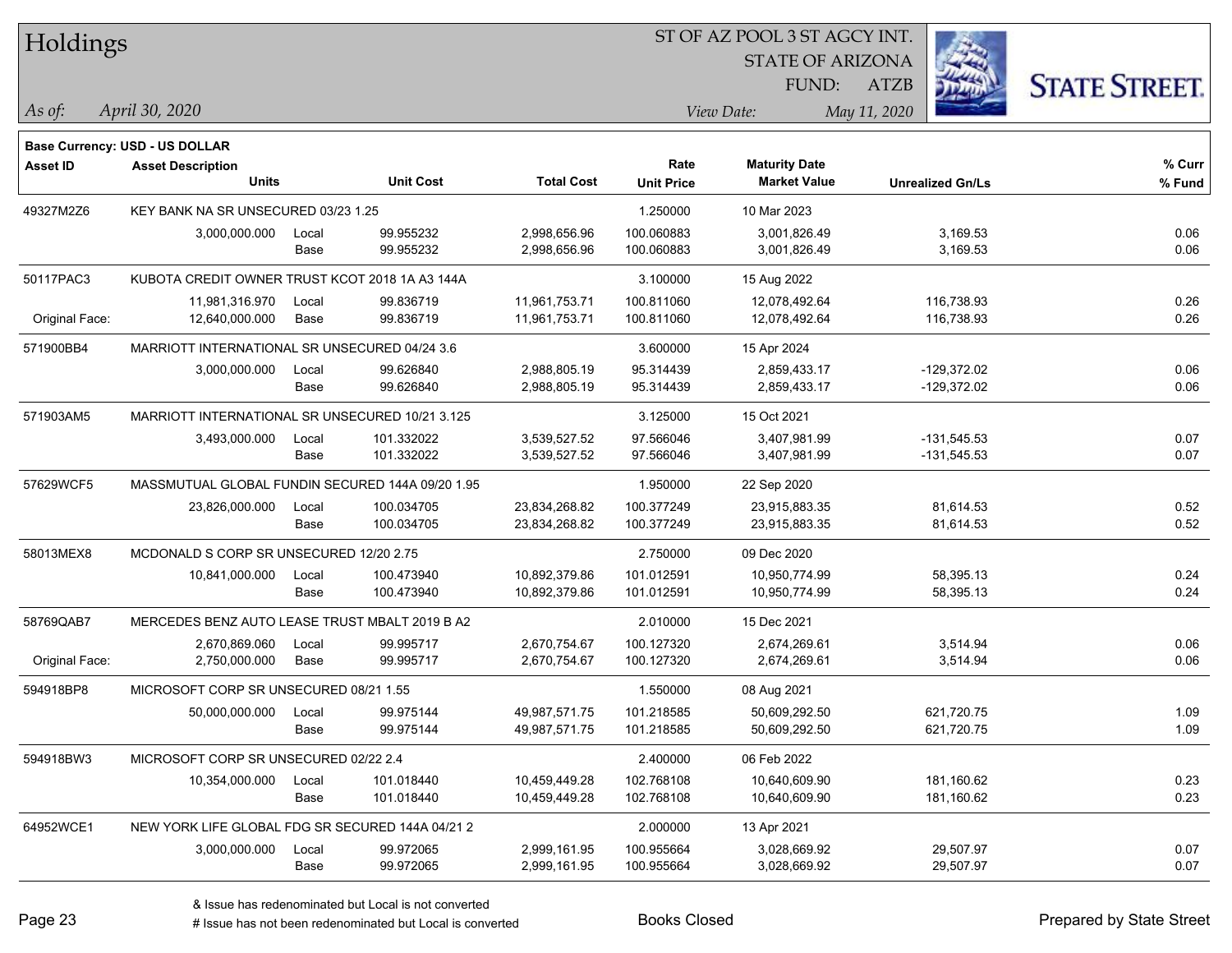| Holdings        |                                                      |       |                  |                   | ST OF AZ POOL 3 ST AGCY INT. |                                             |                         |                      |
|-----------------|------------------------------------------------------|-------|------------------|-------------------|------------------------------|---------------------------------------------|-------------------------|----------------------|
|                 |                                                      |       |                  |                   |                              | <b>STATE OF ARIZONA</b>                     |                         |                      |
|                 |                                                      |       |                  |                   |                              | FUND:                                       | ATZB                    | <b>STATE STREET.</b> |
| As of:          | April 30, 2020                                       |       |                  |                   |                              | View Date:                                  | May 11, 2020            |                      |
|                 |                                                      |       |                  |                   |                              |                                             |                         |                      |
|                 | <b>Base Currency: USD - US DOLLAR</b>                |       |                  |                   | Rate                         |                                             |                         | $%$ Curr             |
| <b>Asset ID</b> | <b>Asset Description</b><br>Units                    |       | <b>Unit Cost</b> | <b>Total Cost</b> | <b>Unit Price</b>            | <b>Maturity Date</b><br><b>Market Value</b> | <b>Unrealized Gn/Ls</b> | % Fund               |
| 654740AN9       | NISSAN MOTOR ACCEPTANCE SR UNSECURED 144A 03/21 2.55 |       |                  |                   | 2.550000                     | 08 Mar 2021                                 |                         |                      |
|                 | 10,000,000.000                                       | Local | 99.979380        | 9,997,938.02      | 96.989979                    | 9,698,997.90                                | $-298,940.12$           | 0.21                 |
|                 |                                                      | Base  | 99.979380        | 9,997,938.02      | 96.989979                    | 9,698,997.90                                | $-298,940.12$           | 0.21                 |
| 655844BJ6       | NORFOLK SOUTHERN CORP SR UNSECURED 04/22 3           |       |                  |                   | 3.000000                     | 01 Apr 2022                                 |                         |                      |
|                 | 3,140,000.000                                        | Local | 101.928714       | 3,200,561.61      | 103.306489                   | 3,243,823.75                                | 43,262.14               | 0.07                 |
|                 |                                                      | Base  | 101.928714       | 3,200,561.61      | 103.306489                   | 3,243,823.75                                | 43,262.14               | 0.07                 |
| 693476BL6       | PNC FINANCIAL SERVICES SR UNSECURED 08/20 4.375      |       |                  |                   | 4.375000                     | 11 Aug 2020                                 |                         |                      |
|                 | 4,000,000.000                                        | Local | 100.586966       | 4,023,478.64      | 100.894890                   | 4,035,795.60                                | 12,316.96               | 0.09                 |
|                 |                                                      | Base  | 100.586966       | 4,023,478.64      | 100.894890                   | 4,035,795.60                                | 12,316.96               | 0.09                 |
| 717081ER0       | PFIZER INC SR UNSECURED 03/22 2.8                    |       |                  |                   | 2.800000                     | 11 Mar 2022                                 |                         |                      |
|                 | 3,000,000.000                                        | Local | 99.996283        | 2,999,888.48      | 103.627048                   | 3,108,811.44                                | 108,922.96              | 0.07                 |
|                 |                                                      | Base  | 99.996283        | 2,999,888.48      | 103.627048                   | 3,108,811.44                                | 108,922.96              | 0.07                 |
| 74005PBA1       | PRAXAIR INC COMPANY GUAR 02/22 2.45                  |       |                  |                   | 2.450000                     | 15 Feb 2022                                 |                         |                      |
|                 | 3,000,000.000                                        | Local | 101.345636       | 3,040,369.08      | 101.897628                   | 3,056,928.84                                | 16,559.76               | 0.07                 |
|                 |                                                      | Base  | 101.345636       | 3,040,369.08      | 101.897628                   | 3,056,928.84                                | 16,559.76               | 0.07                 |
| 78014RAP5       | ROYAL BANK OF CANADA SR UNSECURED 09/21 VAR          |       |                  |                   | 1.545130                     | 21 Sep 2021                                 |                         |                      |
|                 | 10,000,000.000                                       | Local | 99.910035        | 9,991,003.54      | 97.768640                    | 9,776,864.00                                | $-214, 139.54$          | 0.21                 |
|                 |                                                      | Base  | 99.910035        | 9,991,003.54      | 97.768640                    | 9,776,864.00                                | $-214, 139.54$          | 0.21                 |
| 78014RAQ3       | ROYAL BANK OF CANADA SR UNSECURED 10/21 VAR          |       |                  |                   | 3.000000                     | 22 Oct 2021                                 |                         |                      |
|                 | 10,000,000.000                                       | Local | 100.000000       | 10,000,000.00     | 102.194000                   | 10,219,400.00                               | 219,400.00              | 0.22                 |
|                 |                                                      | Base  | 100.000000       | 10,000,000.00     | 102.194000                   | 10,219,400.00                               | 219,400.00              | 0.22                 |
| 78014RBX7       | ROYAL BANK OF CANADA SR UNSECURED 01/25 VAR          |       |                  |                   | 2.300000                     | 30 Jan 2025                                 |                         |                      |
|                 | 10,000,000.000                                       | Local | 100.000000       | 10,000,000.00     | 101.769516                   | 10,176,951.60                               | 176,951.60              | 0.22                 |
|                 |                                                      | Base  | 100.000000       | 10,000,000.00     | 101.769516                   | 10,176,951.60                               | 176,951.60              | 0.22                 |
| 78014RCM0       | ROYAL BANK OF CANADA SR UNSECURED 03/25 VAR          |       |                  |                   | 1.500000                     | 27 Mar 2025                                 |                         |                      |
|                 | 10,000,000.000                                       | Local | 100.000000       | 10,000,000.00     | 101.771000                   | 10,177,100.00                               | 177,100.00              | 0.22                 |
|                 |                                                      | Base  | 100.000000       | 10,000,000.00     | 101.771000                   | 10,177,100.00                               | 177,100.00              | 0.22                 |
| 78446YAA1       | SLM STUDENT LOAN TRUST SLMA 2012 2 A                 |       |                  |                   | 1.187250                     | 25 Jan 2029                                 |                         |                      |
|                 | 905,728.470                                          | Local | 100.000000       | 905,728.47        | 90.992060                    | 824,140.99                                  | $-81,587.48$            | 0.02                 |
| Original Face:  | 2,838,688.000                                        | Base  | 100.000000       | 905,728.47        | 90.992060                    | 824,140.99                                  | $-81,587.48$            | 0.02                 |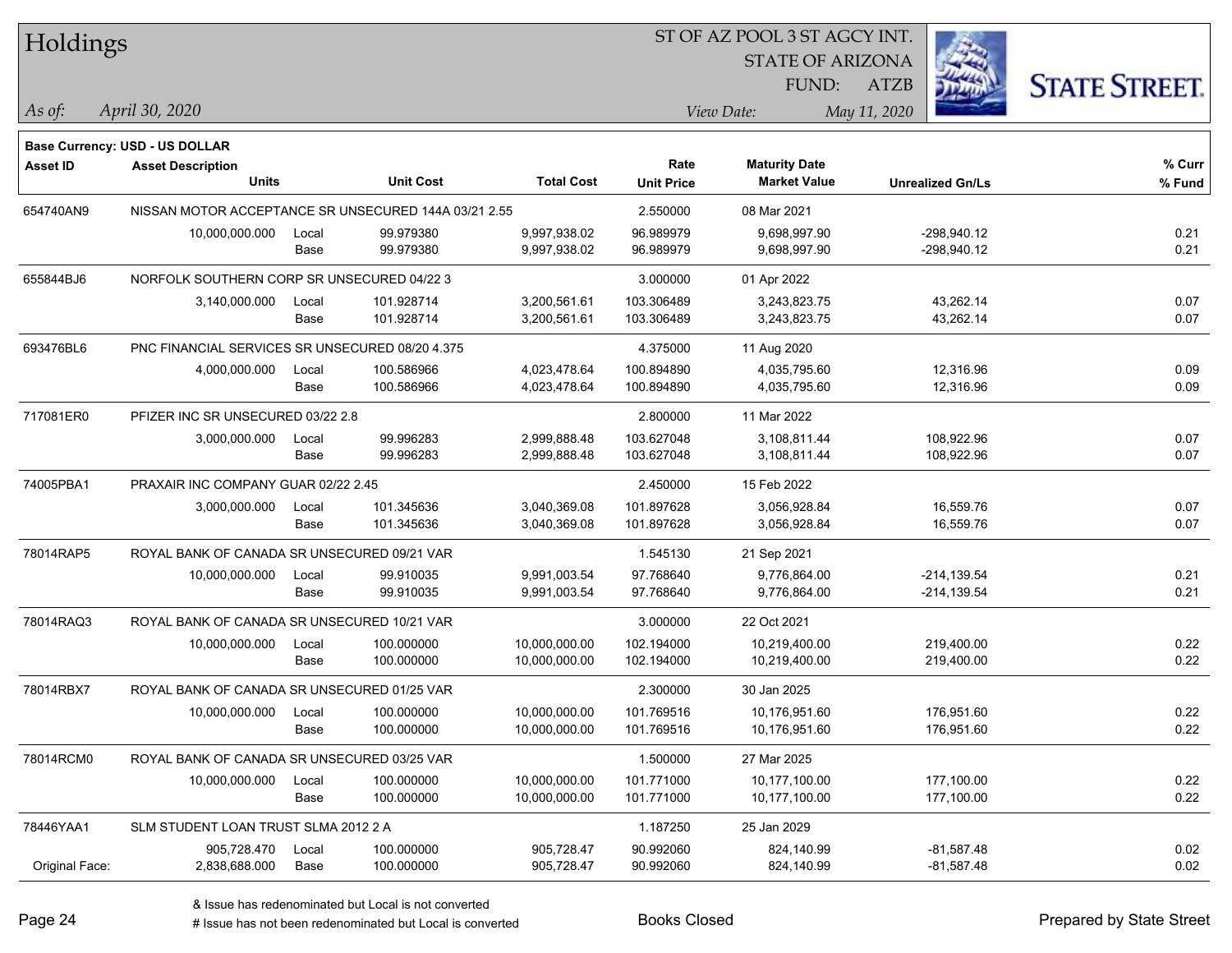| Holdings       |                                                            |       |                  |                   |                   | ST OF AZ POOL 3 ST AGCY INT. |                         |                      |
|----------------|------------------------------------------------------------|-------|------------------|-------------------|-------------------|------------------------------|-------------------------|----------------------|
|                |                                                            |       |                  |                   |                   | <b>STATE OF ARIZONA</b>      |                         |                      |
|                |                                                            |       |                  |                   |                   | FUND:                        | <b>ATZB</b>             | <b>STATE STREET.</b> |
| $\vert$ As of: | April 30, 2020                                             |       |                  |                   |                   | View Date:                   | May 11, 2020            |                      |
|                |                                                            |       |                  |                   |                   |                              |                         |                      |
| Asset ID       | Base Currency: USD - US DOLLAR<br><b>Asset Description</b> |       |                  |                   | Rate              | <b>Maturity Date</b>         |                         | % Curr               |
|                | <b>Units</b>                                               |       | <b>Unit Cost</b> | <b>Total Cost</b> | <b>Unit Price</b> | <b>Market Value</b>          | <b>Unrealized Gn/Ls</b> | % Fund               |
| 86787EBE6      | TRUIST BANK SR UNSECURED 05/22 2.8                         |       |                  |                   | 2.800000          | 17 May 2022                  |                         |                      |
|                | 10,000,000.000                                             | Local | 99.965287        | 9,996,528.65      | 103.130464        | 10,313,046.40                | 316,517.75              | 0.22                 |
|                |                                                            | Base  | 99.965287        | 9,996,528.65      | 103.130464        | 10,313,046.40                | 316,517.75              | 0.22                 |
| 89114Q3J5      | TORONTO DOMINION BANK SR UNSECURED 07/22 VAR               |       |                  |                   | 2.750000          | 22 Jul 2022                  |                         |                      |
|                | 5,000,000.000                                              | Local | 100.000000       | 5,000,000.00      | 100.205191        | 5,010,259.55                 | 10,259.55               | 0.11                 |
|                |                                                            | Base  | 100.000000       | 5,000,000.00      | 100.205191        | 5,010,259.55                 | 10,259.55               | 0.11                 |
| 89114Q5A2      | TORONTO DOMINION BANK SR UNSECURED 08/24 VAR               |       |                  |                   | 2.450000          | 14 Aug 2024                  |                         |                      |
|                | 10,000,000.000                                             | Local | 100.000000       | 10,000,000.00     | 102.942960        | 10,294,296.00                | 294,296.00              | 0.22                 |
|                |                                                            | Base  | 100.000000       | 10,000,000.00     | 102.942960        | 10,294,296.00                | 294,296.00              | 0.22                 |
| 89114Q5V6      | TORONTO DOMINION BANK SR UNSECURED 08/24 VAR               |       |                  |                   | 2.300000          | 30 Aug 2024                  |                         |                      |
|                | 10,000,000.000                                             | Local | 100.000000       | 10,000,000.00     | 100.068459        | 10,006,845.90                | 6,845.90                | 0.22                 |
|                |                                                            | Base  | 100.000000       | 10,000,000.00     | 100.068459        | 10,006,845.90                | 6,845.90                | 0.22                 |
| 89114RDF0      | TORONTO DOMINION BANK SR UNSECURED 02/25 VAR               |       |                  |                   | 1.750000          | 28 Feb 2025                  |                         |                      |
|                | 1,429,000.000                                              | Local | 100.000000       | 1,429,000.00      | 98.575486         | 1,408,643.69                 | $-20,356.31$            | 0.03                 |
|                |                                                            | Base  | 100.000000       | 1,429,000.00      | 98.575486         | 1,408,643.69                 | $-20,356.31$            | 0.03                 |
| 89233MAB9      | TOYOTA AUTO RECEIVABLES OWNER TAOT 2019 D A2               |       |                  |                   | 1.920000          | 15 Jul 2022                  |                         |                      |
|                | 8,000,000.000                                              | Local | 99.993548        | 7,999,483.80      | 100.525655        | 8,042,052.40                 | 42,568.60               | 0.17                 |
| Original Face: | 8,000,000.000                                              | Base  | 99.993548        | 7,999,483.80      | 100.525655        | 8,042,052.40                 | 42,568.60               | 0.17                 |
| 89236TEX9      | TOYOTA MOTOR CREDIT CORP SR UNSECURED 04/21 VAR            |       |                  |                   | 1.191380          | 26 Apr 2021                  |                         |                      |
|                | 5,000,000.000                                              | Local | 99.910979        | 4,995,548.96      | 99.076666         | 4,953,833.30                 | $-41,715.66$            | 0.11                 |
|                |                                                            | Base  | 99.910979        | 4,995,548.96      | 99.076666         | 4,953,833.30                 | $-41,715.66$            | 0.11                 |
| 89236TFX8      | TOYOTA MOTOR CREDIT CORP SR UNSECURED 04/22 2.65           |       |                  |                   | 2.650000          | 12 Apr 2022                  |                         |                      |
|                | 13,000,000.000                                             | Local | 99.959130        | 12,994,686.96     | 102.509503        | 13,326,235.39                | 331,548.43              | 0.29                 |
|                |                                                            | Base  | 99.959130        | 12,994,686.96     | 102.509503        | 13,326,235.39                | 331,548.43              | 0.29                 |
| 89236TGS8      | TOYOTA MOTOR CREDIT CORP SR UNSECURED 08/21 VAR            |       |                  |                   | 1.832250          | 13 Aug 2021                  |                         |                      |
|                | 2,000,000.000                                              | Local | 100.000000       | 2,000,000.00      | 98.682324         | 1,973,646.48                 | $-26,353.52$            | 0.04                 |
|                |                                                            | Base  | 100.000000       | 2,000,000.00      | 98.682324         | 1,973,646.48                 | $-26,353.52$            | 0.04                 |
| 89236TGT6      | TOYOTA MOTOR CREDIT CORP SR UNSECURED 02/25 1.8            |       |                  |                   | 1.800000          | 13 Feb 2025                  |                         |                      |
|                | 10,000,000.000                                             | Local | 99.935860        | 9,993,586.04      | 100.820499        | 10,082,049.90                | 88,463.86               | 0.22                 |
|                |                                                            | Base  | 99.935860        | 9,993,586.04      | 100.820499        | 10,082,049.90                | 88,463.86               | 0.22                 |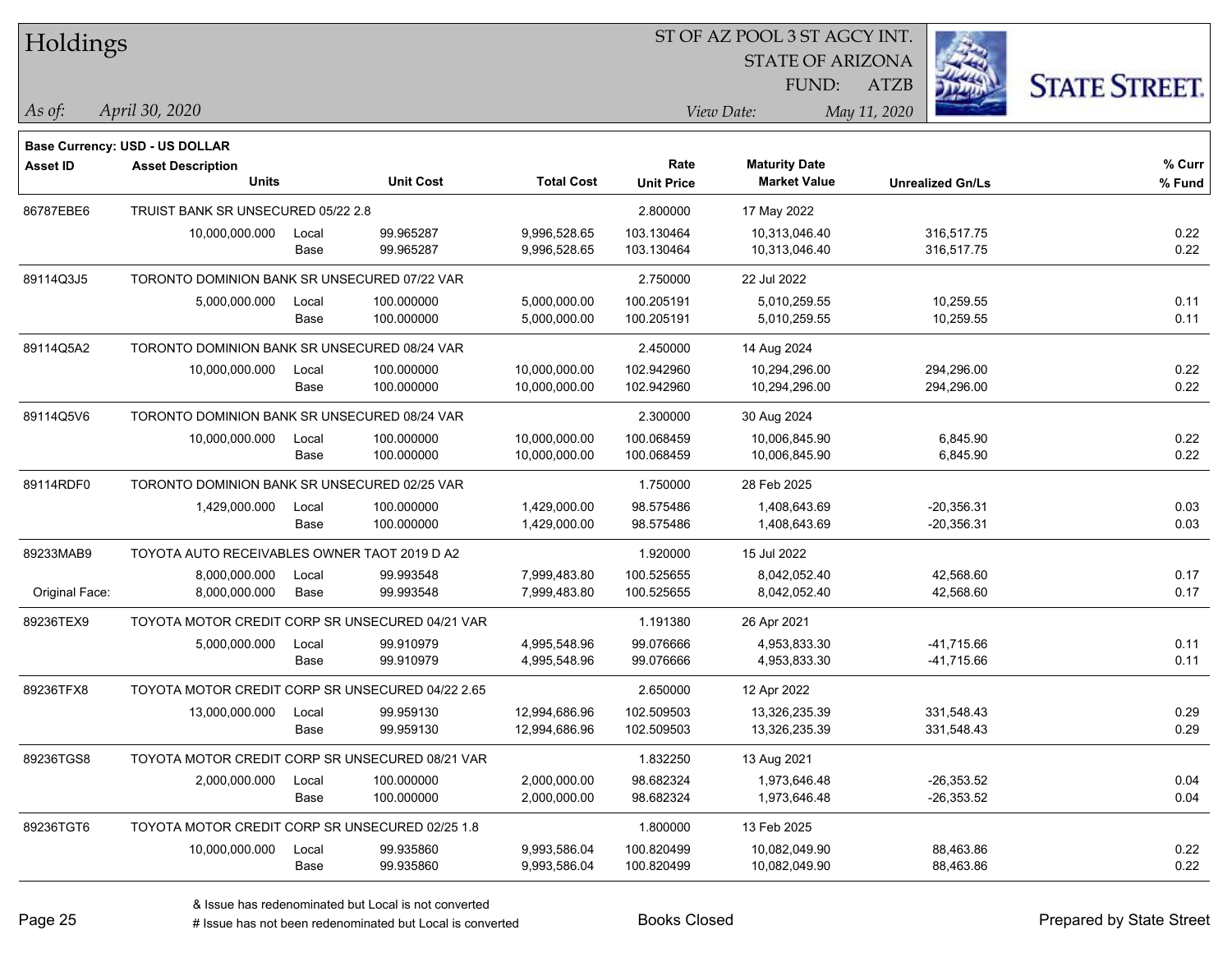| Holdings  |                                                 |       |                  |                   |                   | ST OF AZ POOL 3 ST AGCY INT. |                         |                      |
|-----------|-------------------------------------------------|-------|------------------|-------------------|-------------------|------------------------------|-------------------------|----------------------|
|           |                                                 |       |                  |                   |                   | <b>STATE OF ARIZONA</b>      |                         |                      |
|           |                                                 |       |                  |                   |                   | FUND:                        | ATZB                    | <b>STATE STREET.</b> |
| As of:    | April 30, 2020                                  |       |                  |                   |                   | View Date:                   | May 11, 2020            |                      |
|           | Base Currency: USD - US DOLLAR                  |       |                  |                   |                   |                              |                         |                      |
| Asset ID  | <b>Asset Description</b>                        |       |                  |                   | Rate              | <b>Maturity Date</b>         |                         | % Curr               |
|           | <b>Units</b>                                    |       | <b>Unit Cost</b> | <b>Total Cost</b> | <b>Unit Price</b> | <b>Market Value</b>          | <b>Unrealized Gn/Ls</b> | % Fund               |
| 89788JAA7 | TRUIST BANK SR UNSECURED 03/25 1.5              |       |                  |                   | 1.500000          | 10 Mar 2025                  |                         |                      |
|           | 2,000,000.000                                   | Local | 99.800069        | 1,996,001.38      | 99.578120         | 1,991,562.40                 | $-4,438.98$             | 0.04                 |
|           |                                                 | Base  | 99.800069        | 1,996,001.38      | 99.578120         | 1,991,562.40                 | $-4,438.98$             | 0.04                 |
| 90327QD30 | USAA CAPITAL CORP SR UNSECURED 144A 06/21 2.625 |       |                  |                   | 2.625000          | 01 Jun 2021                  |                         |                      |
|           | 13,810,000.000                                  | Local | 101.063698       | 13,956,896.76     | 101.758175        | 14,052,803.97                | 95,907.21               | 0.30                 |
|           |                                                 | Base  | 101.063698       | 13,956,896.76     | 101.758175        | 14,052,803.97                | 95,907.21               | 0.30                 |
| 904764BF3 | UNILEVER CAPITAL CORP COMPANY GUAR 03/22 3      |       |                  |                   | 3.000000          | 07 Mar 2022                  |                         |                      |
|           | 10,000,000.000                                  | Local | 102.470624       | 10,247,062.36     | 104.375328        | 10,437,532.80                | 190,470.44              | 0.23                 |
|           |                                                 | Base  | 102.470624       | 10,247,062.36     | 104.375328        | 10,437,532.80                | 190,470.44              | 0.23                 |
| 91159HHX1 | US BANCORP SR UNSECURED 07/24 2.4               |       |                  |                   | 2.400000          | 30 Jul 2024                  |                         |                      |
|           | 2,000,000.000                                   | Local | 99.916850        | 1,998,337.00      | 104.215544        | 2,084,310.88                 | 85,973.88               | 0.05                 |
|           |                                                 | Base  | 99.916850        | 1,998,337.00      | 104.215544        | 2,084,310.88                 | 85,973.88               | 0.05                 |
| 9127962N8 | TREASURY BILL 05/20 0.00000                     |       |                  |                   |                   | 26 May 2020                  |                         |                      |
|           | 40,000,000.000                                  | Local | 99.993021        | 39,997,208.21     | 99.994792         | 39,997,916.80                | 708.59                  | 0.86                 |
|           |                                                 | Base  | 99.993021        | 39,997,208.21     | 99.994792         | 39,997,916.80                | 708.59                  | 0.86                 |
| 9127962W8 | TREASURY BILL 06/20 0.00000                     |       |                  |                   | 0.010000          | 23 Jun 2020                  |                         |                      |
|           | 40,000,000.000                                  | Local | 99.986014        | 39,994,405.47     | 99.987118         | 39,994,847.20                | 441.73                  | 0.86                 |
|           |                                                 | Base  | 99.986014        | 39,994,405.47     | 99.987118         | 39,994,847.20                | 441.73                  | 0.86                 |
| 9127962X6 | TREASURY BILL 06/20 0.00000                     |       |                  |                   | 0.010000          | 30 Jun 2020                  |                         |                      |
|           | 40,000,000.000                                  | Local | 99.986000        | 39,994,400.00     | 99.982300         | 39,992,920.00                | $-1,480.00$             | 0.86                 |
|           |                                                 | Base  | 99.986000        | 39,994,400.00     | 99.982300         | 39,992,920.00                | $-1,480.00$             | 0.86                 |
| 912796WY1 | TREASURY BILL 07/20 0.00000                     |       |                  |                   |                   | 30 Jul 2020                  |                         |                      |
|           | 30,000,000.000                                  | Local | 99.970000        | 29,991,000.10     | 99.976250         | 29,992,875.00                | 1,874.90                | 0.65                 |
|           |                                                 | Base  | 99.970000        | 29,991,000.10     | 99.976250         | 29,992,875.00                | 1,874.90                | 0.65                 |
| 9128284Y3 | US TREASURY N/B 08/20 2.625                     |       |                  |                   | 2.625000          | 31 Aug 2020                  |                         |                      |
|           | 20,000,000.000                                  | Local | 99.949273        | 19,989,854.69     | 100.835938        | 20,167,187.60                | 177,332.91              | 0.44                 |
|           |                                                 | Base  | 99.949273        | 19,989,854.69     | 100.835938        | 20,167,187.60                | 177,332.91              | 0.44                 |
| 9128285B2 | US TREASURY N/B 09/20 2.75                      |       |                  |                   | 2.750000          | 30 Sep 2020                  |                         |                      |
|           | 40,000,000.000                                  | Local | 99.971907        | 39,988,762.72     | 101.101562        | 40,440,624.80                | 451,862.08              | 0.87                 |
|           |                                                 | Base  | 99.971907        | 39,988,762.72     | 101.101562        | 40,440,624.80                | 451,862.08              | 0.87                 |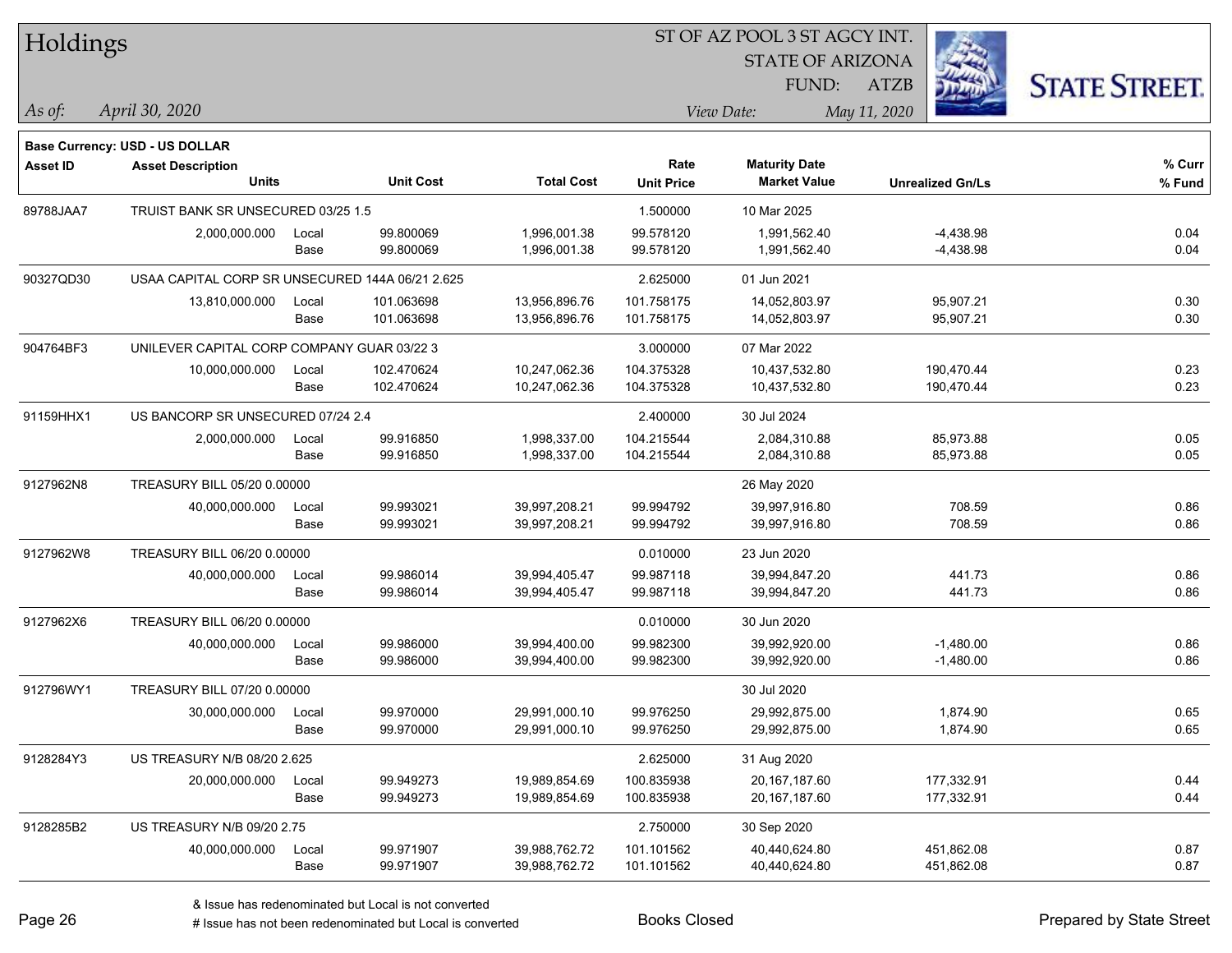| Holdings        |                                                |       |                  |                   |                   | ST OF AZ POOL 3 ST AGCY INT.                |                         |              |                      |  |
|-----------------|------------------------------------------------|-------|------------------|-------------------|-------------------|---------------------------------------------|-------------------------|--------------|----------------------|--|
|                 |                                                |       |                  |                   |                   | <b>STATE OF ARIZONA</b>                     |                         |              |                      |  |
|                 |                                                |       |                  |                   |                   | FUND:                                       | <b>ATZB</b>             |              | <b>STATE STREET.</b> |  |
| $\vert$ As of:  | April 30, 2020                                 |       |                  |                   |                   | View Date:                                  | May 11, 2020            |              |                      |  |
|                 |                                                |       |                  |                   |                   |                                             |                         |              |                      |  |
|                 | <b>Base Currency: USD - US DOLLAR</b>          |       |                  |                   | Rate              |                                             |                         |              | $%$ Curr             |  |
| <b>Asset ID</b> | <b>Asset Description</b><br><b>Units</b>       |       | <b>Unit Cost</b> | <b>Total Cost</b> | <b>Unit Price</b> | <b>Maturity Date</b><br><b>Market Value</b> | <b>Unrealized Gn/Ls</b> |              | % Fund               |  |
| 912828P87       | US TREASURY N/B 02/21 1.125                    |       |                  |                   | 1.125000          | 28 Feb 2021                                 |                         |              |                      |  |
|                 | 5,000,000.000                                  | Local | 99.848806        | 4,992,440.30      | 100.812500        | 5,040,625.00                                |                         | 48,184.70    | 0.11                 |  |
|                 |                                                | Base  | 99.848806        | 4,992,440.30      | 100.812500        | 5,040,625.00                                |                         | 48,184.70    | 0.11                 |  |
| 912828XV7       | US TREASURY N/B 06/19 1.25                     |       |                  |                   | 1.250000          | 30 Jun 2019                                 |                         |              |                      |  |
|                 | 0.000                                          | Local | 0.000000         | $-0.03$           | 0.000000          | 0.00                                        |                         | 0.03         | 0.00                 |  |
|                 |                                                | Base  | 0.000000         | $-0.03$           | 0.000000          | 0.00                                        |                         | 0.03         | 0.00                 |  |
| 91324PDG4       | UNITEDHEALTH GROUP INC SR UNSECURED 06/21 VAR  |       |                  |                   | 1.000500          | 15 Jun 2021                                 |                         |              |                      |  |
|                 | 3,000,000.000                                  | Local | 100.000000       | 3,000,000.00      | 99.215267         | 2,976,458.01                                |                         | $-23,541.99$ | 0.06                 |  |
|                 |                                                | Base  | 100.000000       | 3,000,000.00      | 99.215267         | 2,976,458.01                                |                         | $-23,541.99$ | 0.06                 |  |
| 91324PDH2       | UNITEDHEALTH GROUP INC SR UNSECURED 06/21 3.15 |       |                  |                   | 3.150000          | 15 Jun 2021                                 |                         |              |                      |  |
|                 | 3,000,000.000                                  | Local | 99.979725        | 2,999,391.75      | 102.427242        | 3,072,817.26                                |                         | 73,425.51    | 0.07                 |  |
|                 |                                                | Base  | 99.979725        | 2,999,391.75      | 102.427242        | 3,072,817.26                                |                         | 73,425.51    | 0.07                 |  |
| 92347YAA2       | VERIZON OWNER TRUST VZOT 2019 A A1A            |       |                  |                   | 2.930000          | 20 Sep 2023                                 |                         |              |                      |  |
|                 | 8,000,000.000                                  | Local | 99.985024        | 7,998,801.94      | 102.194270        | 8,175,541.60                                |                         | 176,739.66   | 0.18                 |  |
| Original Face:  | 8,000,000.000                                  | Base  | 99.985024        | 7,998,801.94      | 102.194270        | 8,175,541.60                                |                         | 176,739.66   | 0.18                 |  |
| 92348NAA5       | VERIZON OWNER TRUST VZOT 2017 1A A 144A        |       |                  |                   | 2.060000          | 20 Sep 2021                                 |                         |              |                      |  |
|                 | 263,279.200                                    | Local | 99.521660        | 262,019.83        | 100.066650        | 263,454.68                                  |                         | 1,434.85     | 0.01                 |  |
| Original Face:  | 10,000,000.000                                 | Base  | 99.521660        | 262,019.83        | 100.066650        | 263,454.68                                  |                         | 1,434.85     | 0.01                 |  |
| 92348TAA2       | VERIZON OWNER TRUST VZOT 2020 A A1A            |       |                  |                   | 1.850000          | 22 Jul 2024                                 |                         |              |                      |  |
|                 | 5,500,000.000                                  | Local | 99.988956        | 5,499,392.56      | 100.612990        | 5,533,714.45                                |                         | 34,321.89    | 0.12                 |  |
| Original Face:  | 5,500,000.000                                  | Base  | 99.988956        | 5,499,392.56      | 100.612990        | 5,533,714.45                                |                         | 34,321.89    | 0.12                 |  |
| 92348XAA3       | VERIZON OWNER TRUST VZOT 2018 A A1A            |       |                  |                   | 3.230000          | 20 Apr 2023                                 |                         |              |                      |  |
|                 | 5,000,000.000                                  | Local | 99.998977        | 4,999,948.85      | 102.001960        | 5,100,098.00                                |                         | 100,149.15   | 0.11                 |  |
| Original Face:  | 5,000,000.000                                  | Base  | 99.998977        | 4,999,948.85      | 102.001960        | 5,100,098.00                                |                         | 100,149.15   | 0.11                 |  |
| 931142EF6       | WALMART INC SR UNSECURED 06/20 VAR             |       |                  |                   | 1.235130          | 23 Jun 2020                                 |                         |              |                      |  |
|                 | 10,000,000.000                                 | Local | 100.000000       | 10,000,000.00     | 99.986156         | 9,998,615.60                                |                         | $-1,384.40$  | 0.22                 |  |
|                 |                                                | Base  | 100.000000       | 10,000,000.00     | 99.986156         | 9,998,615.60                                |                         | $-1,384.40$  | 0.22                 |  |
| 931142EG4       | WALMART INC SR UNSECURED 06/20 2.85            |       |                  |                   | 2.850000          | 23 Jun 2020                                 |                         |              |                      |  |
|                 | 5,000,000.000                                  | Local | 99.997740        | 4,999,886.99      | 100.348189        | 5,017,409.45                                |                         | 17,522.46    | 0.11                 |  |
|                 |                                                | Base  | 99.997740        | 4,999,886.99      | 100.348189        | 5,017,409.45                                |                         | 17,522.46    | 0.11                 |  |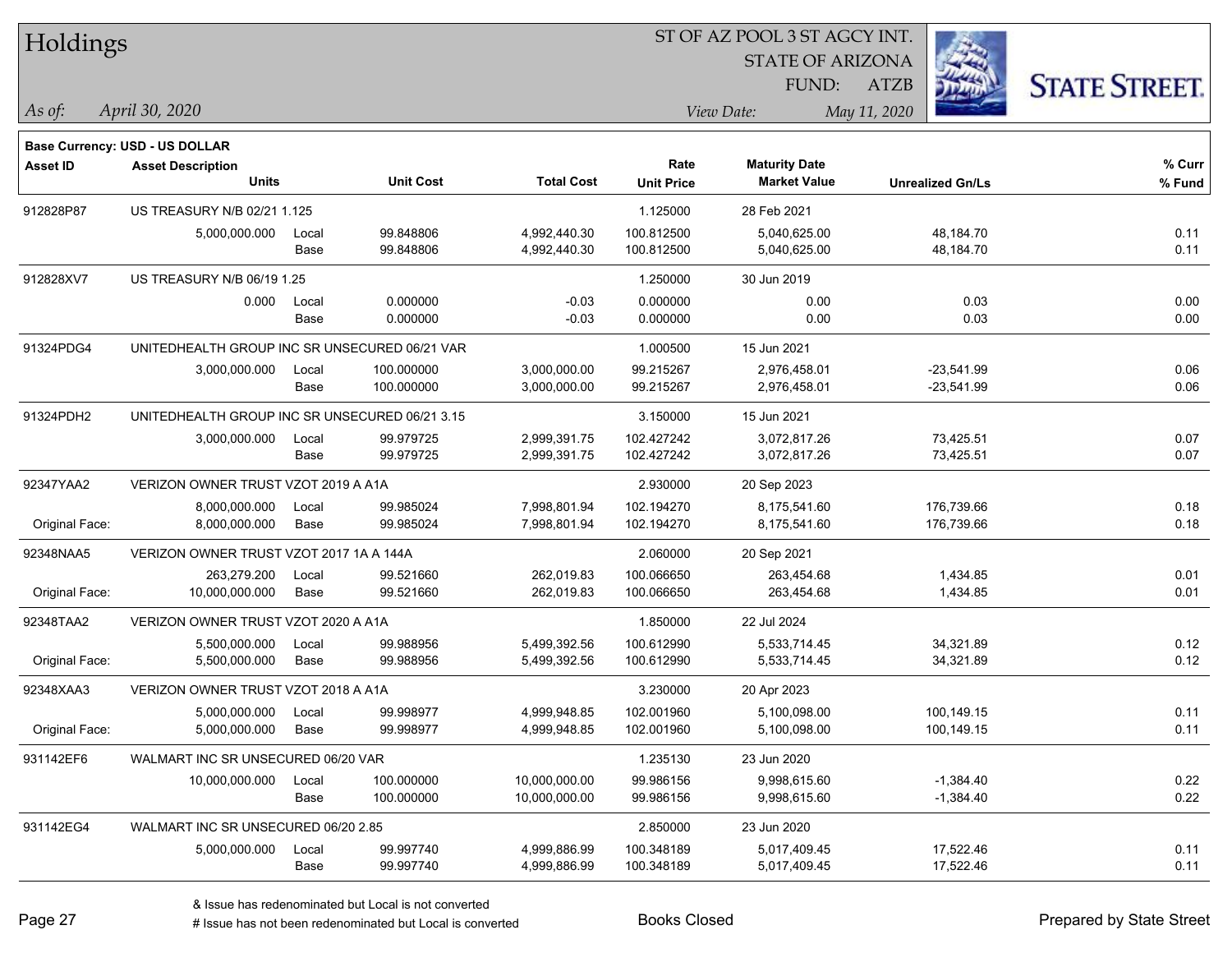| Holdings<br><b>STATE OF ARIZONA</b><br><b>STATE STREET.</b><br>FUND:<br><b>ATZB</b>                                                                                                                  |                  |
|------------------------------------------------------------------------------------------------------------------------------------------------------------------------------------------------------|------------------|
|                                                                                                                                                                                                      |                  |
|                                                                                                                                                                                                      |                  |
| April 30, 2020<br>View Date:<br>May 11, 2020<br>$\vert$ As of:                                                                                                                                       |                  |
| Base Currency: USD - US DOLLAR                                                                                                                                                                       |                  |
| Rate<br><b>Maturity Date</b><br>Asset ID<br><b>Asset Description</b><br><b>Units</b><br><b>Unit Cost</b><br><b>Total Cost</b><br><b>Market Value</b><br><b>Unit Price</b><br><b>Unrealized Gn/Ls</b> | % Curr<br>% Fund |
| WALMART INC SR UNSECURED 07/24 2.85<br>931142EL3<br>2.850000<br>08 Jul 2024                                                                                                                          |                  |
| 99.901977<br>107.463042<br>226,831.96                                                                                                                                                                |                  |
| 2,997,059.30<br>3,223,891.26<br>3,000,000.000<br>Local<br>99.901977<br>2,997,059.30<br>107.463042<br>3,223,891.26<br>226,831.96<br>Base                                                              | 0.07<br>0.07     |
| WELLS FARGO + COMPANY SR UNSECURED 02/22 VAR<br>2.660880<br>949746SP7<br>11 Feb 2022                                                                                                                 |                  |
| 4,000,000.000<br>100.000000<br>4,000,000.00<br>99.319000<br>3,972,760.00<br>$-27,240.00$<br>Local                                                                                                    | 0.09             |
| 100.000000<br>99.319000<br>3,972,760.00<br>Base<br>4,000,000.00<br>-27,240.00                                                                                                                        | 0.09             |
| 94988J5T0<br>WELLS FARGO BANK NA SR UNSECURED 10/21 3.625<br>3.625000<br>22 Oct 2021                                                                                                                 |                  |
| 103.337535<br>5,000,000.000<br>99.976310<br>4,998,815.48<br>5,166,876.75<br>168,061.27<br>Local                                                                                                      | 0.11             |
| 99.976310<br>103.337535<br>5,166,876.75<br>168,061.27<br>Base<br>4,998,815.48                                                                                                                        | 0.11             |
| 95000U2C6<br>WELLS FARGO + COMPANY SR UNSECURED 01/24 3.75<br>3.750000<br>24 Jan 2024                                                                                                                |                  |
| 106.731244<br>343,317.49<br>99.864894<br>4,993,244.71<br>5,336,562.20<br>5,000,000.000<br>Local                                                                                                      | 0.12             |
| 99.864894<br>4,993,244.71<br>106.731244<br>5,336,562.20<br>343,317.49<br>Base                                                                                                                        | 0.12             |
| 95001D3V0<br>WELLS FARGO + COMPANY SR UNSECURED 08/22 VAR<br>3.000000<br>27 Aug 2022                                                                                                                 |                  |
| 5,000,000.000<br>100.000000<br>5,000,000.00<br>97.039000<br>4,851,950.00<br>$-148,050.00$<br>Local                                                                                                   | 0.10             |
| 100.000000<br>97.039000<br>4,851,950.00<br>Base<br>5,000,000.00<br>$-148,050.00$                                                                                                                     | 0.10             |
| 95001D4Q0<br>WELLS FARGO + COMPANY SR UNSECURED 02/23 VAR<br>2.300000<br>28 Feb 2023                                                                                                                 |                  |
| 10,000,000.000<br>100.000000<br>10,000,000.00<br>100.309642<br>10,030,964.20<br>30,964.20<br>Local                                                                                                   | 0.22             |
| 100.000000<br>100.309642<br>30,964.20<br>Base<br>10,000,000.00<br>10,030,964.20                                                                                                                      | 0.22             |
| WORLD OMNI AUTO RECEIVABLES TR WOART 2020 A A1<br>98163MAA6<br>1.049220<br>15 Mar 2021                                                                                                               |                  |
| 100.056420<br>7,290.83<br>100.000000<br>12,922,424.38<br>12,929,715.21<br>12,922,424.380<br>Local                                                                                                    | 0.28             |
| Original Face:<br>100.000000<br>100.056420<br>7,290.83<br>20,000,000.000<br>Base<br>12,922,424.38<br>12,929,715.21                                                                                   | 0.28             |
| <b>US DOLLAR Total</b>                                                                                                                                                                               |                  |
| 1,392,875,674.580<br>1,394,408,000.23<br>1,402,563,086.18<br>8,155,085.95<br>Local                                                                                                                   | 30.32            |
| Original Face:<br>1,394,408,000.23<br>8,155,085.95<br>518,225,547.000<br>Base<br>1,402,563,086.18                                                                                                    | 30.32            |
| <b>FIXED INCOME Total</b>                                                                                                                                                                            |                  |
| 1,392,875,674.580<br>Base<br>1,394,408,000.23<br>1,402,563,086.18<br>8,155,085.95                                                                                                                    | 30.32            |
| Original Face:<br>518,225,547.000                                                                                                                                                                    |                  |

Page 28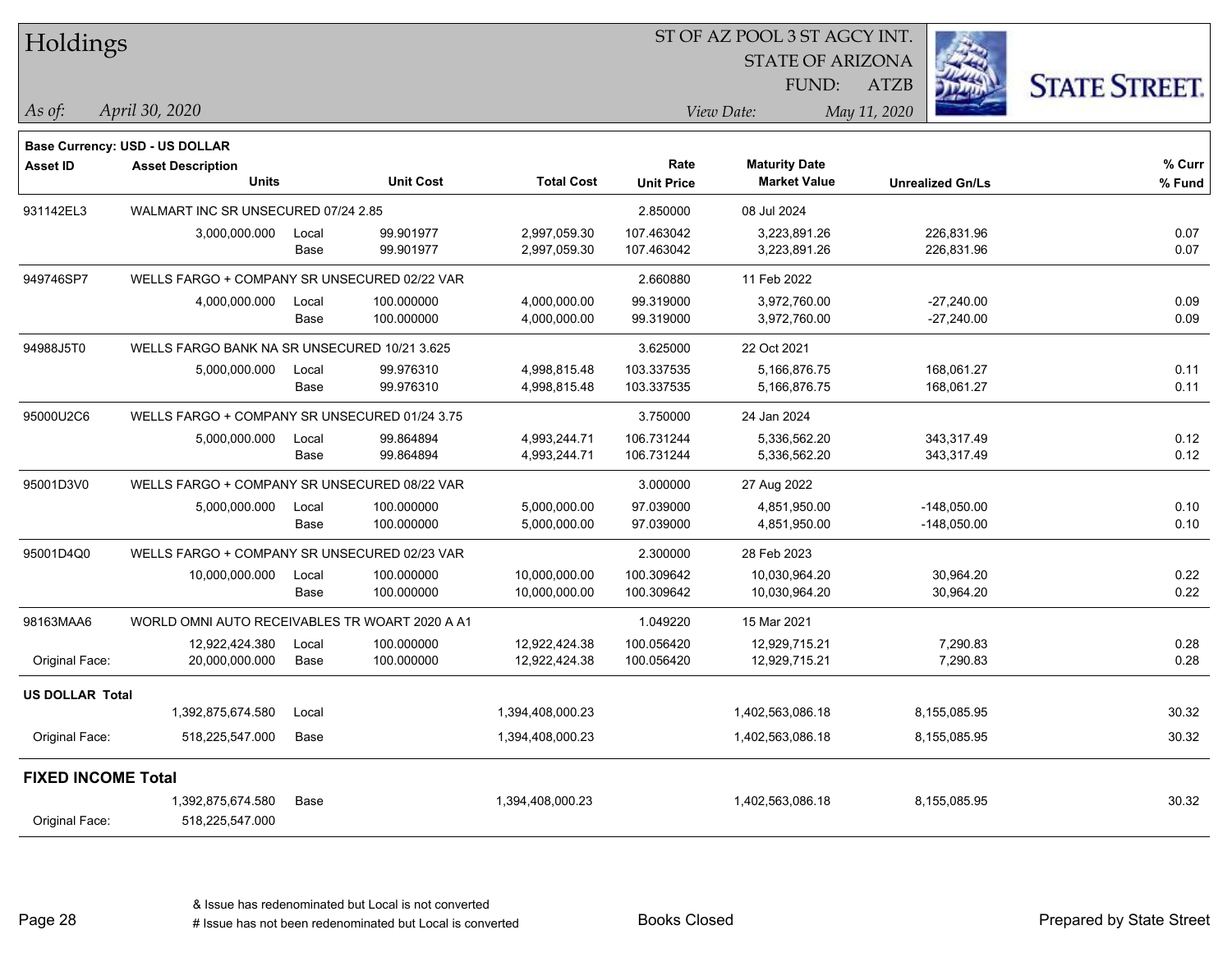| Holdings                                                                                      |                  |                   |                           | ST OF AZ POOL 3 ST AGCY INT.<br><b>STATE OF ARIZONA</b> |                             |                         |                      |
|-----------------------------------------------------------------------------------------------|------------------|-------------------|---------------------------|---------------------------------------------------------|-----------------------------|-------------------------|----------------------|
| April 30, 2020<br>As of:                                                                      |                  |                   |                           | FUND:<br>View Date:                                     | <b>ATZB</b><br>May 11, 2020 |                         | <b>STATE STREET.</b> |
| <b>Base Currency: USD - US DOLLAR</b><br>Asset ID<br><b>Asset Description</b><br><b>Units</b> | <b>Unit Cost</b> | <b>Total Cost</b> | Rate<br><b>Unit Price</b> | <b>Maturity Date</b><br><b>Market Value</b>             |                             | <b>Unrealized Gn/Ls</b> | % Curr<br>% Fund     |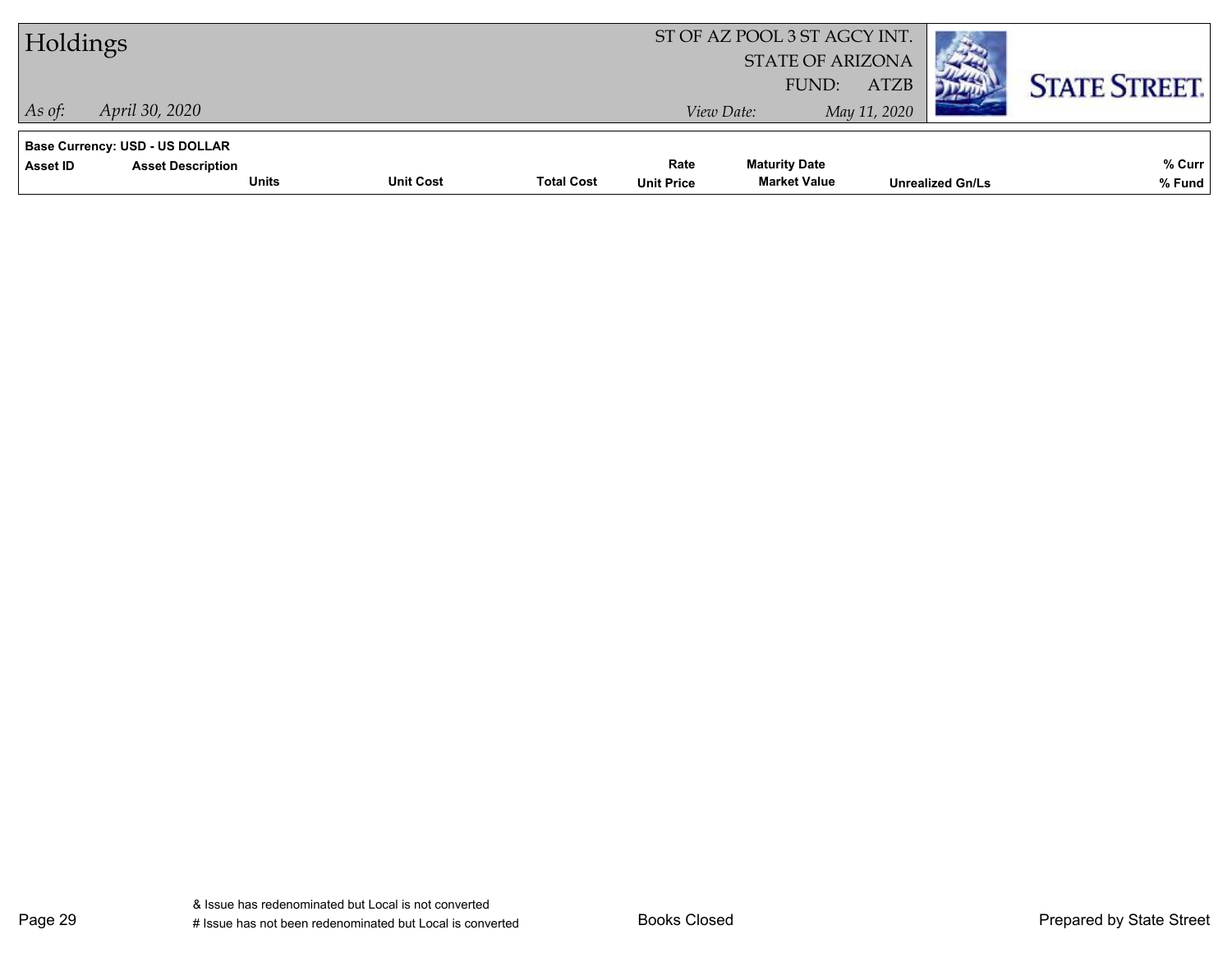|                   | ST OF AZ POOL 3 ST AGCY INT.<br>Holdings<br><b>STATE OF ARIZONA</b><br><b>ATZB</b><br>FUND: |      |                  |                   |                           |                                             |                         | <b>STATE STREET.</b> |
|-------------------|---------------------------------------------------------------------------------------------|------|------------------|-------------------|---------------------------|---------------------------------------------|-------------------------|----------------------|
| $ $ As of:        | April 30, 2020                                                                              |      |                  |                   |                           | View Date:                                  | May 11, 2020            |                      |
|                   | <b>Base Currency: USD - US DOLLAR</b>                                                       |      |                  |                   |                           |                                             |                         |                      |
| Asset ID          | <b>Asset Description</b><br><b>Units</b>                                                    |      | <b>Unit Cost</b> | <b>Total Cost</b> | Rate<br><b>Unit Price</b> | <b>Maturity Date</b><br><b>Market Value</b> | <b>Unrealized Gn/Ls</b> | % Curr<br>% Fund     |
| <b>FUND Total</b> |                                                                                             |      |                  |                   |                           |                                             |                         |                      |
|                   | 4,617,479,779.000                                                                           | Base |                  | 4,617,388,882.66  |                           | 4,625,600,916.48                            | 8,212,033.82            | 100.00               |
| Original Face:    | 518,225,547.000                                                                             |      |                  |                   |                           |                                             |                         |                      |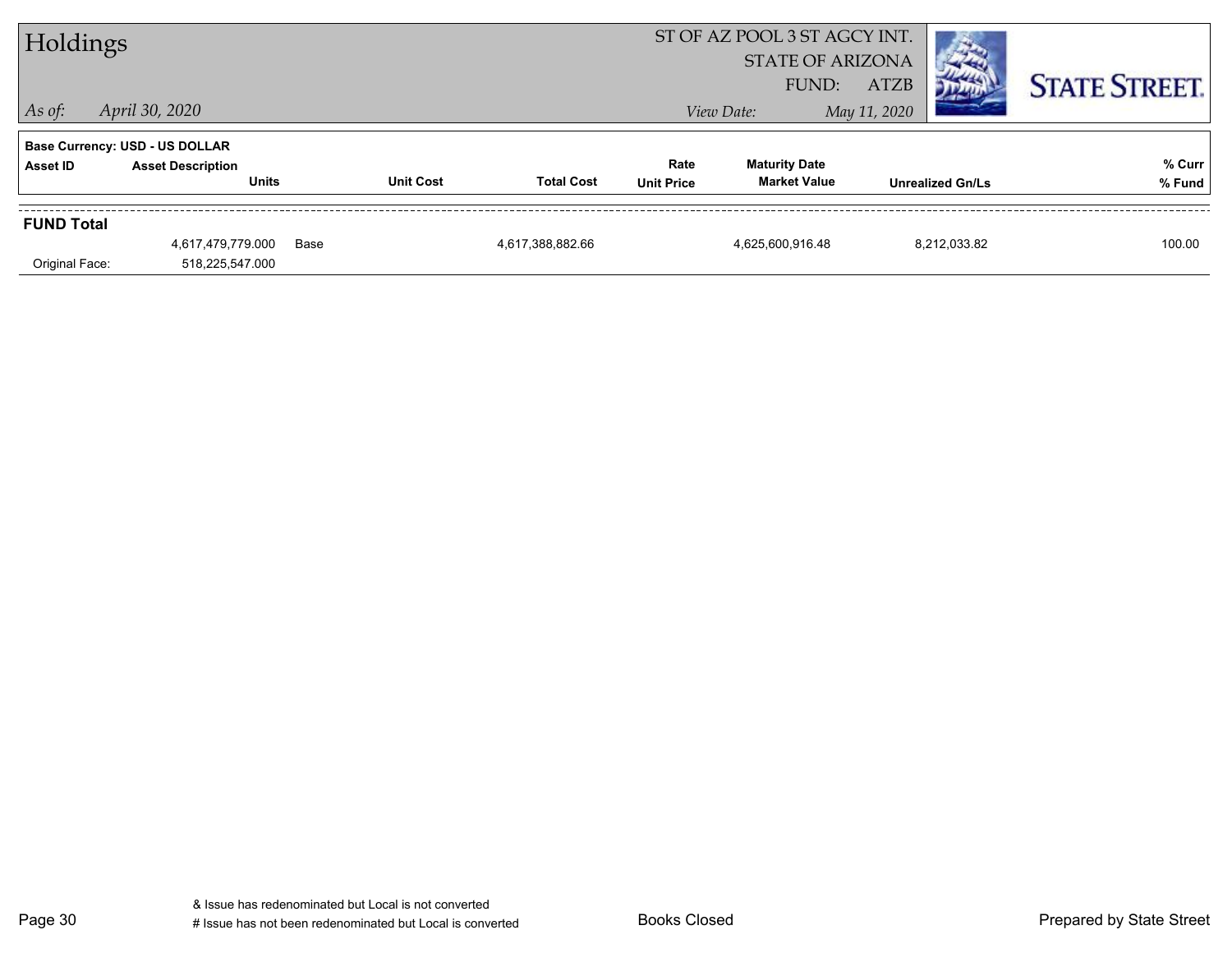# Holdings

### Currency Summary

*As of: April 30, 2020*

## ST OF AZ POOL 3 ST AGCY INT.

 STATE OF ARIZONAFUND:

ATZB



*View Date:May 11, 2020*

| <b>Base Currency:USD - US DOLLAR</b> |                   |       |                   |                     | % Currency |                         |                          |                           |
|--------------------------------------|-------------------|-------|-------------------|---------------------|------------|-------------------------|--------------------------|---------------------------|
|                                      | <b>Units</b>      |       | <b>Total Cost</b> | <b>Market Value</b> | % Fund     | <b>Unreal Sec Gn/Ls</b> | <b>Unreal Curr Gn/Ls</b> | <b>Total Unreal Gn/Ls</b> |
| <b>US DOLLAR</b>                     |                   |       |                   |                     |            |                         | Exchange Rate:           | 1.000000                  |
| <b>CASH</b>                          |                   |       |                   |                     |            |                         |                          |                           |
|                                      | 665,849.530       | Local | 665,849.53        | 665,849.53          | 0.01       | 0.00                    |                          | 0.00                      |
|                                      |                   | Base  | 665,849.53        | 665,849.53          | 0.01       | 0.00                    | 0.00                     | 0.00                      |
| <b>CASH EQUIVALENT</b>               |                   |       |                   |                     |            |                         |                          |                           |
|                                      | 3,223,938,254.890 | Local | 3,222,315,032.90  | 3,222,371,980.77    | 69.66      | 56,947.87               |                          | 56,947.87                 |
|                                      |                   | Base  | 3,222,315,032.90  | 3,222,371,980.77    | 69.66      | 56,947.87               | 0.00                     | 56,947.87                 |
| <b>FIXED INCOME</b>                  |                   |       |                   |                     |            |                         |                          |                           |
|                                      | 1,392,875,674.580 | Local | 1,394,408,000.23  | 1,402,563,086.18    | 30.32      | 8,155,085.95            |                          | 8,155,085.95              |
| Original Face:                       | 518,225,547.000   | Base  | 1,394,408,000.23  | 1,402,563,086.18    | 30.32      | 8,155,085.95            | 0.00                     | 8,155,085.95              |
| <b>US DOLLAR Total</b>               |                   |       |                   |                     |            |                         |                          |                           |
|                                      | 4,617,479,779.000 | Local | 4,617,388,882.66  | 4,625,600,916.48    | 100.00     | 8,212,033.82            |                          | 8,212,033.82              |
| Original Face:                       | 518,225,547.000   | Base  | 4,617,388,882.66  | 4,625,600,916.48    | 100.00     | 8,212,033.82            | 0.00                     | 8,212,033.82              |
| <b>FUND Total</b>                    |                   |       |                   |                     |            |                         |                          |                           |
|                                      | 4,617,479,779.000 | Base  | 4,617,388,882.66  | 4,625,600,916.48    | 100.00     | 8,212,033.82            | 0.00                     | 8,212,033.82              |
| Original Face:                       | 518,225,547.000   |       |                   |                     |            |                         |                          |                           |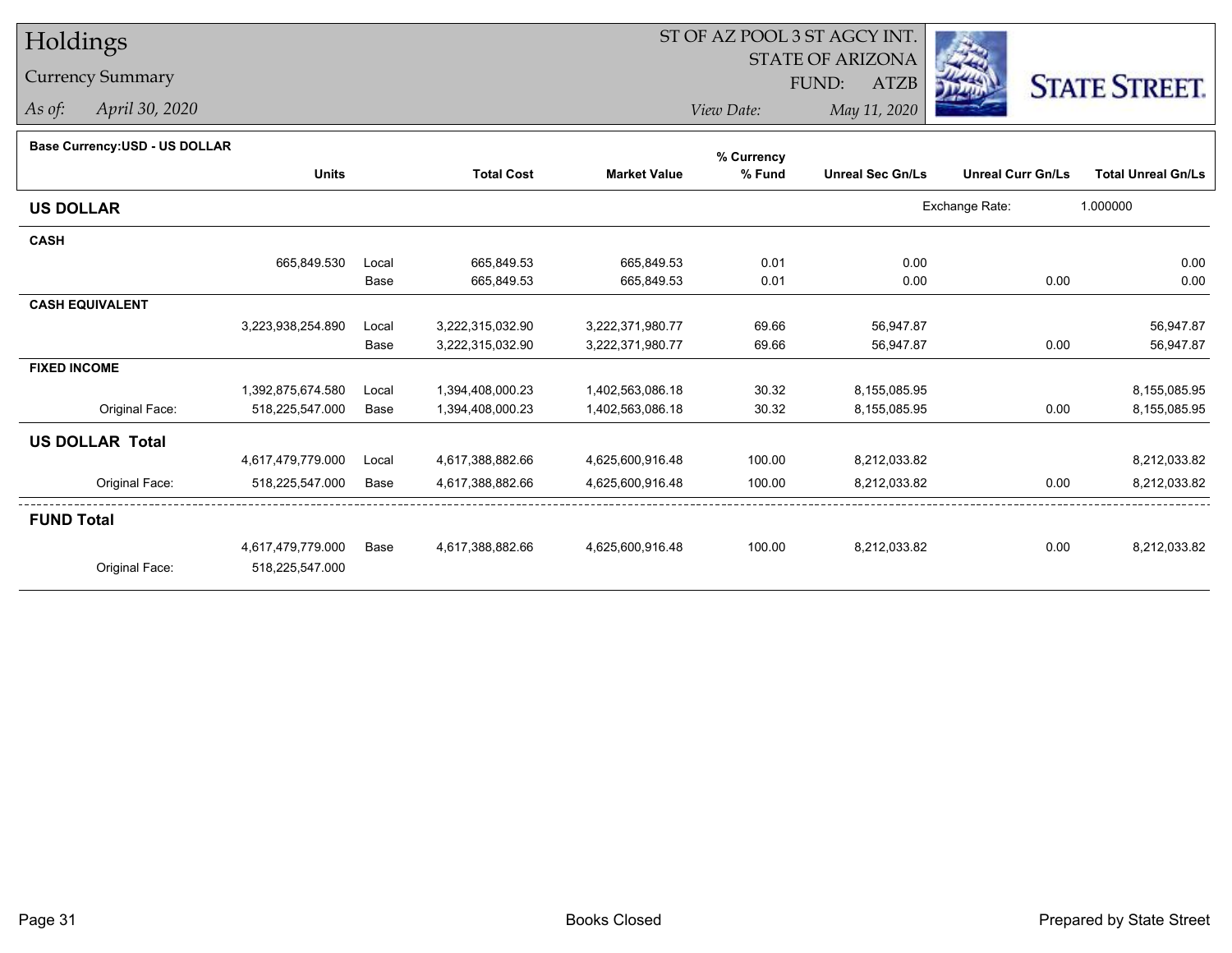| Holdings             |                                       |                   |                     | ST OF AZ POOL 3 ST AGCY INT. |                                                 |                          |                           |
|----------------------|---------------------------------------|-------------------|---------------------|------------------------------|-------------------------------------------------|--------------------------|---------------------------|
| <b>Asset Summary</b> |                                       |                   |                     |                              | <b>STATE OF ARIZONA</b><br>FUND:<br><b>ATZB</b> |                          | <b>STATE STREET.</b>      |
| As of:               | April 30, 2020                        |                   |                     | View Date:                   |                                                 |                          |                           |
|                      | <b>Base Currency: USD - US DOLLAR</b> |                   |                     |                              |                                                 |                          |                           |
|                      | <b>Units</b>                          | <b>Total Cost</b> | <b>Market Value</b> | % Fund                       | <b>Unreal Sec Gn/Ls</b>                         | <b>Unreal Curr Gn/Ls</b> | <b>Total Unreal Gn/Ls</b> |
| <b>CASH</b>          |                                       |                   |                     |                              |                                                 |                          |                           |
| <b>US DOLLAR</b>     |                                       |                   |                     |                              |                                                 |                          |                           |
|                      | 665,849.530                           | 665,849.53        | 665,849.53          | 0.01                         | 0.00                                            | 0.00                     | 0.00                      |
| <b>CASH Total</b>    | 665,849.530                           | 665,849.53        | 665,849.53          | 0.01                         | 0.00                                            | 0.00                     | 0.00                      |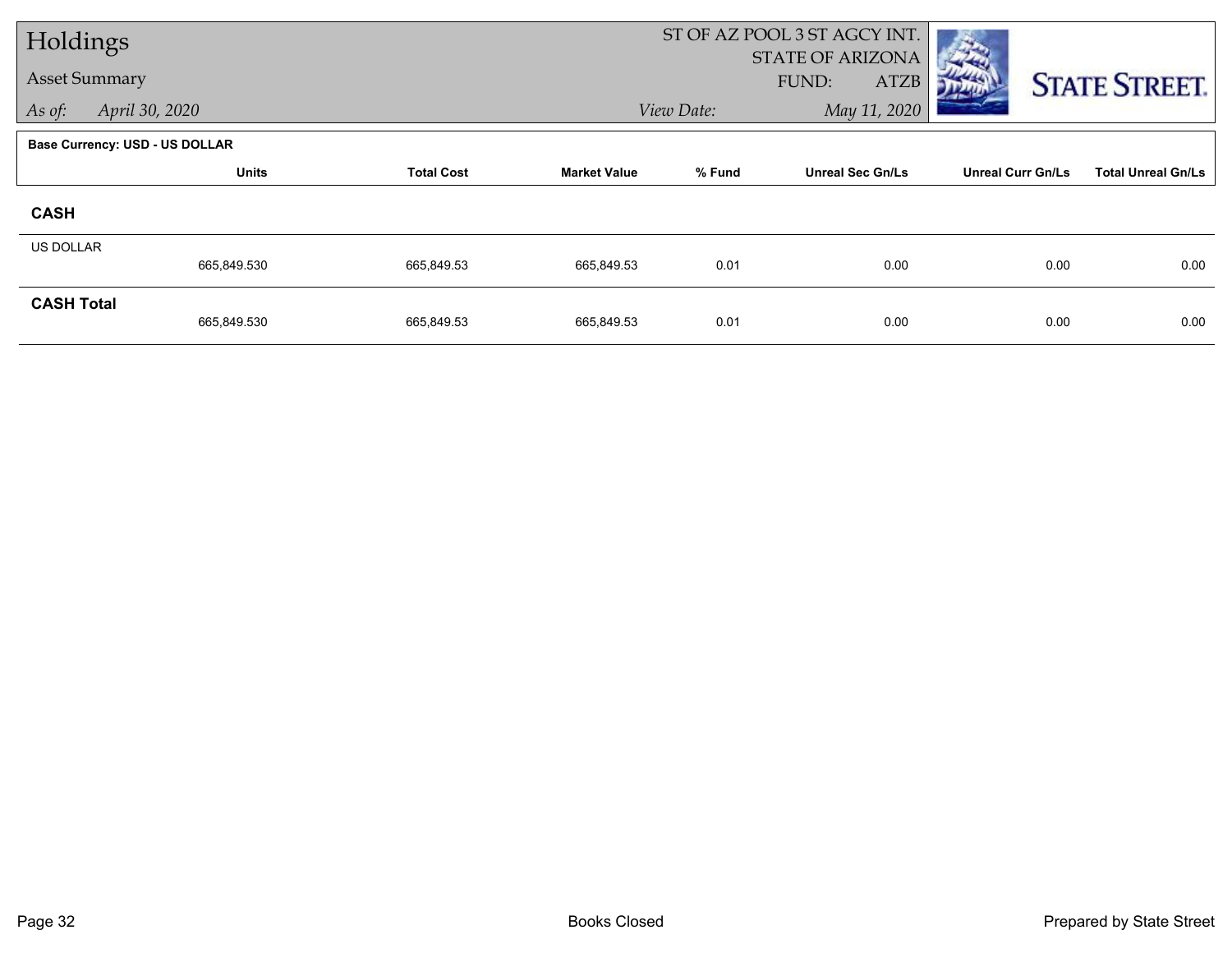| Holdings  |                                |                   |                     |            | ST OF AZ POOL 3 ST AGCY INT. |                          |                           |
|-----------|--------------------------------|-------------------|---------------------|------------|------------------------------|--------------------------|---------------------------|
|           |                                |                   |                     |            | <b>STATE OF ARIZONA</b>      |                          |                           |
|           | <b>Asset Summary</b>           |                   |                     |            | FUND:<br><b>ATZB</b>         |                          | <b>STATE STREET.</b>      |
| As of:    | April 30, 2020                 |                   |                     | View Date: | May 11, 2020                 |                          |                           |
|           | Base Currency: USD - US DOLLAR |                   |                     |            |                              |                          |                           |
|           | <b>Units</b>                   | <b>Total Cost</b> | <b>Market Value</b> | % Fund     | <b>Unreal Sec Gn/Ls</b>      | <b>Unreal Curr Gn/Ls</b> | <b>Total Unreal Gn/Ls</b> |
|           | <b>CASH EQUIVALENT</b>         |                   |                     |            |                              |                          |                           |
| US DOLLAR |                                |                   |                     |            |                              |                          |                           |
|           | 3,223,938,254.890              | 3,222,315,032.90  | 3,222,371,980.77    | 69.66      | 56,947.87                    | 0.00                     | 56,947.87                 |
|           | <b>CASH EQUIVALENT Total</b>   |                   |                     |            |                              |                          |                           |
|           | 3,223,938,254.890              | 3,222,315,032.90  | 3,222,371,980.77    | 69.66      | 56,947.87                    | 0.00                     | 56,947.87                 |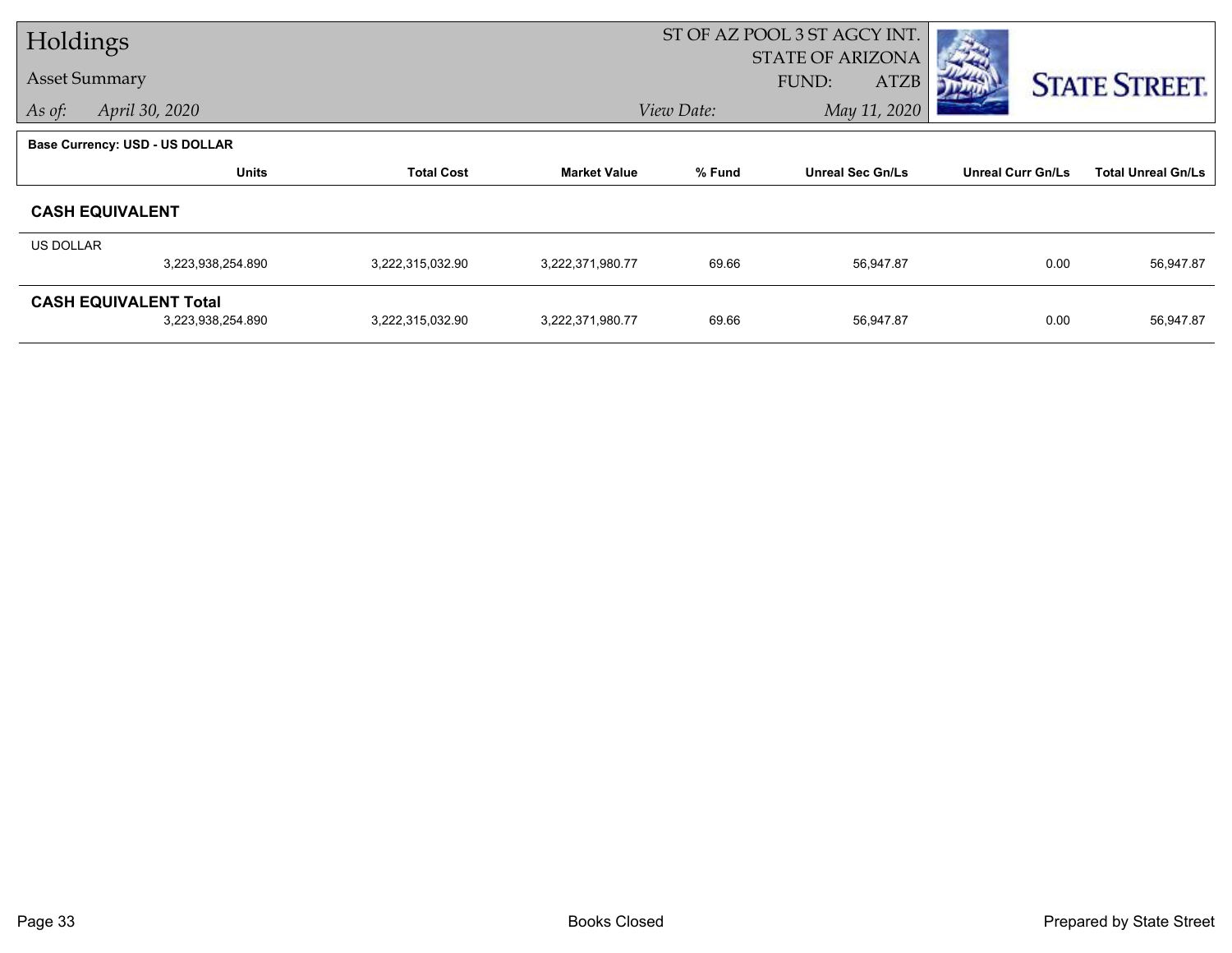| Holdings  |                                                |                   |                     |            | ST OF AZ POOL 3 ST AGCY INT.                    |                          |                           |
|-----------|------------------------------------------------|-------------------|---------------------|------------|-------------------------------------------------|--------------------------|---------------------------|
|           | <b>Asset Summary</b>                           |                   |                     |            | <b>STATE OF ARIZONA</b><br>FUND:<br><b>ATZB</b> |                          | <b>STATE STREET.</b>      |
| As of:    | April 30, 2020                                 |                   |                     | View Date: | May 11, 2020                                    |                          |                           |
|           | <b>Base Currency: USD - US DOLLAR</b>          |                   |                     |            |                                                 |                          |                           |
|           | <b>Units</b>                                   | <b>Total Cost</b> | <b>Market Value</b> | % Fund     | <b>Unreal Sec Gn/Ls</b>                         | <b>Unreal Curr Gn/Ls</b> | <b>Total Unreal Gn/Ls</b> |
|           | <b>FIXED INCOME</b>                            |                   |                     |            |                                                 |                          |                           |
| US DOLLAR |                                                |                   |                     |            |                                                 |                          |                           |
|           | 1,392,875,674.580                              | 1,394,408,000.23  | 1,402,563,086.18    | 30.32      | 8,155,085.95                                    | 0.00                     | 8,155,085.95              |
|           | <b>FIXED INCOME Total</b><br>1,392,875,674.580 | 1,394,408,000.23  | 1,402,563,086.18    | 30.32      | 8,155,085.95                                    | 0.00                     | 8,155,085.95              |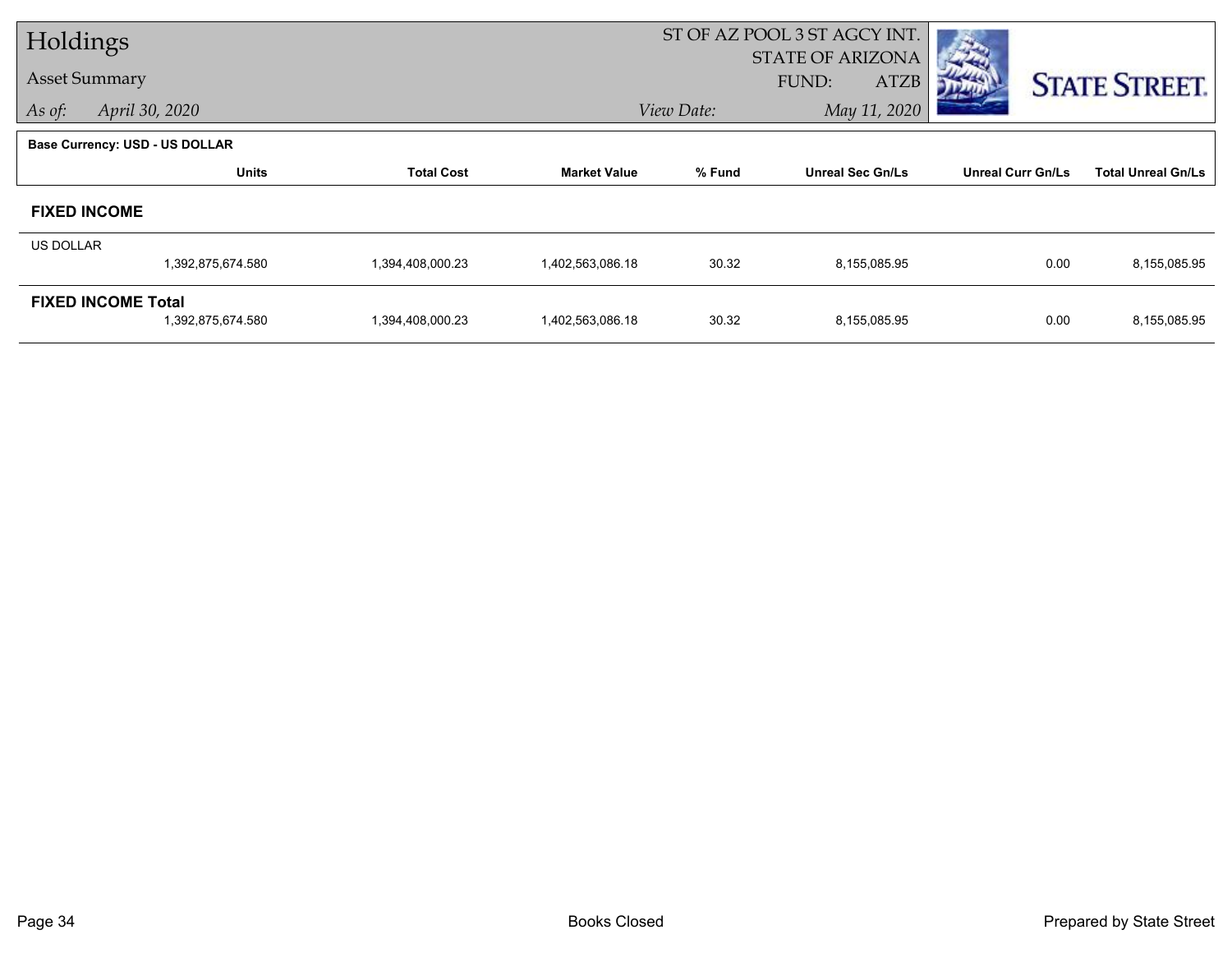| Holdings          |                                       |                   |                     | ST OF AZ POOL 3 ST AGCY INT. |                                                 |                          |                           |
|-------------------|---------------------------------------|-------------------|---------------------|------------------------------|-------------------------------------------------|--------------------------|---------------------------|
|                   | <b>Asset Summary</b>                  |                   |                     |                              | <b>STATE OF ARIZONA</b><br><b>ATZB</b><br>FUND: |                          | <b>STATE STREET.</b>      |
| As of:            | April 30, 2020                        |                   | View Date:          |                              | May 11, 2020                                    |                          |                           |
|                   | <b>Base Currency: USD - US DOLLAR</b> |                   |                     |                              |                                                 |                          |                           |
|                   | <b>Units</b>                          | <b>Total Cost</b> | <b>Market Value</b> | % Fund                       | <b>Unreal Sec Gn/Ls</b>                         | <b>Unreal Curr Gn/Ls</b> | <b>Total Unreal Gn/Ls</b> |
| <b>FUND Total</b> |                                       |                   |                     |                              |                                                 |                          |                           |
|                   | 4,617,479,779.000                     | 4,617,388,882.66  | 4,625,600,916.48    | 100.00                       | 8.212.033.82                                    | 0.00                     | 8,212,033.82              |